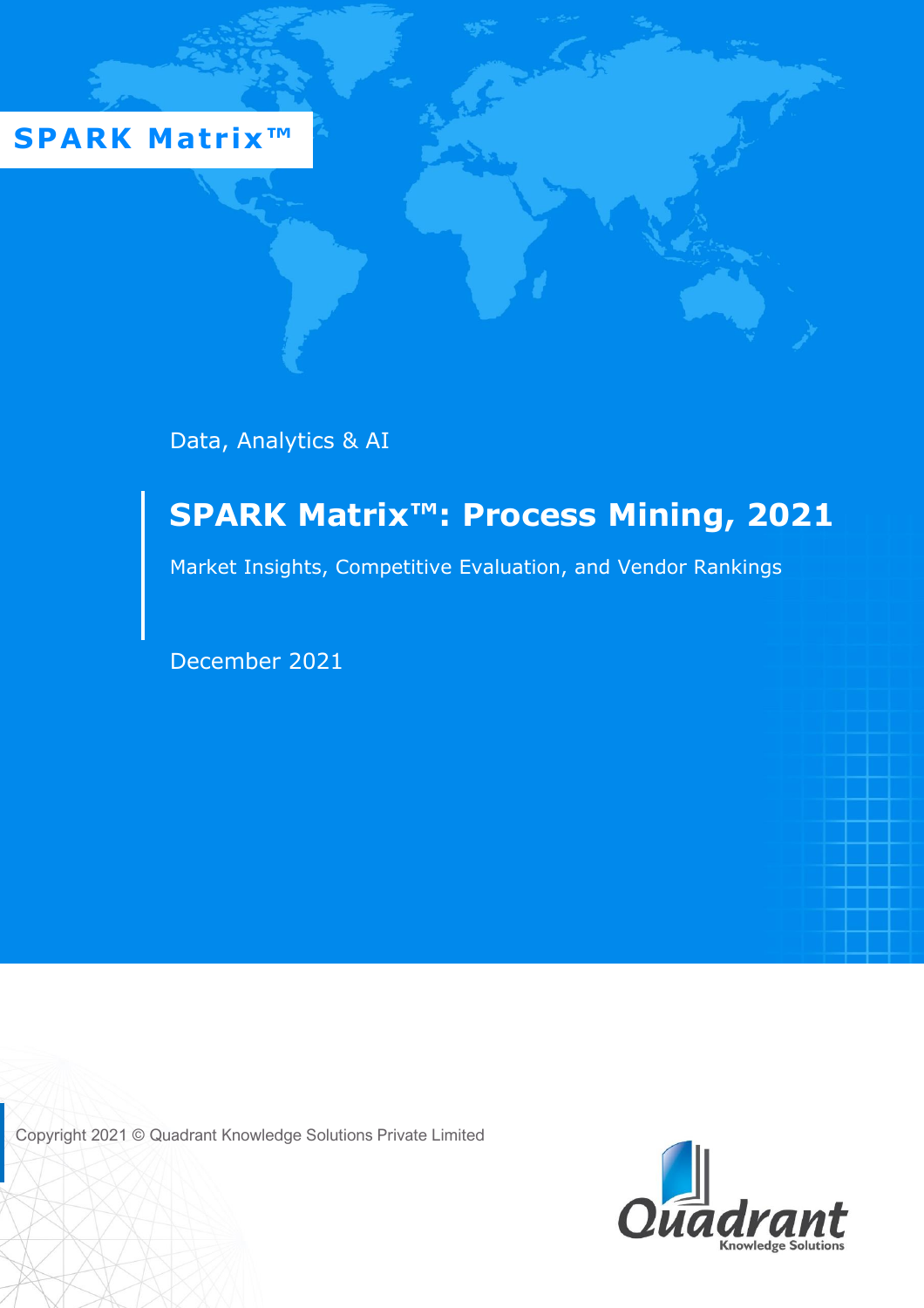## **Table of Contents**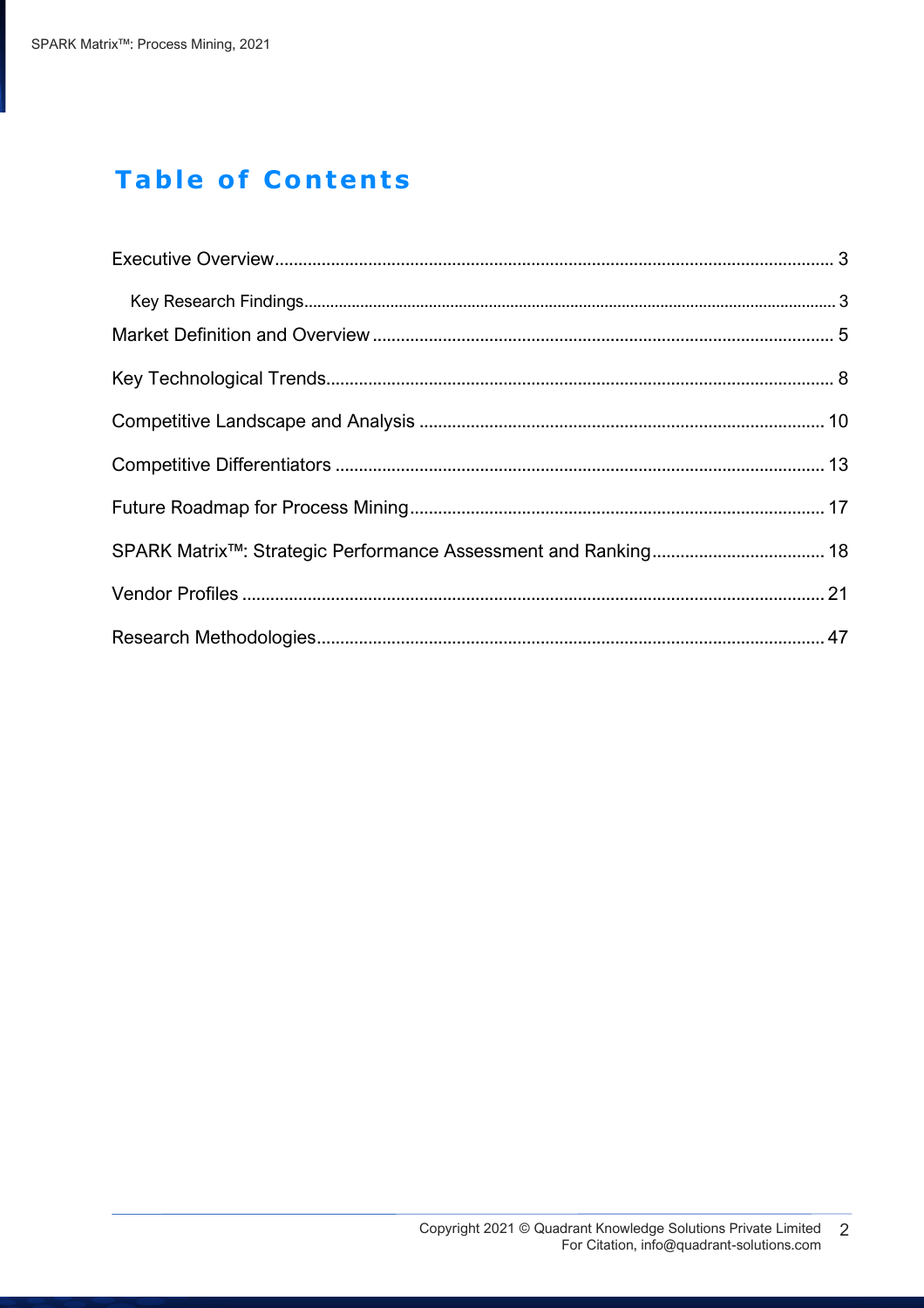## <span id="page-2-0"></span>**Executive Overview**

This research service includes a detailed analysis of global process Mining market dynamics, major trends, vendor landscape, and competitive positioning analysis. The study provides competition analysis and ranking of the leading process mining vendors in the form of the SPARK Matrix<sup>™</sup>. This research provides strategic information for technology vendors to better understand the market supporting their growth strategies and for users to evaluate different vendors' capabilities, competitive differentiation, and market position.

## <span id="page-2-1"></span>**Key Research Findings**

Followings are the key research findings:

#### **Key Market Drivers and Trends:**

Organizations are automating their business processes in order to drive digital transformation, and processes play a critical role in the effective implementation of these digital business initiatives. Process mining is an important solution that uncovers existing processes in an organization and provides solutions to subject matter experts for modelling, documenting, and collaborating to re-engineer an organization's operational processes. Process mining is also helping organizations to go beyond the traditional use cases of process discovery and engaging the process mining solutions with customer journey mapping to further enhance the customer experience.

The process mining market is growing rapidly driven by an increasing number of organizations adopting digital transformation, which allows them to focus on becoming more customer-centric and adopt intelligent automation to thrive in an increasingly digitized world. Additionally, integrating AI with process mining offers real-time analysis of various processes, which enhances businesses' operational capabilities. AI-enabled process mining offers multiple benefits, including larger data sets, enriched event logs, and business intelligence.

Process mining is emerging as an essential technology to incorporate the vision of hyperautomation, which is easily accessible to large, mid, and small sized organizations, and is mainly adopted to automate processes and reduce cost barriers. Process mining vendors are also investing in process packaged solutions to establish third-party partnerships for automation and expand the scope of process mining solutions. These trends are expected to play a key role in improving the penetration rate and overall market growth of process mining globally.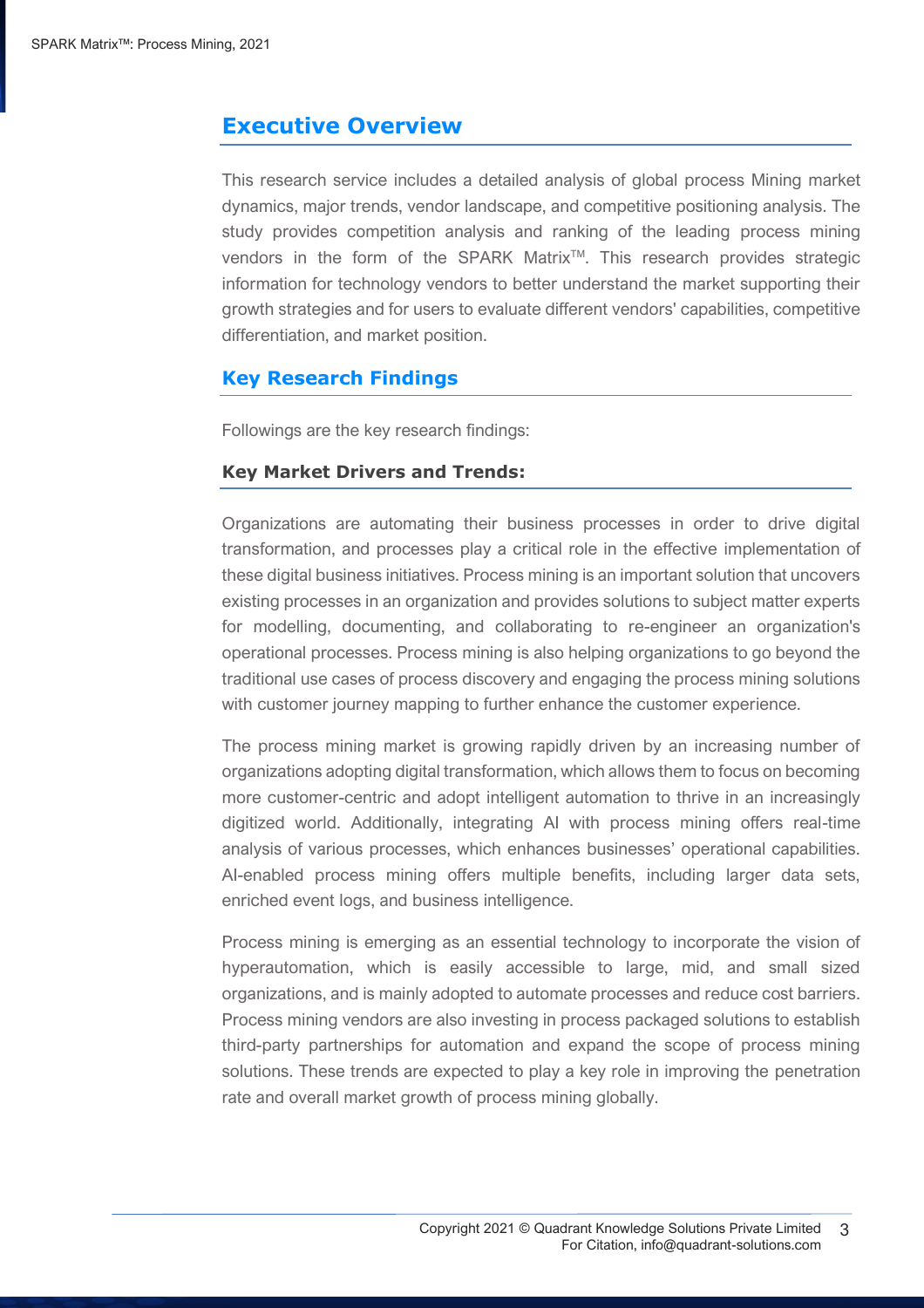## **Technology Drivers :**

The extended lockdowns by governing bodies globally and the continued uncertainty around the COVID-19 situation have significantly impacted the technology investments in 2020 and 2021 as organizations are more inclined towards efficient digitalized processes. Hence, the technological trends that are driving the process mining market are:

- Continuous process improvement and monitoring through AI-infused process mining adoption across the enterprise
- Increased adoption of classical process mining combined with task mining to support a wider set of use cases
- Predictive and prescriptive process mining will be used to predict the future state of business processes
- AI-powered simulation in business processes learns from the past and automatically adjusts them according to various future scenarios as precisely as possible
- Organizations are rapidly shifting to hyperautomation for architecting and addressing critical business demands and generating automated insights for processes

## **Competition Dynamics :**

Celonis, UiPath, Software AG, Signavio, IBM, Minit, ABBYY, QPR Software, MEHRWERK, and PAFnow are the top performers and technology leaders in the 2021 SPARK Matrix analysis of the global process mining market. These vendors provide a comprehensive technology platform with a strong process mining functionality to help organizations improve the efficiency and effectiveness of their end-to-end business processes. The study includes analysis of other major vendors, including Appian, Kofax, UpFlux, Livejourney, Integris, Logpickr, and Everflow.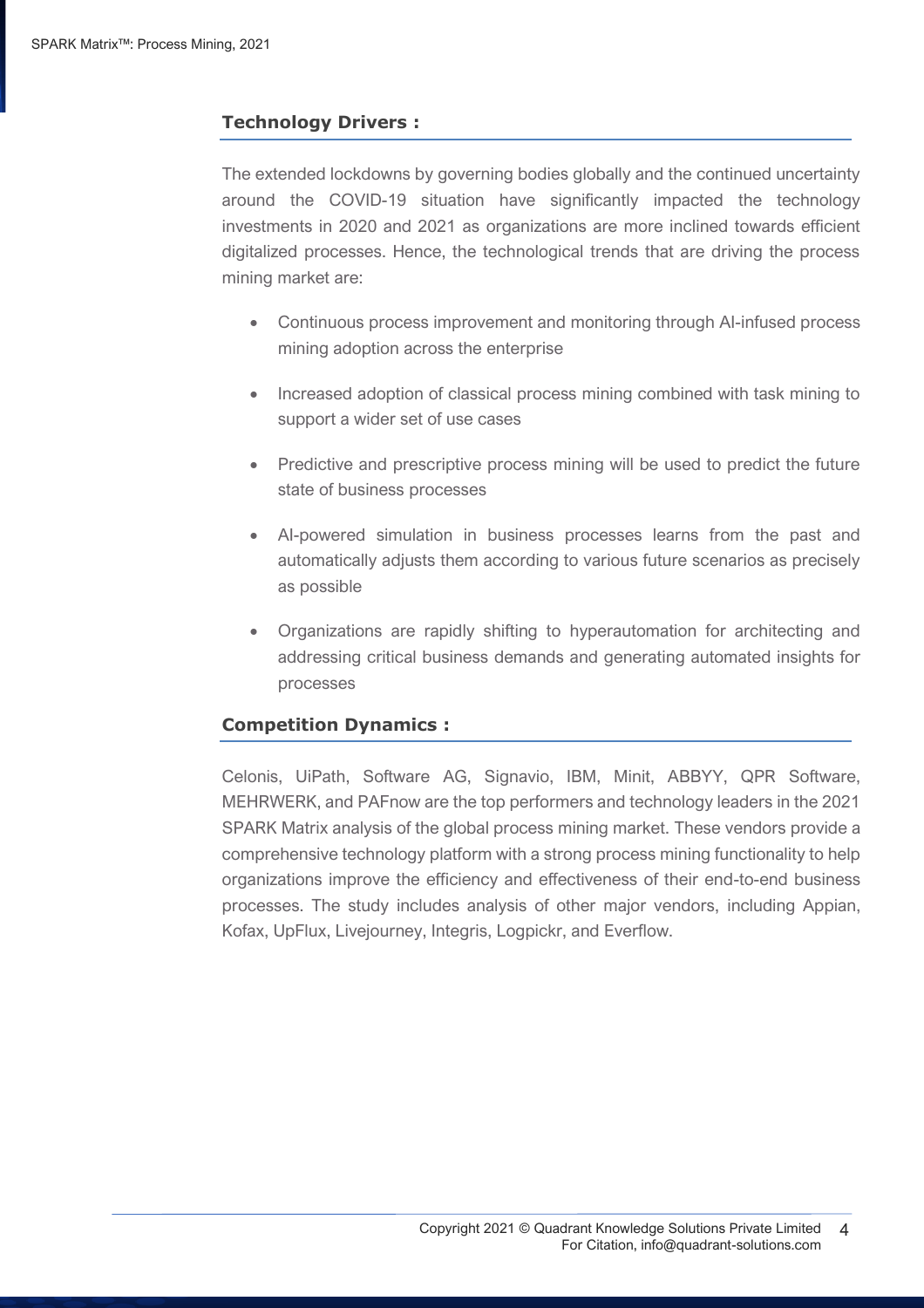## <span id="page-4-0"></span>**Market Definition and Overview**

Process mining helps organizations to analyze, identify, automate, and monitor event logs and real-time systems data to enhance end-to-end operational business processes, where-in it includes a dynamic set of tools to capture data across an organization's IT systems and varied data sources. This helps organizations to identify gaps in business processes and solve issues that could impact the performance of these business processes. The collected data is then transformed into event logs to provide dynamic visualization of the organization's "as is" business processes. The process mining software automatically uses these event logs to create a detailed process graph with fact-based insights about the business processes. These insights enable organizations to perform process audits, discover process deviations, identify root causes, optimize operations, and monitor the results against various KPIs. Process mining also identifies issues that need to be improved, thereby enabling organizations to continuously optimize and improve processes.

Process mining provides organization-wide transparency and promotes a detailed business plan to facilitate process automation. It also enhances operation management, business performance, and employee performance when used in sync with other automation technologies such as robotic process automation (RPA) and artificial intelligence (AI). It simplifies the mapping of end-to-end processes, as well as provides an overview for process gaps, bottlenecks, high impact areas, and areas that can potentially increase ROI. Furthermore, process mining also assists in measuring the productivity & efficiency of business processes, which simplifies decision-making regarding the business cycle automation.

An AI-enhanced process mining comprises features such as multi-event logging, cross-platform data mining, time-stamped process logs, and process analytics. This helps eliminate human interference, identify key improvement areas, and provide smart, intuitive, and fully automated business insights. It also identifies and corrects disruptive processes, eliminates low-priority tasks, and suggests alternative processes. In addition, AI-enhanced process mining provides features like enhanced quality control, unified process maps, redundancy evaluation, risk control prediction, and compliance adherence to optimize the processes of modern business organizations.

Process mining can be categorized into two modules—performance mining and conformance checking—based on the type of usage and the preceding model involved. Performance mining evaluates factors such as delays and processing time in order to identify gaps for improving the existing models. Conformance checking focuses on comparing actual events to pre-defined templates to help identify the weak link/s in the business plan and the causes for deviations if any. Process mining is being increasingly used for various applications, including performance evaluation,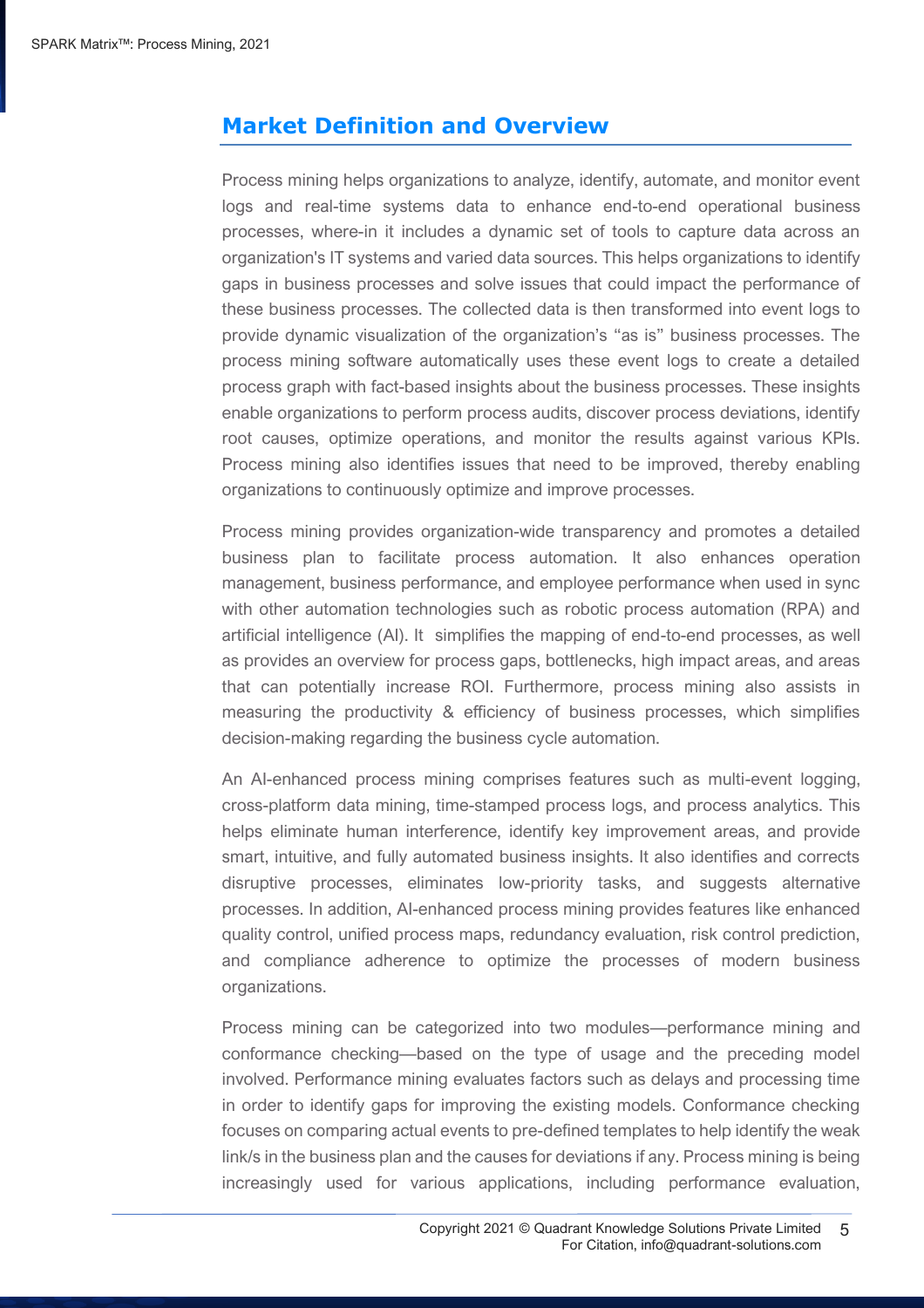identification of improvement areas, data-driven decision making, and real-time process modification. Process mining is hence gaining traction across different industry verticals, such as finance, customer service, procurement, and logistics and distribution.

Some of the major process mining functionalities include:

- **Data Transformation:** The process mining software is equipped with a data transformation capability that facilitates the ease of extracting, transforming, and loading the process data to create event logs. Process mining solution vendors often provide a wide range of connectors that enables the extraction of the process data directly from the IT system databases and various data sources, including enterprise resource planning (ERP), business process management (BPM), human capital management (HCM), customer relationship management (CRM), and supply chain management (SCM).
- **Process Discovery:** Process discovery involves collecting event logs to create detailed process maps and business process model and notation (BPMN) models. Organizations can comprehensively visualize, analyze, and map their ongoing business structures and processes using a process discovery tool. The platform offers a unified view of business processes which allows users to comprehend the flow between systems and teams. It detects the vulnerabilities and bottlenecks that impact the process speed, quality, cost, and compliance of the organization's framework. The process map automatically visualizes the as-is process flow in the form of a graph. It also supports multi-level process mining that can map several derived processes within a single comprehensive model. Through the process variant feature, the discovered processes can be compared adjacently to identify repetitive tasks and automate the identified processes.
- **Conformance Checking:** Conformance checking compares event logs with a reference model. The actual process is visualized using event logs, and the real-time process deviation can be compared and verified with the target process or reference model. This feature facilitates the smooth execution of processes and enables organizations to identify process deviation and eliminate repetitive or redundant processes from the event logs. It also allows organizations to identify root causes of process deviations. These process deviations and repetitions can impact process efficiencies, result in audit problems, and cause a breach of regulatory compliances. Moreover, it is also capable of checking compliance rules such as segregation of duties and conformance with legal & internal company rules.
- **Process Monitoring and Dashboarding:** The process monitoring and reporting capability enable users to customize dashboards to easily track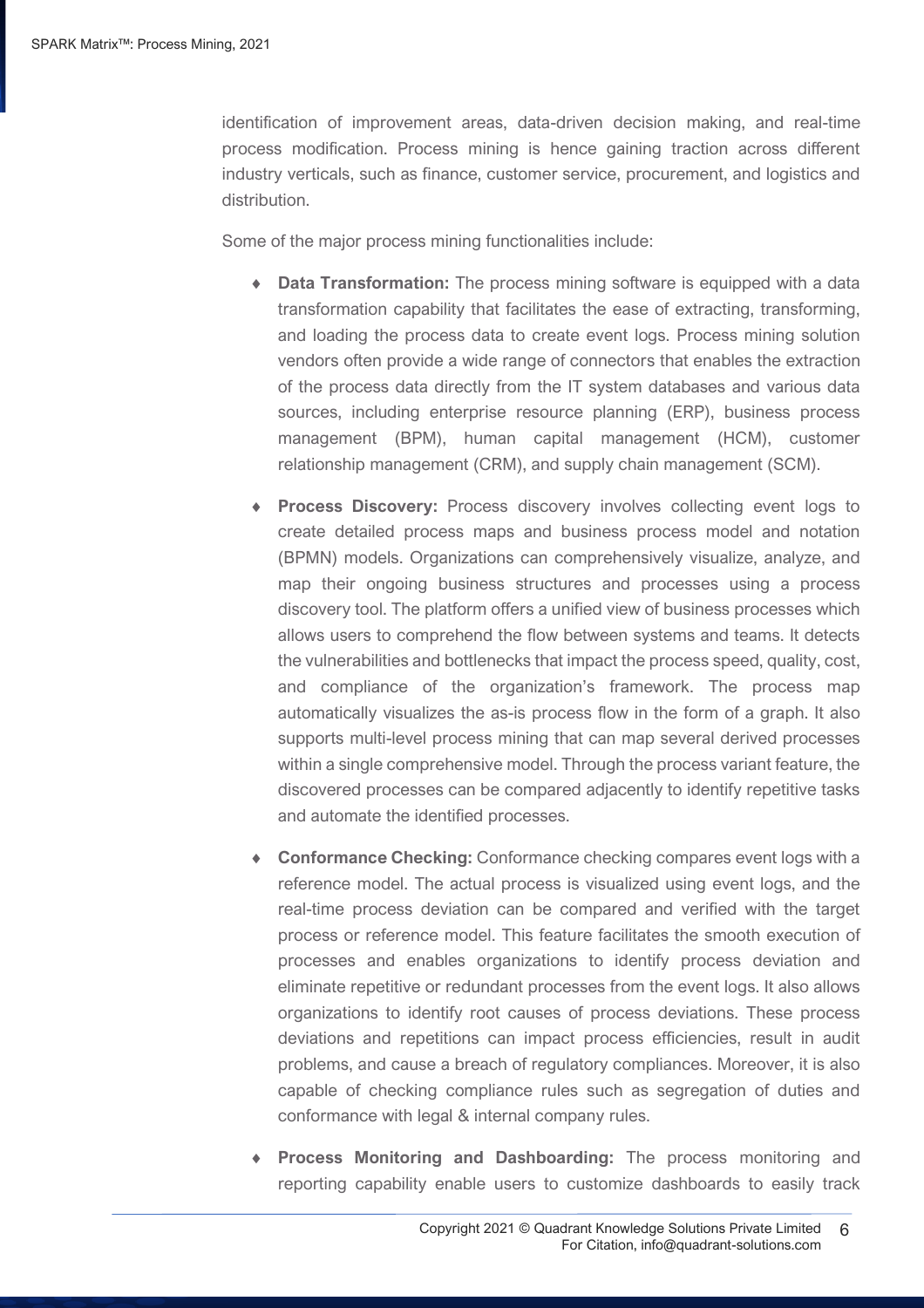various process performance and compliance metrics and monitor the impact of changes in real-time. The process mining solution may also offer various templates and pre-built graphs to provide dynamic visualization of monitoring business processes. Using real-time KPI monitoring, users can improve process performance, gain insights, and drill down to the root cause to achieve the desired outcome. With the simulation module, users can amend the examined process model and its configuration; and represent a parallel process reality, promoting predictive data-driven analytics. Additionally, the improvement ideas produced from process mining analysis can be validated by users prior to its implementation.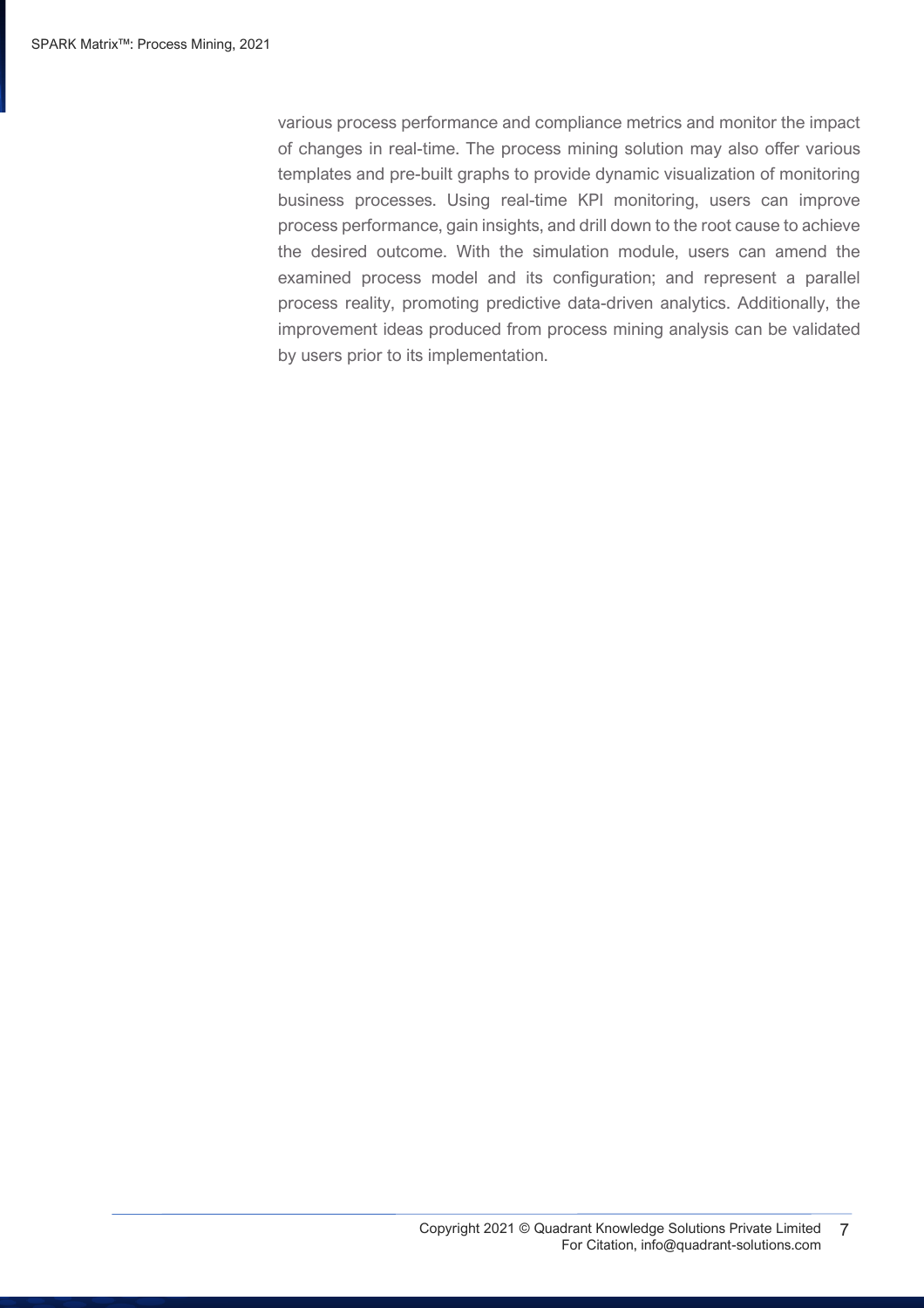## <span id="page-7-0"></span>**Key Technological Trends**

The followings are the dominant technological trends and market developments influencing the overall global process mining market growth:

## **Growing Maturity of AI and Machine Learning within Process Mining Solution:**

Organizations are focusing on optimizing complex business processes by infusing AI/ML technology with the existing process mining solutions. The synthesis of AI/ML and process mining is helping organizations to capture data from operational systems and event logs to meticulously comprehend their business processes at various levels. The solutions also help uncover several deficiencies in the process models and suggest redesigns as per the requirements by coupling and comparing event logs data and the prevailing process models. The AI-powered root cause analysis and predictive analytics capabilities are helping to augment the performance of business process operations by rapidly determining congestions and scrutinizing the processes before deployment. The solutions' predictive analysis capability is helping organizations to gain actionable insights related to their process workflow and accordingly build models that will have a positive influence on their businesses. Additionally, AI algorithms are also helping organizations in identifying requirements of resources for various tasks and dispense them in an optimum manner.

## **Process Mining is Emerging as an Essential Technology in Realizing the Vision of Hyperautomation:**

Hyperautomation, also known as intelligent automation, is a polished, comprehensive, end-to-end solution which allows complex, and unstructured processes to be automated. Hyperautomation relies on a collective suite of robotic process automation, process mining, analytical and decision management tools, as well as disruptive technology like artificial intelligence, machine learning, intelligent optical character recognition (iOCR), and natural language processing (NLP) to magnify the scale of process automation. An advanced process mining solution scans through the team's performance, processes, and operations that require automation. It ultimately aims to increase workforce engagement by incorporating the opinions & involvement of business users, technical users, and subject matter experts across the organization.

## **Growing Partnership and Integration with Leading RPA, Task Mining, and Process Analytic Tools:**

Process mining solution is emerging as an essential tool for driving initiatives for operational excellence across industry sectors and geographical regions. Process mining solutions play a critical role in enabling integration with RPA, task mining, and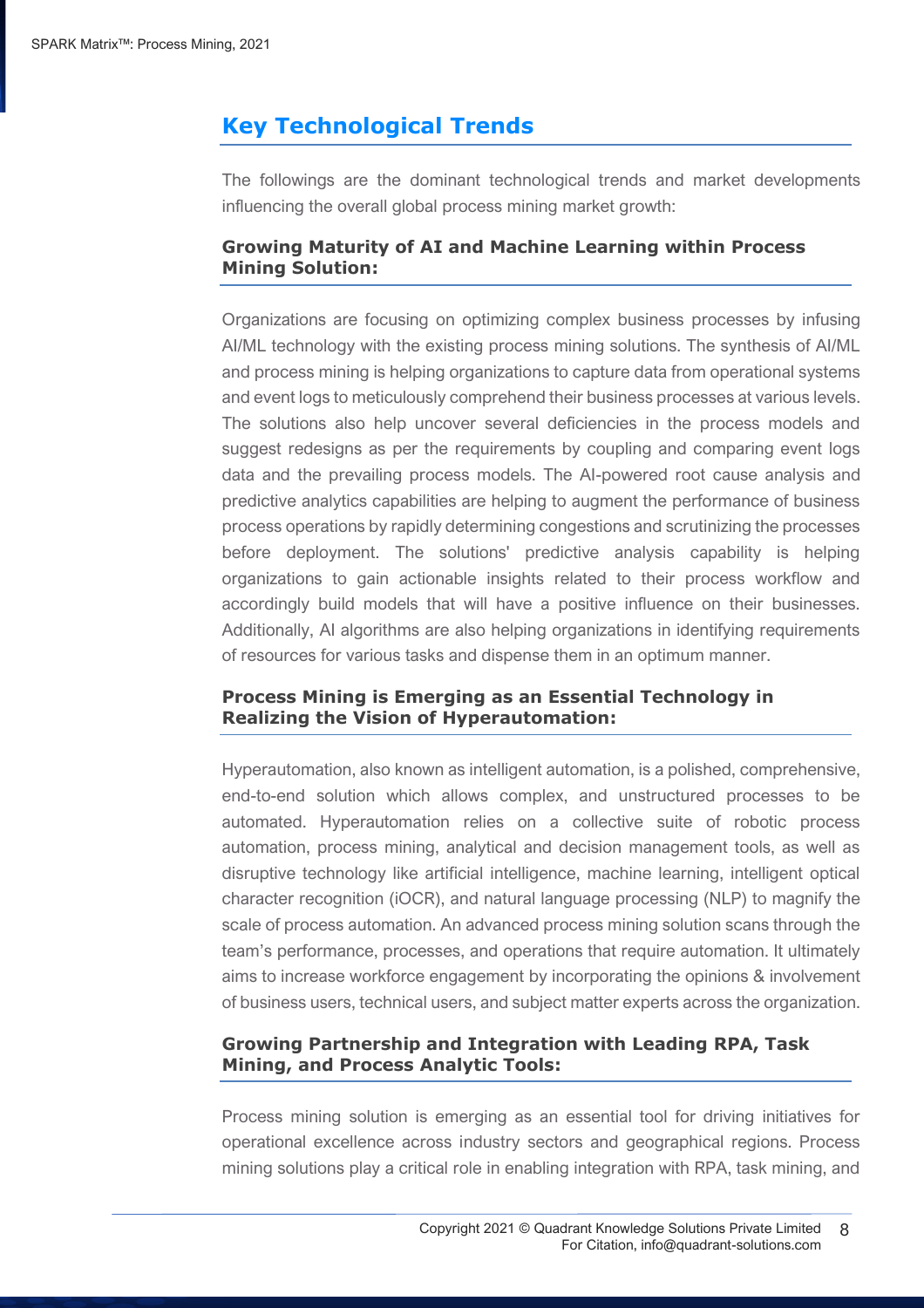process analytic tools to offer cumulative integrated support. Process mining vendors are striving to automate various processes and enhance business performance by integrating with these tools.

Process identification and prioritization for automation projects remain the primary challenge for most organizations. Organizations often spend significant time and resources to identify and monitor various manual, repetitive processes and shortlist them for initiating automation projects. In response, numerous RPA vendors have now added in-house capabilities or partnered with process mining providers to overcome challenges related to identifying processes for RPA deployment and facilitating complete process visibility. Process mining technologies help organizations to conduct an objective analysis of their existing business processes, provide visibility and operational insights, and assist in prioritizing processes to drive automation projects. Robotic process automation is helping to expedite digital transformation and is enabling organizations to automate and optimize their current processes.

Task mining helps organizations to track, monitor, and analyze the data gathered from user interaction and captures each keystroke to understand actual actions by users in any business process. This helps organizations to enhance person-specific productivity, identify manual processes for appropriate conversion to RPA, and minimize process deviations if any. In addition, various process mining vendors offer integration capabilities with third-party process analysis tools. The integration capability is enabling vendors to increase their product flexibility and enabling users to leverage integrated ecosystems through process mining solutions. There is a conscious and genuine shift toward amalgamating people-driven and data-driven insights for an enhanced predictive analytics experience.

## **Process Mining Solutions Gaining Popularity for Aiding in creating Digital Twin of an Organization (DTO):**

Process mining enables organizations to design visualizations of each process stage by leveraging data from their operational systems. Hence, it acts as a basic attribute for developing the digital twin of an organization (DTO). DTO is a replica of a process that helps organizations to visually compare the desired process with the actual process to make informed business decisions. Organizations are leveraging the technology for testing new systems prior to their deployment, enhancing their business efficiency, productivity and helping to administer assets in real-time. It is also enabling organizations to comprehend the complex data across the business to ultimately provide better service.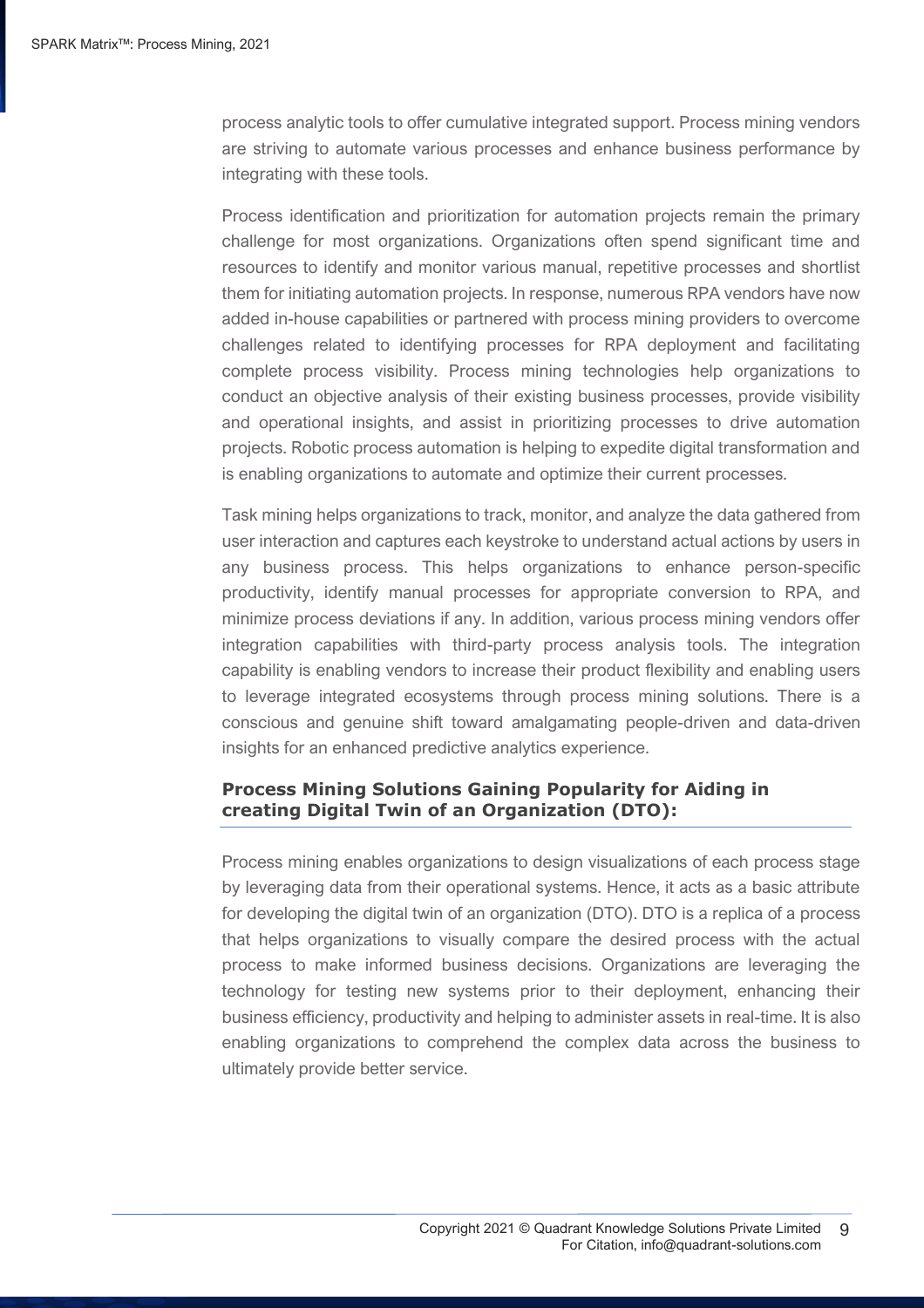## <span id="page-9-0"></span>**Competitive Landscape and Analysis**

Quadrant Knowledge Solutions conducted an in-depth analysis of the major process mining vendors by evaluating their products, market presence, and value proposition. The evaluation is based on primary research with expert interviews, analysis of use cases, and Quadrant's internal analysis of the overall process mining market. This study includes analysis of key vendors including ABBYY, Appian, Celonis, Everflow, IBM, Integris, Kofax, Livejourney, Logpickr, MEHRWERK, Minit, PAFnow, QPR Software, Signavio, Software AG, UiPath, and UpFlux.

The process mining market has been gaining traction due to the increasing variety and complexity of operational processes. The process mining technology comprises a dynamic set of tools to capture data across an organization's enterprise IT systems and varied data sources, transform it into event logs, and provide dynamic visualization of the organization's "as is" business processes. The software uses these event logs to automatically create a detailed process graph providing fact-based insights about the processes. These insights enable the organizations to perform process audits, discover process deviations, identify root causes, optimize operations, and monitor the results against various KPIs.

Celonis, UiPath, and Software AG are the top performers in the global process mining market and have been positioned as the top three technology leaders. Celonis is continuing to gain market share, leveraging its robust process mining solution that enables organizations to monitor and eliminate inefficient internal processes. It differentiates with its intuitiveness and ease of use, including a set of pre-built use cases and apps, a rich ecosystem to support users, and quick implementation.

UiPath, on the other hand, has taken a leap forward by offering a unique approach of combined process mining and RPA that helps organizations understand their complex processes and determine automation opportunities. Furthermore, Software AG continues to differentiate itself with its business documentation capabilities, 360 degree view, seamless integration & collaboration feature, and process mapping and reporting. The company offers comprehensive RPA capabilities by partnering with third-party vendors, enabling organizations to improve the automated process from API to UI level automation.

Amongst the other vendors, Signavio enables organizations to operationalize the customer experience by enabling organizations to incorporate the outside-in perspective of customers into the analysis of internal business process activities. It helps users to find inefficiencies and customer pain points across all customer touchpoints and journeys by mining internal business process operations and external customer journeys. IBM helps to simulate future processes, uncovering clear root causes, multi-level process mining, task-mining, and RPA automatic assessment.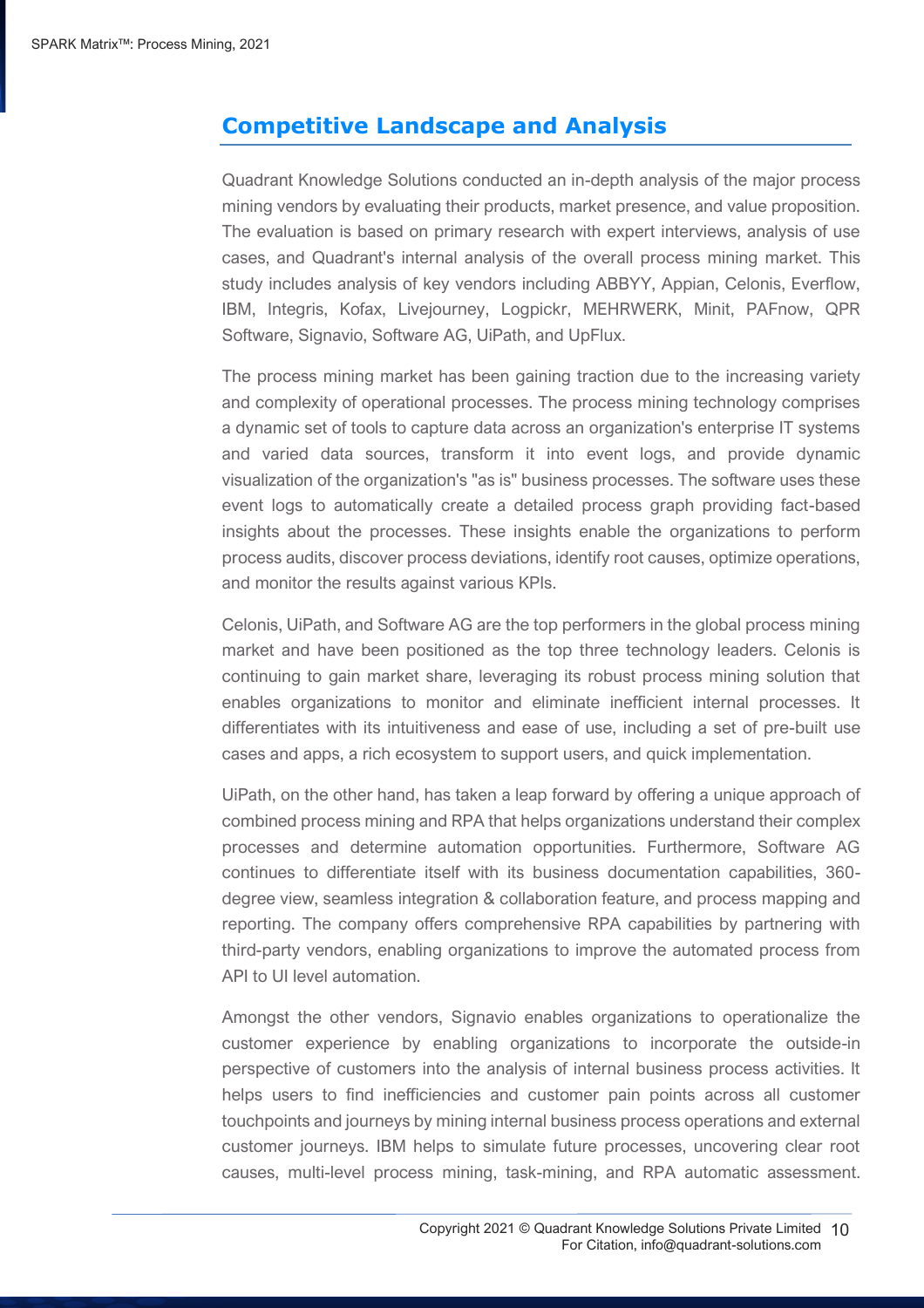IBM's process mining offers a simulation engine that can be used to perform a whatif-analysis to evaluate the improvements in terms of lead time and cost, generated by resource allocation, task robotization, and step elimination.

Furthermore, Minit's process mining platform helps organizations enhance operational efficiencies by underlining process improvement opportunities and determining their root cause. Minit offers a robust technology value proposition with comprehensive capabilities for intuitive interface, hierarchical process mining, business rules monitoring, Minit dashboards, rework analysis, and simulations module. ABBYY, on the other hand, offers a process mining platform named ABBYY Timeline. This platform allows organizations to improve operational efficiency and customer experience by utilizing its task mining capabilities, where it analyzes desktop user interaction data and links this data with the process details mined from system event data.

Similarly, QPR Software offers process mining capability through QPR ProcessAnalyzer. The QPR ProcessAnalyzer helps organizations to find deviations and automate the entire business process or parts of the business process. QPR offers a robust technology proposition with comprehensive process mining capabilities for AI-powered out-of-the-box process mining analyses, cluster analysis and process predictions, advanced and ready-to-use root cause analysis, case attributes, conformance checking dashboard to identify root causes, root causes for long lead times, and root causes for process changes.

MEHRWERK provides customizability, self-service process mining, data governance, security concept, scalability, customer-specific deployment method, seamless integration with existing business intelligence, no-code/low-code IPaaS platform, object-centric process mining, and associative analytics beyond pre-defined cube data structures while enabling intuitive analysis for the end-users. Likewise, PAFnow offers process mining solutions to make data-intensive tasks simpler, more humane, efficient, and up to date. The solution's technological differentiators include integration of Power BI, integration of process mining capabilities inside existing Power BI dashboards & reports, faster ramp-up and rapid deployment of the process mining solution, and interoperability & continuous integration that eliminates the need for sharing data across different platforms.

The global process mining market has a number of strong contenders and is expected to have an even more intense race for maintaining the lead in the near future. With continuously evolving global technology scenarios, faster adoption rates, and compelling developments happening round the clock, the vendors need to keep up with the evolving requirements and customer needs. With the current pandemic situation and its impact on the operational cycles of the organizations across various sectors globally, the opportunities for growth & presenting solutions that truly make a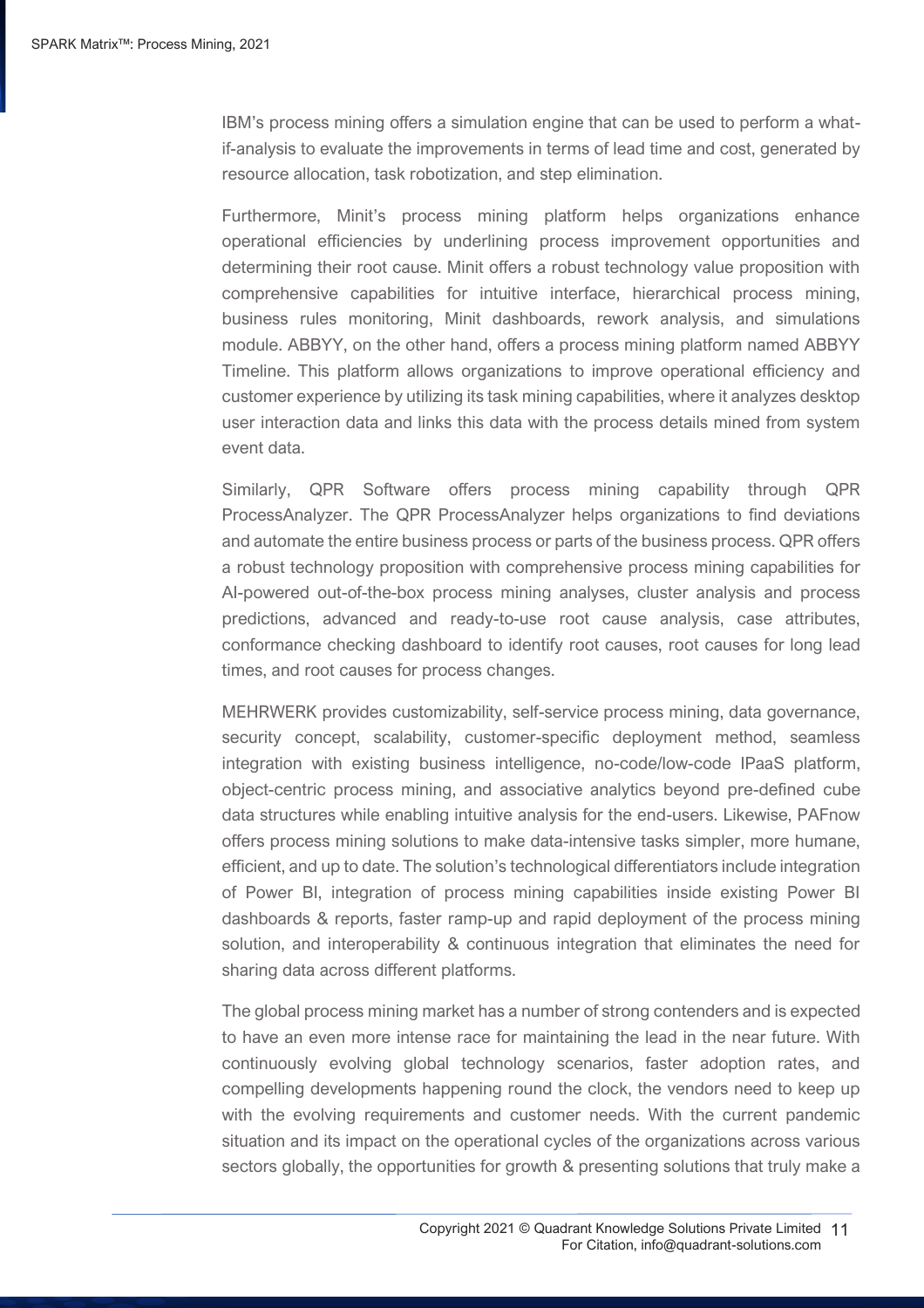difference to global process mining are limitless. Hence, it is an open ground for process mining solution providers, who could leverage the current situation for innovating & establishing themselves further.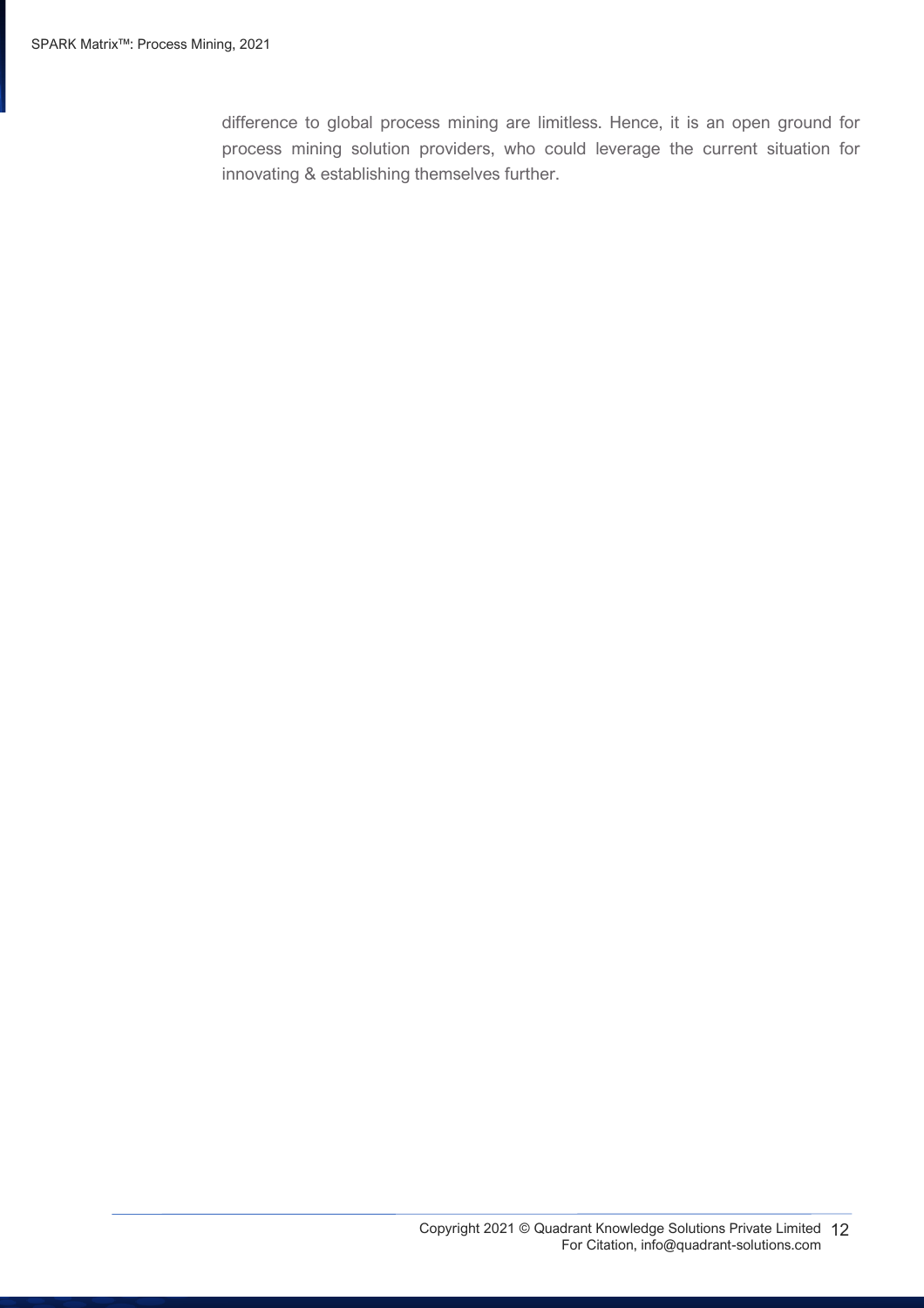## <span id="page-12-0"></span>**Competitive Differentiators**

While most process mining vendors provide comprehensive functionalities to support various use cases, their technology and customer value proposition may differ based on the customer size, industry vertical, geographical markets, and organizationspecific requirements. Some of the key competitive factors and technology differentiators for an integrated process mining solution include:

- **The Sophistication of Technology:** User organizations are advised to conduct a comprehensive evaluation of different process mining technologies and vendors before making a purchasing decision. Users should employ a weighted analysis of several factors important to their specific organization in terms of vertical and horizontal process optimization requirements. Requirements of key process mining solution features by user organizations may differ based on industry vertical, horizontal processes, compliance requirements, user size, and such others. Users should also look for a process mining solution with a history of successful large-scale deployments and carefully analyze the existing case studies of those deployments. This should form the basis to prepare best-practice for process mining technology deployments. Process mining technology capabilities differ between different vendors' offerings in terms of ease of deployment & use, dynamic visualization, process analytics, security, technology integration, analytics & reporting, support for a broad range of use cases, and such others.
- **The Breadth of Use Cases:** Users should evaluate process mining vendors' ability to support a wide range of industry-specific and organization-specific use cases. The solution should be proficient in handling general process mining-related use cases, including conformance checking, quality management, process discovery, process optimization, robotic process automation, process-specific KPI monitoring, and more. The solution should support enterprise-wide use cases across functions, such as finance, IT, sales, marketing, operations, human resource, purchase, supply chain, services, and customer support. Depending on the vendor's capability, the solution may support operations or production-related use cases to determine the root cause of process inefficiency, eliminate repetitive tasks, increase production yield, and others. The solution must be able to provide flexibility in addressing the user organization's challenges by supporting new use cases that can be customized based on their specific business requirements and objectives.
- **Integration and interoperability:** Seamless integration and interoperability with the organization's existing technologies are amongst the most crucial factors impacting technology deployment and ownership experience. Process mining vendors should provide built-in ETL, out-of-the-box connectors, well-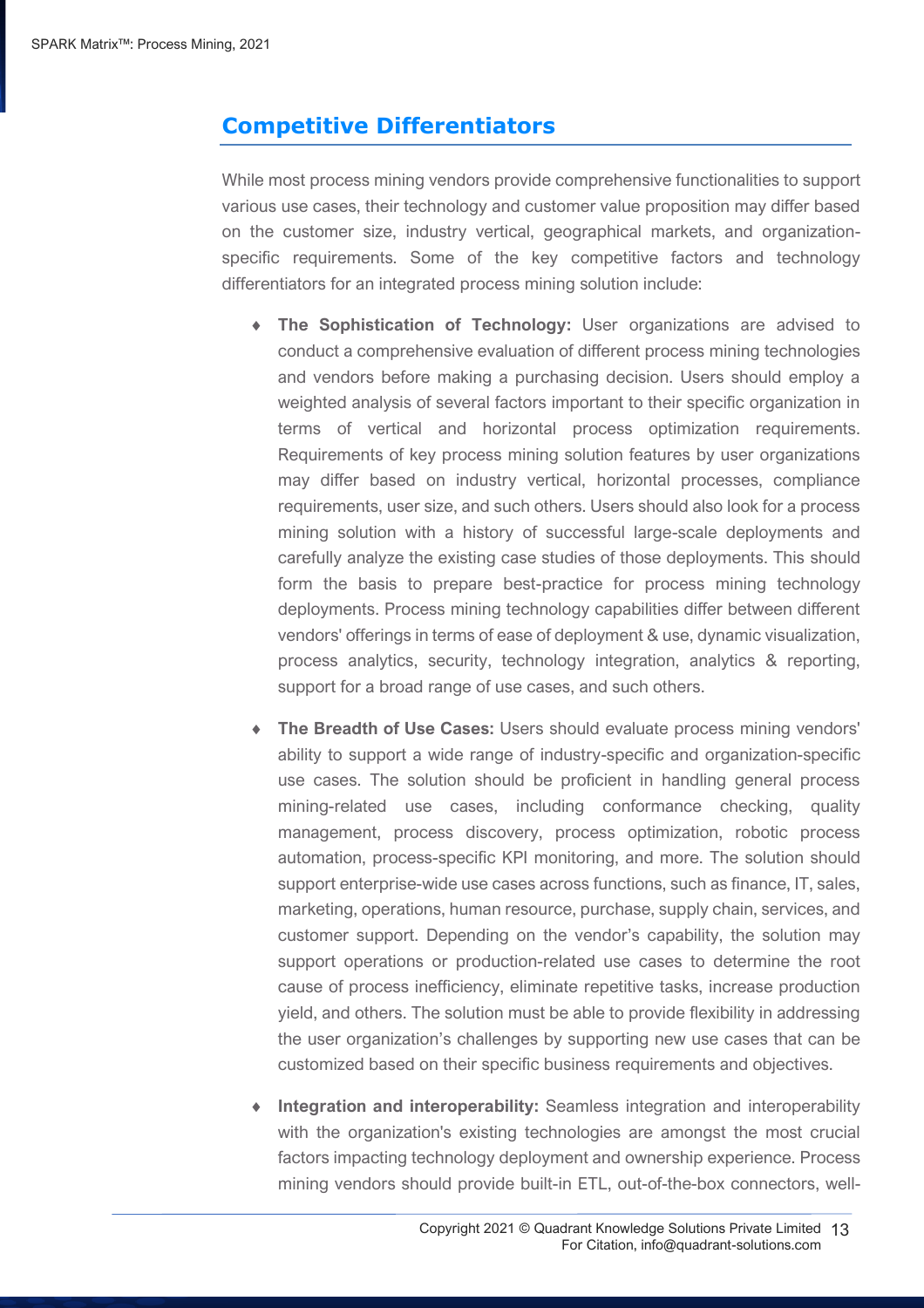documented API, and a RESTful API to achieve seamless end-user experience and business process design. Users should evaluate vendor capability that offers seamless integration with a wide variety of databases and systems to capture event logs. The process mining vendors may also offer OOTB integration with various business intelligence, analytics, and reporting technologies for ease of reporting, KPI monitoring, and analysis. The vendors should also support integration with organizations' native/ third-party RPA and task mining tools. Also, users should assess the process mining solution for offering breadth and depth of integration capability specific to their existing tools and infrastructure. Some integration and APIs are not comprehensive and may only provide limited functionality.

 **Process Monitoring, Reporting and Dashboarding:** Process mining vendors' capability in providing end-to-end process visualization, real-time analytics, and KPI monitoring may significantly differ in this space. Users should look for vendors offering pre-built templates for various monitoring use cases and customizable dashboards with drag-and-drop functionality to quickly initiate any simple or complex process deployment. Users should evaluate vendors based on their capability to offer advanced dashboards through a combination of process mining and various other BI tools.

A process mining solution is equipped with an operational live insights feature that enables an organization to track and understand inoperative processes, develop process improvement initiatives, and disclose inefficient processes across the organization. Vendors should allow users to create intuitive and interactive dashboards to enable users to focus on specific processes. Through the drill-down approach, users can comprehensively visualize the root cause of process deviation. The solution also enables users to compare multiple processes to uncover their structural variations.

Users should evaluate vendors based on their ability in comparing metrics, statistics, models, and multi-layered processes through visual means for various views of the process through graphical conformance checking features. Depending on the vendors' capability, they may offer a centralized hub with an organized data repository and provide role-based access for sharing the insights and analysis with associated stakeholders. The visual filtering capability helps organizations interactively filter processes based on various performance parameters, variation filter, attribute filter, timeframe filter, path analysis, and flow analysis.

The solution should offer a comprehensive visualization of every process through charts, statistics, graphs, process maps, or process variants in realtime. The solution should allow stakeholders to visualize and analyze process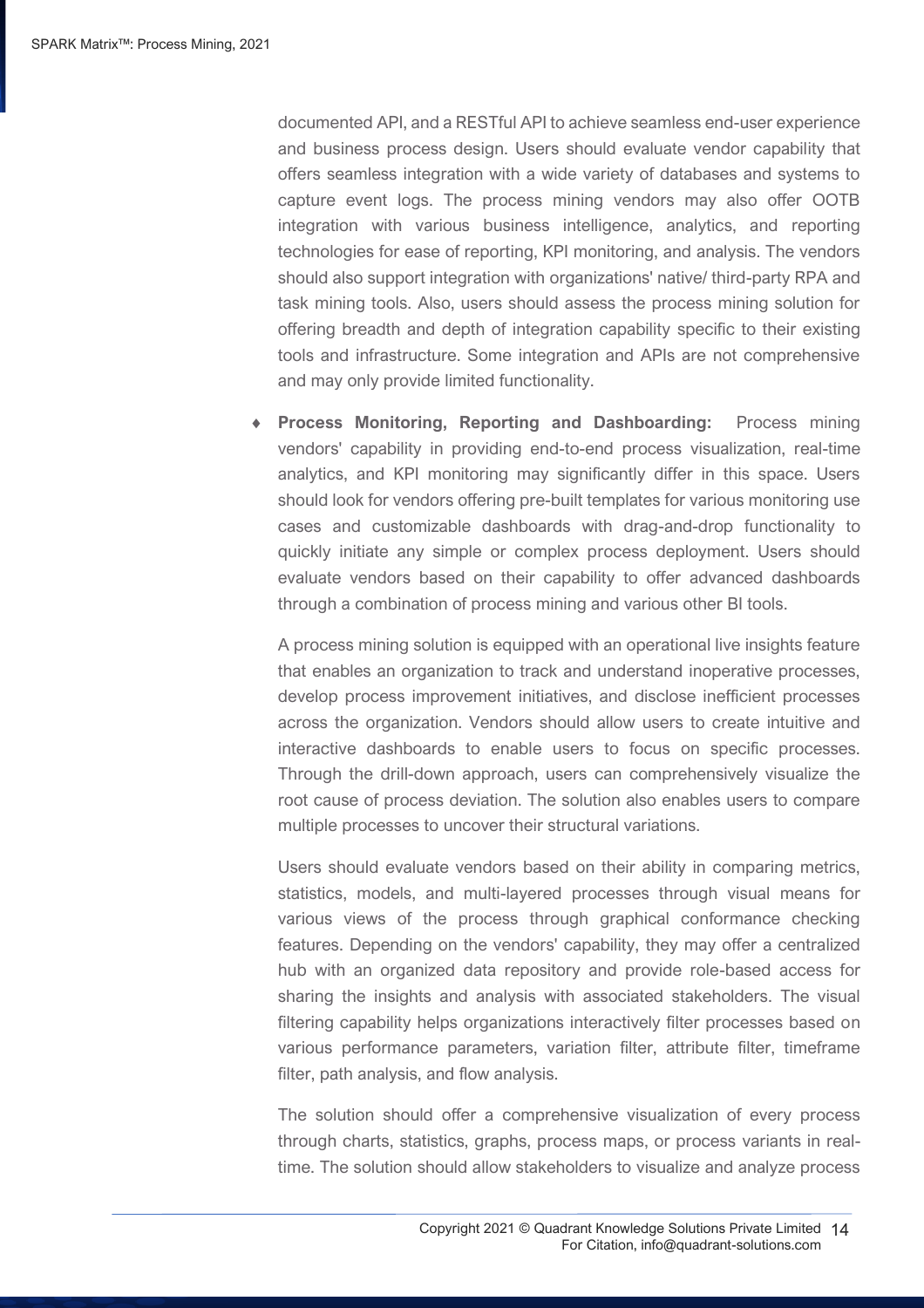performance and monitor KPIs at every hierarchy for making informed decisions. Depending on the vendor's capability, the solution may offer a process animation feature through a dashboard to help users visualize the process flow through animation. Moreover, users can also monitor the process flow on a daily occurrence.

- **The Sophistication of Process Simulation and Monitoring:** A robust functionality for process simulation, monitoring, and optimization is essential to improve the effectiveness of process mining deployment. The solution should allow users to analyze and compare real-world process models with simulated business process models. A robust process simulation and analysis help users to perform what-if analysis and advanced scenario planning to gain advanced insights into cost estimation, resource planning and utilization, and opportunities for process optimization. It should offer insights into the impact of process automation on overall process improvements. While a majority of the process mining solutions offer process simulation features, the user should look for vendors that are demonstrating the sophistication of simulation and analysis capabilities for their industry-specific use cases.
- **Multi-level Process Mining:** Organizations may face problems while measuring process performance and identifying root-cause at multiple levels of business processes using the traditional mining approach. Vendors should offer multi-level process mining features to map several complex processes under a single business process model. Users should evaluate vendors whose solutions enable them to assess the performance of every business process level. They should be able to assess and compare these process levels against a number of performance parameters. Moreover, the solution should offer functionalities to enable users to gain holistic visibility with zoom-in and zoomout within process models. It should also provide comprehensive insights related to each hierarchical level to further streamline the processes. The solution should enable users to dynamically track process activities that are implemented at various levels of business structure such as purchase to pay (P2P) and order to cash (O2C).
- **Vision and Roadmap:** Process mining technologies are constantly evolving to accommodate emerging and ongoing technology disruption and market trends. Users should carefully select the right technology partner as per their digital transformation roadmap, specific use case, and emerging industry trends. Process mining vendors are continuously improving their technology value proposition in terms of offering robust data integration from various IT systems and event logs, dynamic process visualization, application of advanced analytics and machine learning, robust process discovery, process simulation and optimization, and such others. Users should evaluate vendors'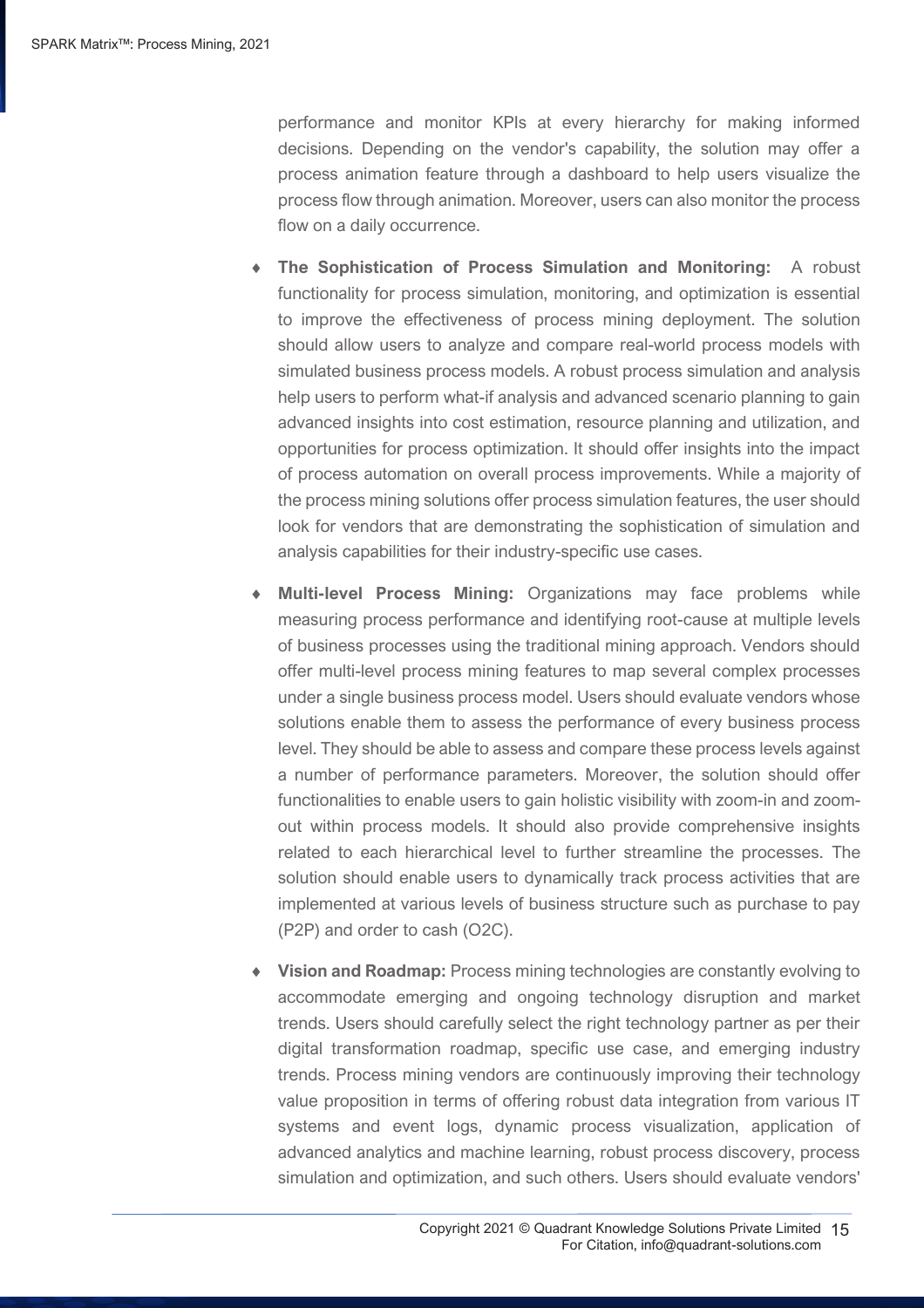product strategy and long-term technology vision to inculcate long-term partnerships with solution providers.

 **Maturity of AI, ML, and Advanced Analytics:** The application of AI and machine learning has emerged as the most important trend across all enterprise and business systems to transform operations and provide intelligent insights. As AI and machine learning technologies are still in the emerging stage, users should evaluate vendors' existing maturity as well as the roadmap around these technologies thoroughly before zeroing in on the vendor.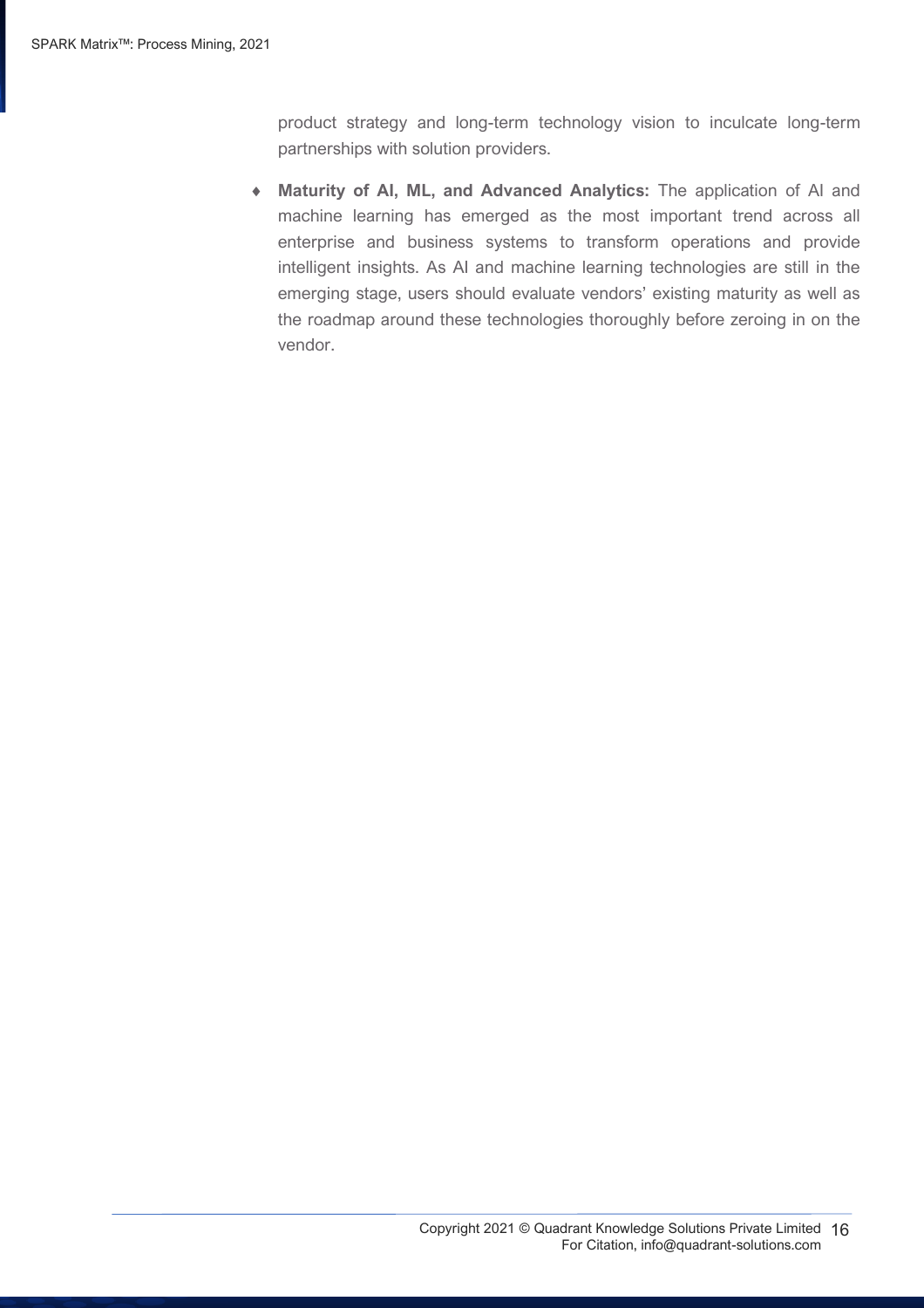## <span id="page-16-0"></span>**Future Roadmap for Process Mining**

With the rise of emerging technologies, including artificial intelligence (AI), machine learning (ML), and robotic process automation (RPA) there is an increased demand for process mining solutions. These technologies streamline organization operations by identifying and disseminating various processes. Process mining solution also allows organizations to uncover hidden workflows between organizational nodes and make them visible. It analyzes different event logs to automate the monitoring of ongoing processes while creating innovative and enhanced process maps. Organizations are strengthening process mining capabilities to allow organizations to visualize the actual process based on different event logs.

Organizations are expected to increase the adoption of AI, ML, and RPA to enable them to automatically discover and optimize critical business processes. With the emergence of automated process improvement (self-driving organization), process mining will efficiently identify bottlenecks and discover areas of improvement, enabling faster delivery for customers and improving their business experiences. Furthermore, AI-driven process mining will provide organizations with predictive, descriptive, diagnostic, and prescriptive analytics. It will help increase the efficiency and transparency of complex organizational operations with actionable business alerts.

Moreover, AI-driven process mining will simulate and optimize processes to help the organization understand dynamic visualization (digital twin) where costs can be saved, and the complexity of the processes can be reduced. While RPA and task mining have benefited many organizations, insufficient analyses are hampering its efficiency to fully automate a process or capture typical user tasks. The integration of task mining, RPA, and process mining enables businesses to bridge these gaps and remain future-ready and adaptable for the highly competitive environment.

The process mining market is poised to grow at a significant rate; wherein the organizations would tend to rely more on these vendors for support and to lessen their burden of the cumbersome processes to stay ahead in the curve in the future times to come. The process mining solutions are gaining a strong market position with increased penetration amongst small to mid-market organizations.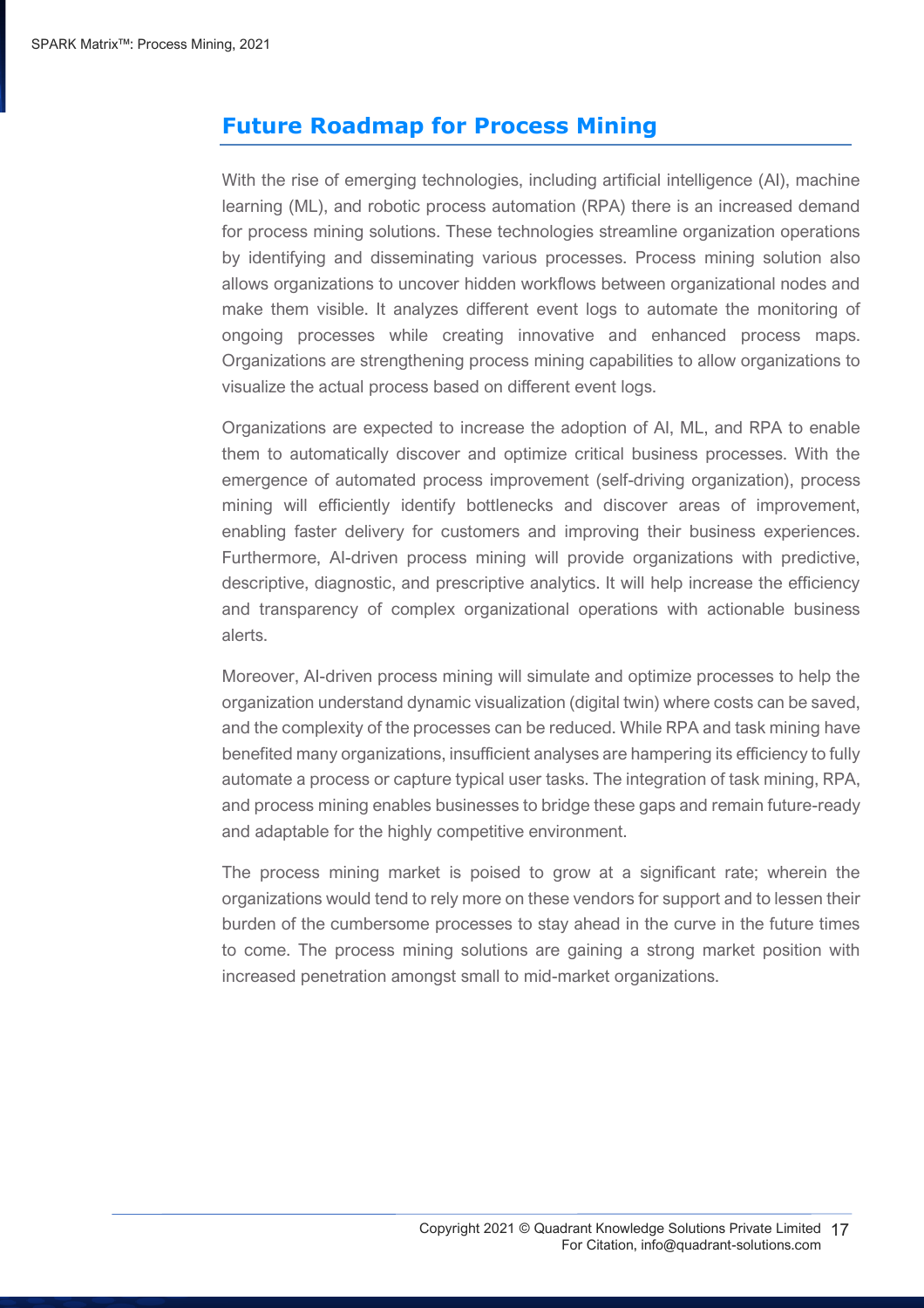## <span id="page-17-0"></span>**SPARK Matrix™: Strategic Performance Assessment and Ranking**

Quadrant Knowledge Solutions' SPARK Matrix provides a snapshot of the market positioning of the key market participants. SPARK Matrix provides a visual representation of market participants and provides strategic insights on how each supplier ranks related to their competitors, concerning various performance parameters based on the category of technology excellence and customer impact. Quadrant's Competitive Landscape Analysis is a useful planning guide for strategic decision makings, such as finding M&A prospects, partnerships, geographical expansion, portfolio expansion, and similar others.

Each market participants are analyzed against several parameters of Technology Excellence and Customer Impact. In each of the parameters (see charts), an index is assigned to each supplier from 1 (lowest) to 10 (highest). These ratings are designated to each market participant based on the research findings. Based on the individual participant ratings, X and Y coordinate values are calculated. These coordinates are finally used to make SPARK Matrix.

| <b>Technology Excellence</b>         | Weightage | <b>Customer Impact</b>                    | Weightage |
|--------------------------------------|-----------|-------------------------------------------|-----------|
| Sophistication of Technology         | 20%       | <b>Product Strategy &amp; Performance</b> | 20%       |
| Competitive Differentiation Strategy | 20%       | Market Presence                           | 20%       |
| <b>Application Diversity</b>         | 15%       | Proven Record                             | 15%       |
| Scalability                          | 15%       | Ease of Deployment & Use                  | 15%       |
| Integration & Interoperability       | 15%       | <b>Customer Service Excellence</b>        | 15%       |
| Vision & Roadmap                     | 15%       | Unique Value Proposition                  | 15%       |

## **Evaluation Criteria: Technology Excellence**

- **The Sophistication of Technology**: The ability to provide comprehensive functional capabilities and product features, technology innovations, product/platform architecture, and such others
- **Competitive Differentiation Strategy**: The ability to differentiate from competitors through functional capabilities and/or innovations and/or GTM strategy, customer value proposition, and such others.
- **Application Diversity**: The ability to demonstrate product deployment for a range of industry verticals and/or multiple use cases.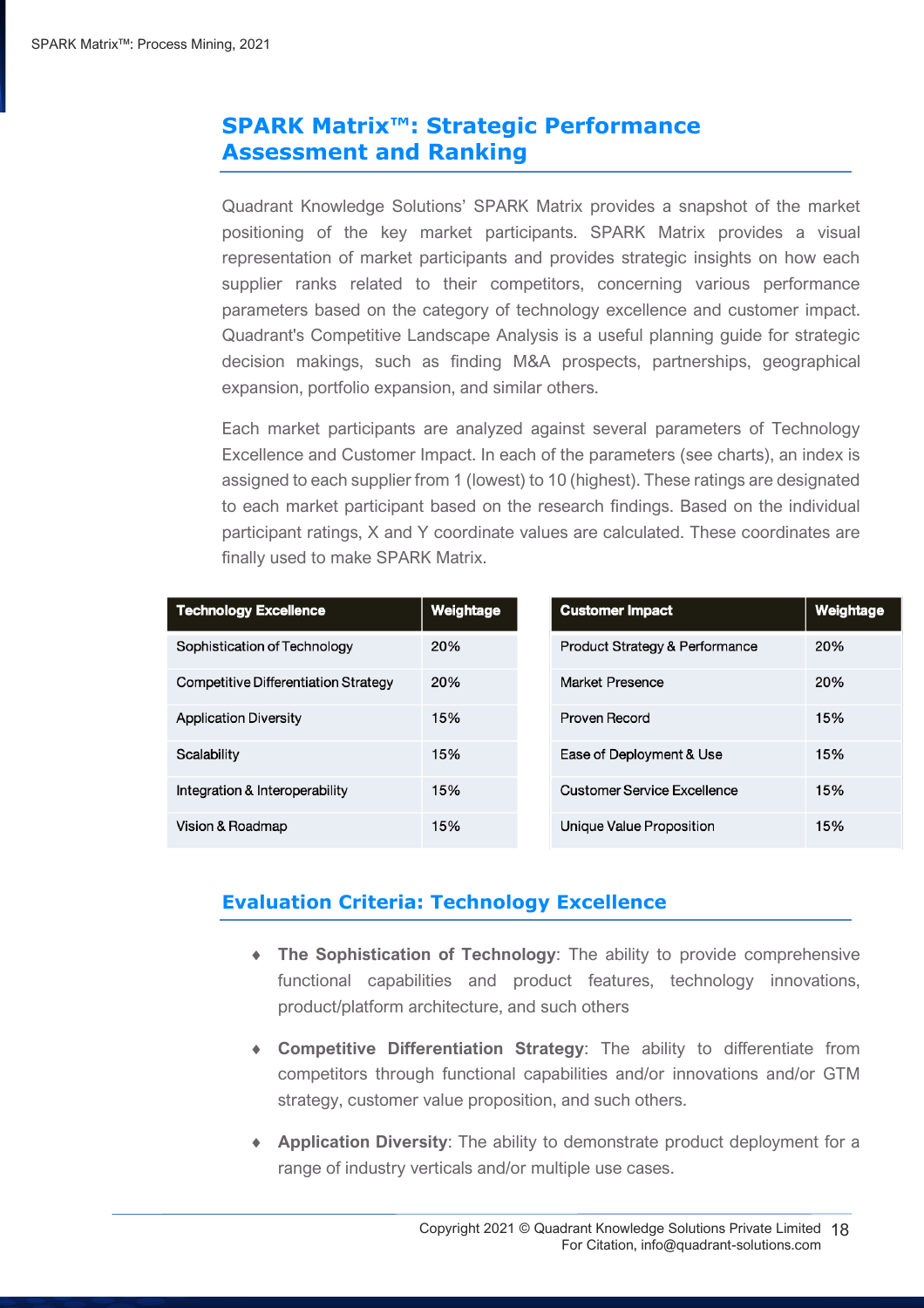- **Scalability**: The ability to demonstrate that the solution supports enterprisegrade scalability along with customer case examples.
- **Integration & Interoperability**: The ability to offer product and technology platform that supports integration with multiple best-of-breed technologies, provides prebuilt out-of-the-box integrations, and open API support and services.
- **Vision & Roadmap**: Evaluation of the vendor's product strategy and roadmap with the analysis of key planned enhancements to offer superior products/technology and improve the customer ownership experience.

## **Evaluation Criteria: Customer Impact**

- **Product Strategy & Performance**: Evaluation of multiple aspects of product strategy and performance in terms of product availability, price to performance ratio, excellence in GTM strategy, and other product-specific parameters.
- **Market Presence**: The ability to demonstrate revenue, client base, and market growth along with a presence in various geographical regions and industry verticals.
- **Proven Record**: Evaluation of the existing client base from SMB, mid-market and large enterprise segment, growth rate, and analysis of the customer case studies.
- **Ease of Deployment & Use**: The ability to provide superior deployment experience to clients supporting flexible deployment or demonstrate superior purchase, implementation, and usage experience. Additionally, vendors' products are analyzed to offer a user-friendly UI and ownership experience.
- **Customer Service Excellence**: The ability to demonstrate vendors capability to provide a range of professional services from consulting, training, and support. Additionally, the company's service partner strategy or system integration capability across geographical regions is also considered.
- **Unique Value Proposition**: The ability to demonstrate unique differentiators driven by ongoing industry trends, industry convergence, technology innovation, and such others.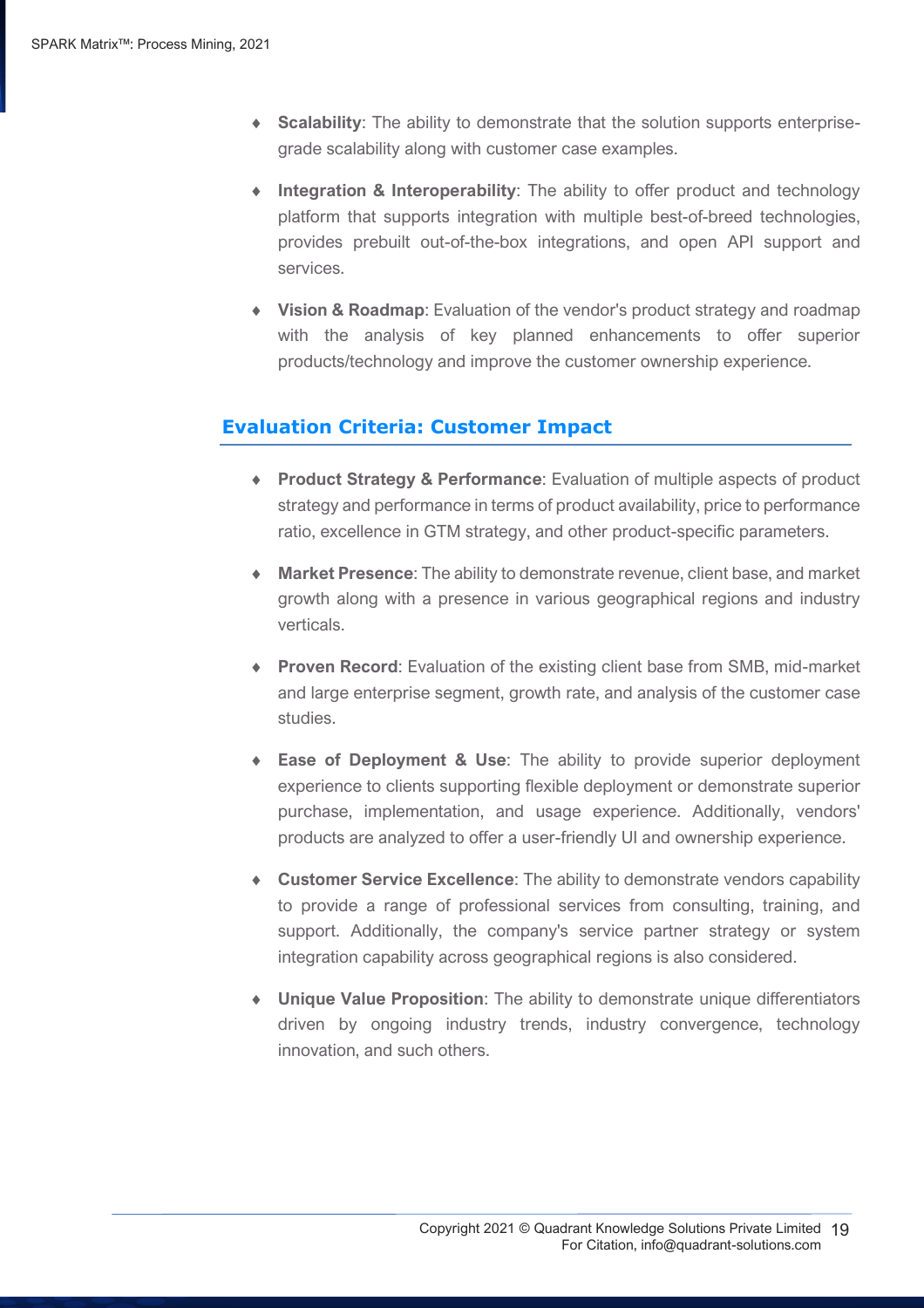## **SPARK Matrix™: Process Mining Market**

Strategic Performance Assessment and Ranking

**Figure: 2021 SPARK Matrix™** (Strategic Performance Assessment and Ranking) Process Mining Market



#### **Technology Excellence**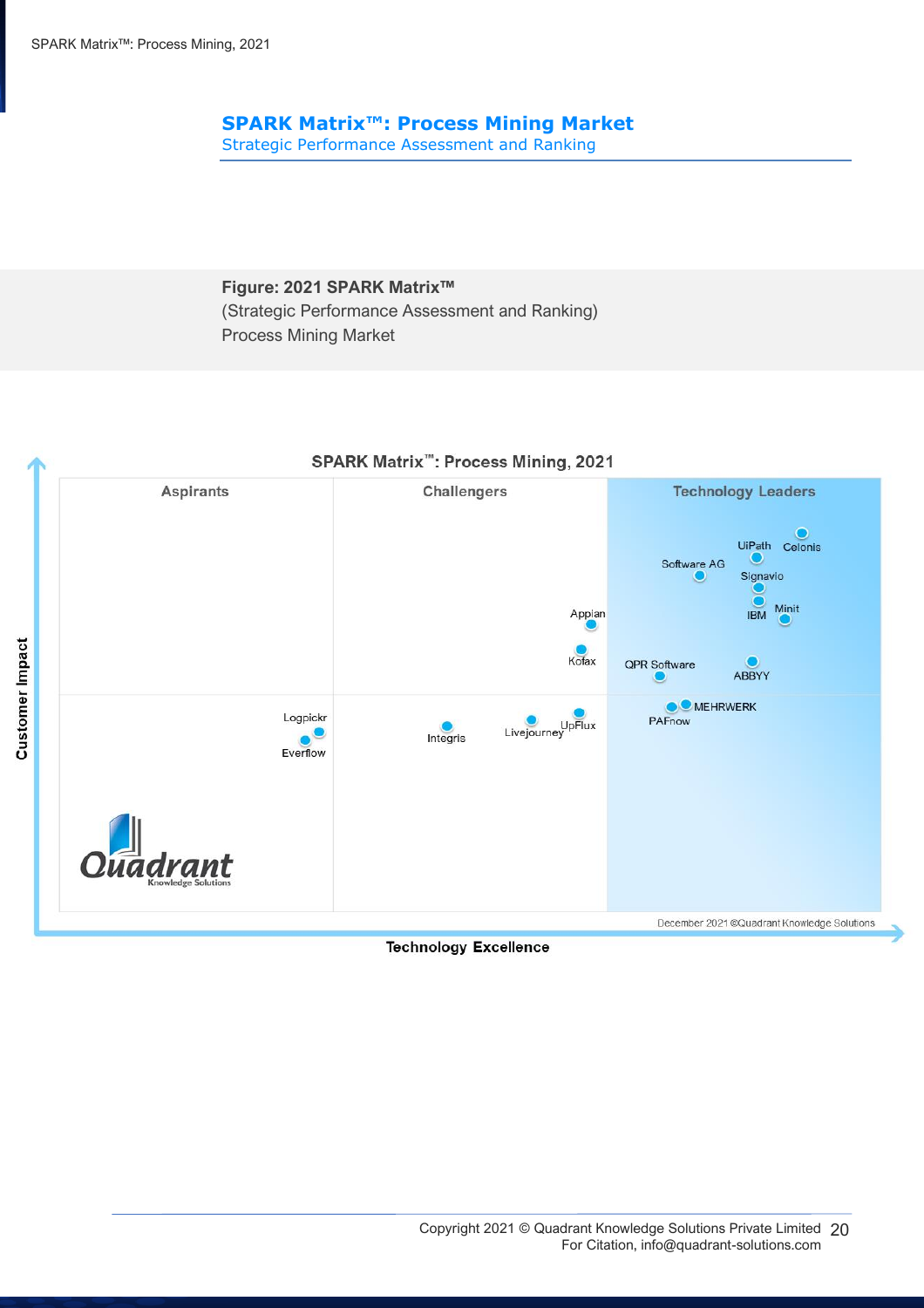## <span id="page-20-0"></span>**Vendor Profiles**

Following are the profiles of the leading process mining vendors with a global impact. The following vendor profiles are written based on the information provided by the vendor's executives as part of the research process. Quadrant research team has also referred to the company's website, whitepapers, blogs, and other sources for writing the profile. A detailed vendor profile and analysis of all the vendors, along with various competitive scenarios, are available as a custom research deliverable to our clients. Users are advised to directly speak to respective vendors for a more comprehensive understanding of their technology capabilities. Users are advised to consult Quadrant Knowledge Solutions before making any purchase decisions, regarding process mining platforms and solution and vendor selection based on research findings included in this research service.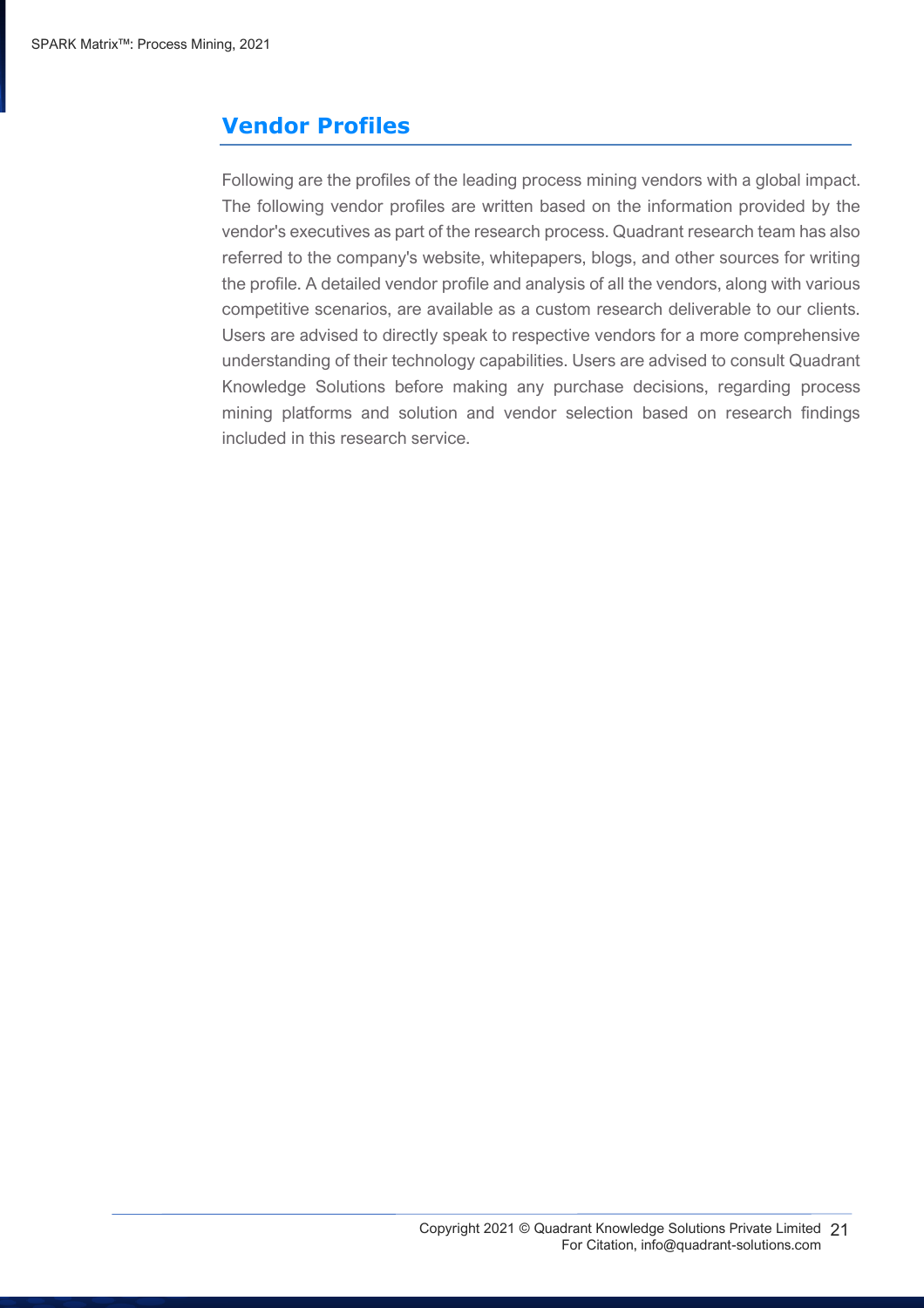## **Celonis**

#### **URL**: https://www.celonis.com/

Founded in 2011 and headquartered in Munich, Germany, Celonis is one of the leading providers of process mining solutions . It offers an execution management system (EMS) that helps organizations measure their process execution capacity. The Celonis EMS comprises Celonis Execution Instruments, Celonis Execution Applications, and Celonis Studio. The company also offers a process mining technology known as Celonis Intelligent Business Cloud, which integrates with the Celonis EMS. The Celonis Intelligent Business cloud helps organizations to optimize their business process and drive operational excellence. It offers comprehensive capabilities like data collection (connect), process discovery and analytics (discover), process insights (enhance), process monitoring, and reporting (monitor).

The platform's connect capability securely collects time-stamped event logs from operational systems, IT systems, and databases within organizations using prebuilt connectors which get easily connected with various ERPs, CRM's, accounting software. The software offers real-time data connections that help users to identify the process gaps in real-time. It also provides capabilities like automated data extraction and transformation with customizable scheduling. Additionally, it offers an AI-powered simplified data transformation feature which can transform noisy data systems into process models along with prebuilt system and process-specific transformation tool.

The platform's discovery capability offers real-time process discovery, process analytics, and process visualization. It provides a unified overview of execution gaps and process variations. It also helps users to gain intuitive visibility into processes and allows them to examine processes through AI-powered root cause analysis. The process discovery capabilities offer various features such as "Happy Path" discoveries, variant and gap discovery, upstream root cause analysis, and process compliance along with vulnerability detection.

The "Happy Path" discoveries feature provides a comprehensive visualization of each variant that discovers the exact point of deviations and gaps. Additionally, it offers an AI-powered root cause analysis feature that can intelligently drill down into a specific process to identify and resolve the root cause and eliminate future process interruptions. Additionally, it provides a process compliance and vulnerability detection feature which help users to identify all the variables that contribute for executing the gaps, affecting speed, quality and cost and compliance.

The process analytics capability offers rich analytic visualizations, automation scout, best-practice benchmarking, and drag-and-drop customization. The rich analytic visualizations feature provides an intuitive and interactive process exploration tool that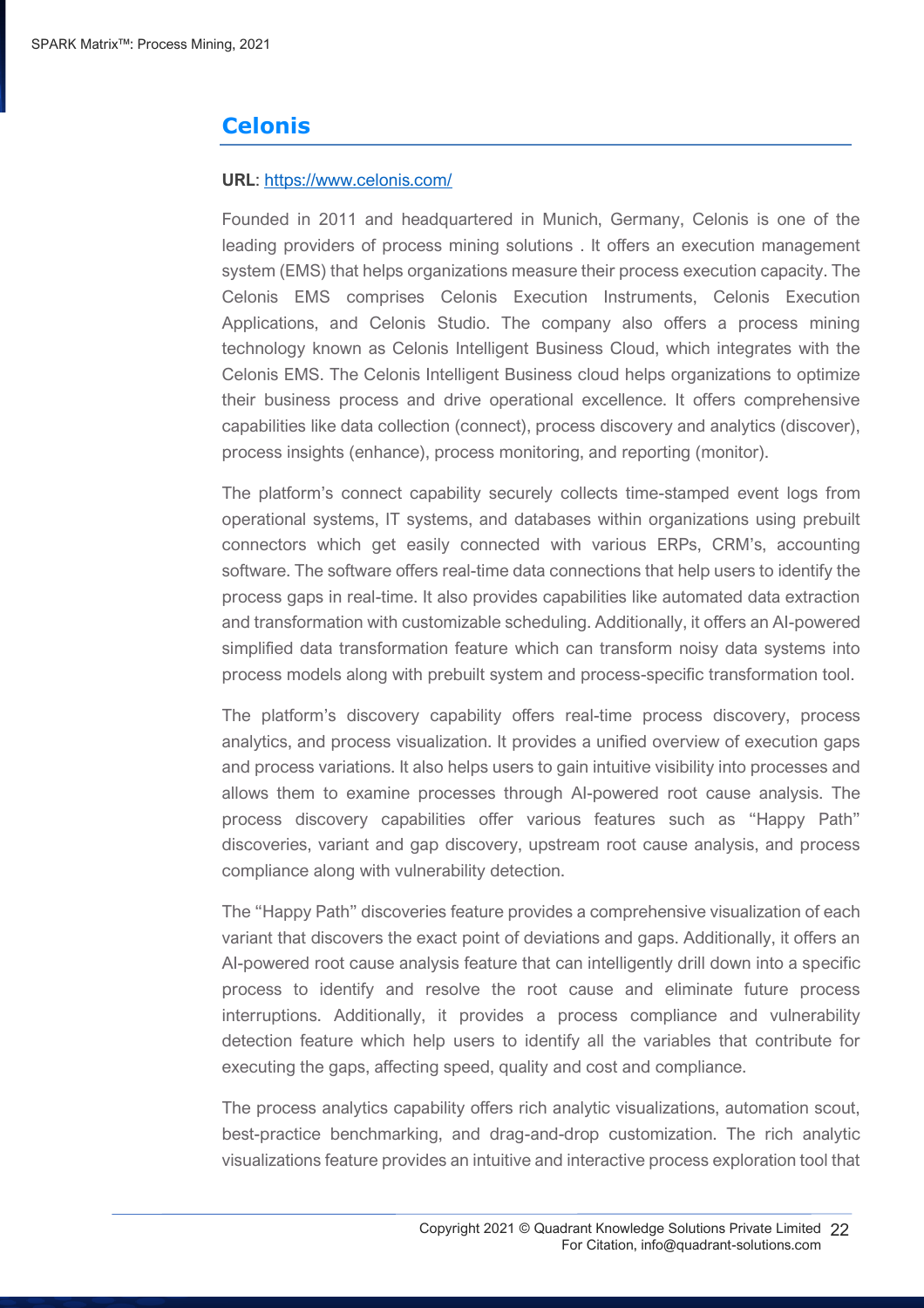helps an organization to discover and analyze the cause via the quick process and variant visualization on the dashboard.

The platform's monitor capability allows users to track and monitor the impact of the business process. It also ensures process conformance, real-time benchmarking and keep aligning team members against process KPIs. The monitor offers a transformation center functionality, that provides a one-stop-shop for process monitoring. The action center includes various features such as KPI & outcome tracking, transformation visualization, and KPI accountability & task allocation. The KPI & outcome tracking feature offers organizations the framework for best practice transformation with objectives, KPIs, targets, and deadlines.

The system also automatically tracks process performance regarding set KPIs and automatically generates alerts for process deviations. It provides real-time visualization of KPI trends and allows identify the problems. Additionally, the platform offers functionality for KPI accountability and task allocation functionality. The functionality helps the organization keep KPI responsibility on track and schedule progress reports according to the tasks allocated to an individual team member.

#### **Analyst Perspectives**

Following is the analysis of Celonis' capabilities in the global process mining market:

- Celonis offers a robust process mining solution that enables organizations monitor and terminate inefficient internal processes. The platform's key differentiations include intuitiveness and ease of use, including a set of prebuilt use cases and apps, a rich ecosystem to support users, and quick implementation. The company has a strong partnership ecosystem, that helps organizations initiate their digital transformation journey and build sophisticated products and services.
- Celonis has a significant geographical presence in North America and the European Union region. The company holds a strong customer base, including the leading brands across industry verticals such as healthcare and pharmaceutical, high-tech and telecom, public sector, CPG and retail, manufacturing, banking, financial services, and insurance.
- $\bullet$   $\Box$  Celonis' primary challenges include the growing competition from emerging vendors offering integrated or complementary process mining capabilities. The company may focus on catering to all the enterprise needs and supporting more use cases to accelerate their growth beyond the European Union and North American region. With its sophisticated technology platform and comprehensive functional capabilities, Celonis is well-positioned to expand its market share in the global process mining market.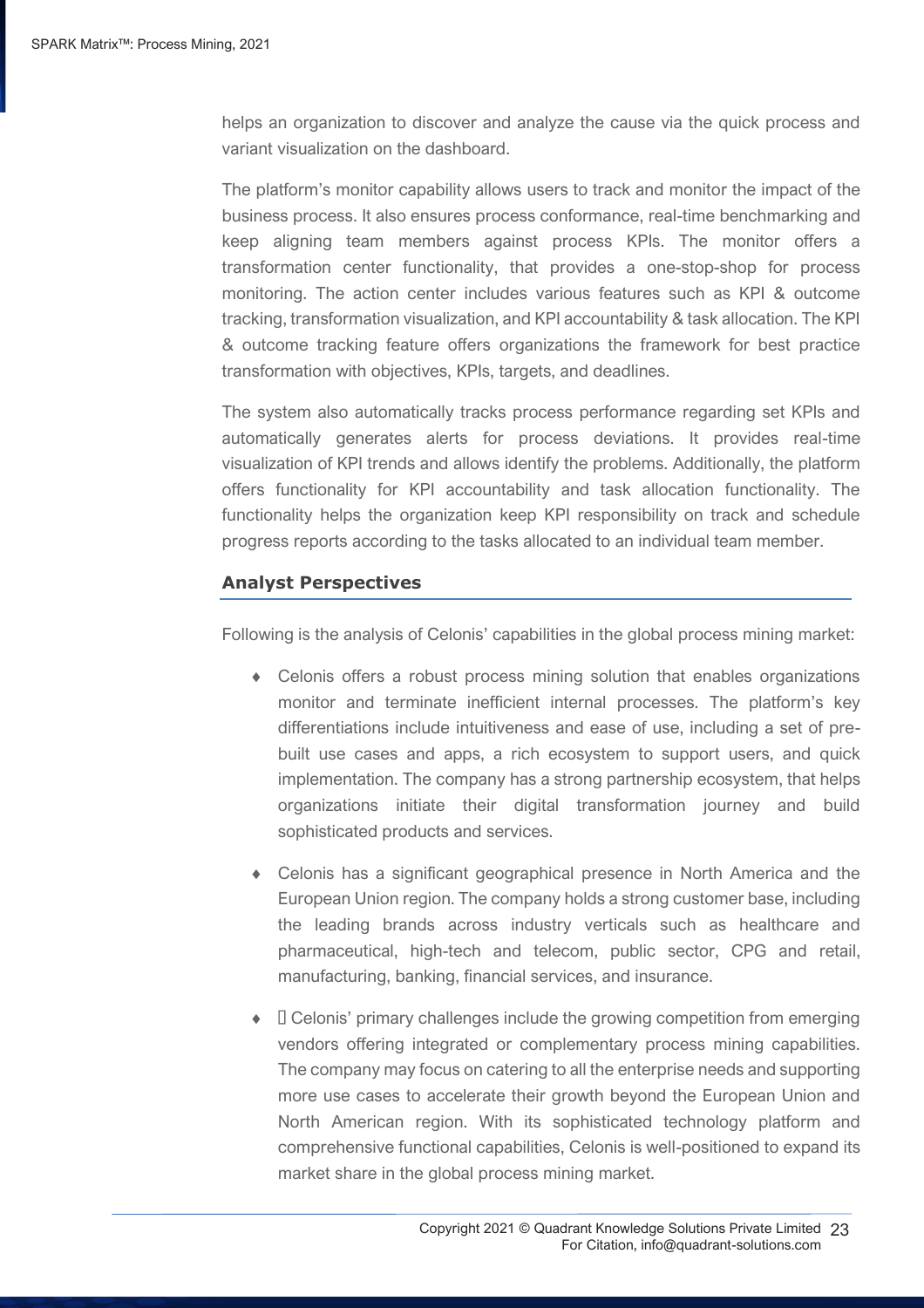## **UiPath**

#### **URL**: https://www.uipath.com/

Founded in 2010, Headquarter in New York, US, UiPath is one of the leading providers of process mining solution. In 2019, UiPath acquired ProcessGold and StepShot for offering RPA and process mining capabilities. UiPath process mining solution helps businesses to visualize and understand their processes, identify process improvement opportunities, increase efficiency, and reduce operating costs. UiPath offers comprehensive process mining capabilities like process discovery, conformance checking, custom dashboarding, process monitoring, role-based access, and hyperautomation.

UiPath offers built-in extract, transform and load (ETL) capability, which extracts data directly from any IT system database and data sources like enterprise resource planning (ERP),business process management (BPM), or customer relationship management (CRM) systems. The native ETL integration can be facilitated by connecting to any database without the support of any third-party systems. It makes the implementation process quick and secure as no third-party tool is required in it. The platform allows to quickly discover the process map and BPMN process models from the event logs. It also enables an organization to compare two or more processes to find out bottlenecks and deviations. UiPath Process Mining offers a conformance checking capability that provides process comparison to evaluate business processes aligned with set KPIs.

UiPath offers a unique process mining app named AppOne, which provides an adaptable process mining experience for any process. It can load different dashboards on the basis of the available data. It allows for process mining to be made applicable to any process with a pre-built template. The users can customize the dashboard as per their business requirements. The platform ensures a single source of truth by centralizing data and dashboard management. The solution also has builtin business intelligence (BI) technology, which offer an intuitive UI with drag and drop functionality that allows organizations to enhance the end-to-end user experience. The solution provides governed self-services feature for the business users, enabling them to easily modify the dimension and matrices of each chart, save them as favorites and share them among team members.

UiPath Process Mining offers complete transparency and deep analytics to discover opportunities to streamline, automate and eliminate non-value activities. The solution can tag each process so that users can automatically track and monitor business process improvements. Users can directly manage specific KPIs, data records, fields, and dashboards based on authorized access through its roles-based user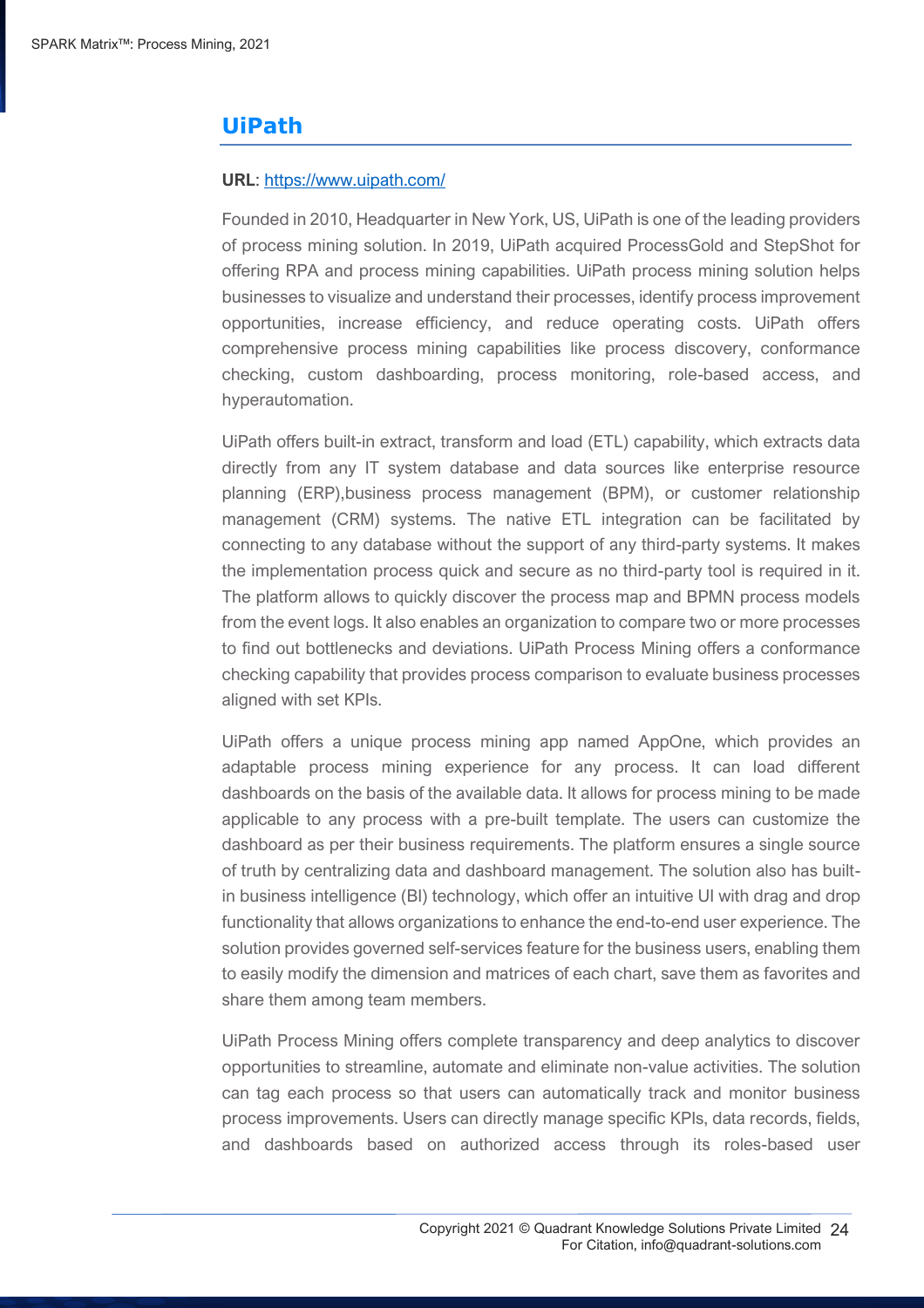management. Additionally, it supports exporting of data, dashboard, and process graphics into multiple file formats.

UiPath's action center automates complex processes that require exceptions and validations from humans. The action center is embedded with built-in access management and dynamic task assignment. The UiPath solution offers collaborative development and controlled deployment capabilities. It enables multiple developers to collaboratively work on one process mining data pipeline and app simultaneously using a Git-based versioning environment. The developers can track the changes and the final version, which can be released into different environments, with automatic roll-back functionality in case of failure. Being a part of the loading hyper-automation platform, the solution also allows users to transform process insights into intelligent automation, monitor impact, and trigger bots by using the end-to-end UiPath platform.

#### **Analyst Perspectives**

Following is the analysis of UiPath's capabilities in the global process mining market:

- UiPath offers a unique approach of combined process mining and RPA that facilitates organizations to understand their complex processes and determine the automation opportunities. It provides a robust technology value proposition with its native capabilities for the end-to-end hyper-automation platform, AppOne, built-in ETL, tagging, and TRACY.
- The UiPath technological differentiators include the TRACY layout engine that utilizes event logs for identifying the effective way to visualize graphs. UiPath's AppOne process mining is an out-of-the-box app used for adaptable and flexible process mining experience, as it provides centralized data and dashboard management support.
- UiPath has a significant geographical presence in Europe, North America and the Asia Pacific and Latin America region. The company holds a strong customer base, including the leading brands across industry verticals such as banking & financial services, IT & telecom, automotive, manufacturing, energy & utility, logistics, government & public sector, and healthcare & life science.
- UiPath's primary challenges include the growing competition from wellestablished and emerging vendors offering integrated or complementary process mining capabilities. The company may focus on catering to enterprise needs and supporting more use cases. With its sophisticated technology platform and comprehensive functional capabilities, UiPath is well-positioned to expand its market share in the global process mining market.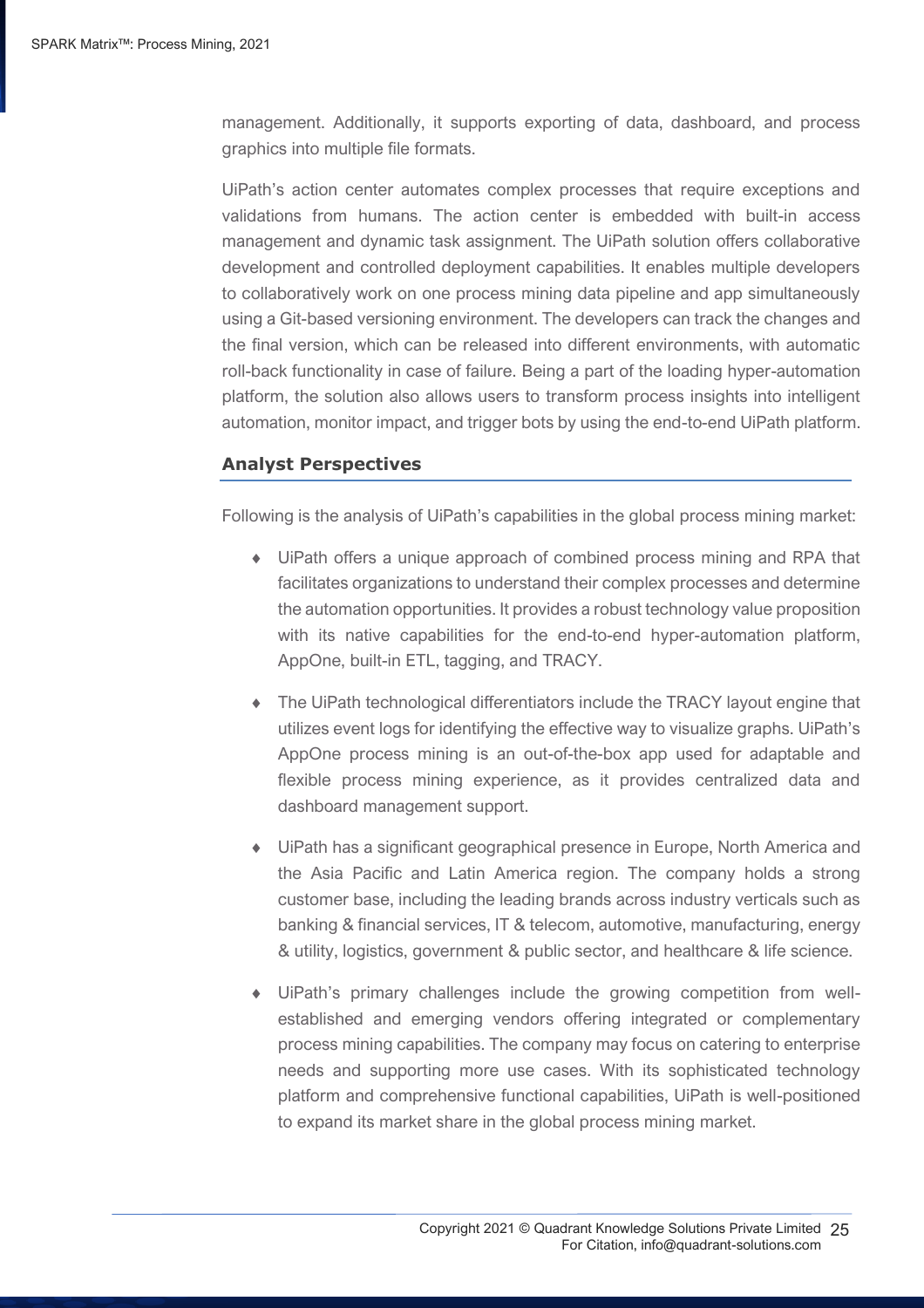The future roadmap involves enhancing its process mining platform from a technological standpoint. The company plans to augment the by adding hyperautomation, time-to-insight, bundling, dynamic process mining, next-gen process mining and process mining platform capabilities. The company plans to enhance its hyper-automation feature to leverage process mining insights across UiPath's existing offerings, including Automation Hub, Robots, Action Centre, Robot Assistant, StudioX. Lastly, the company plans to offer next-gen process mining by reconciling features such as Edge Tables, Edge Bundling, Dynamic Process Mining with its TRACY technology.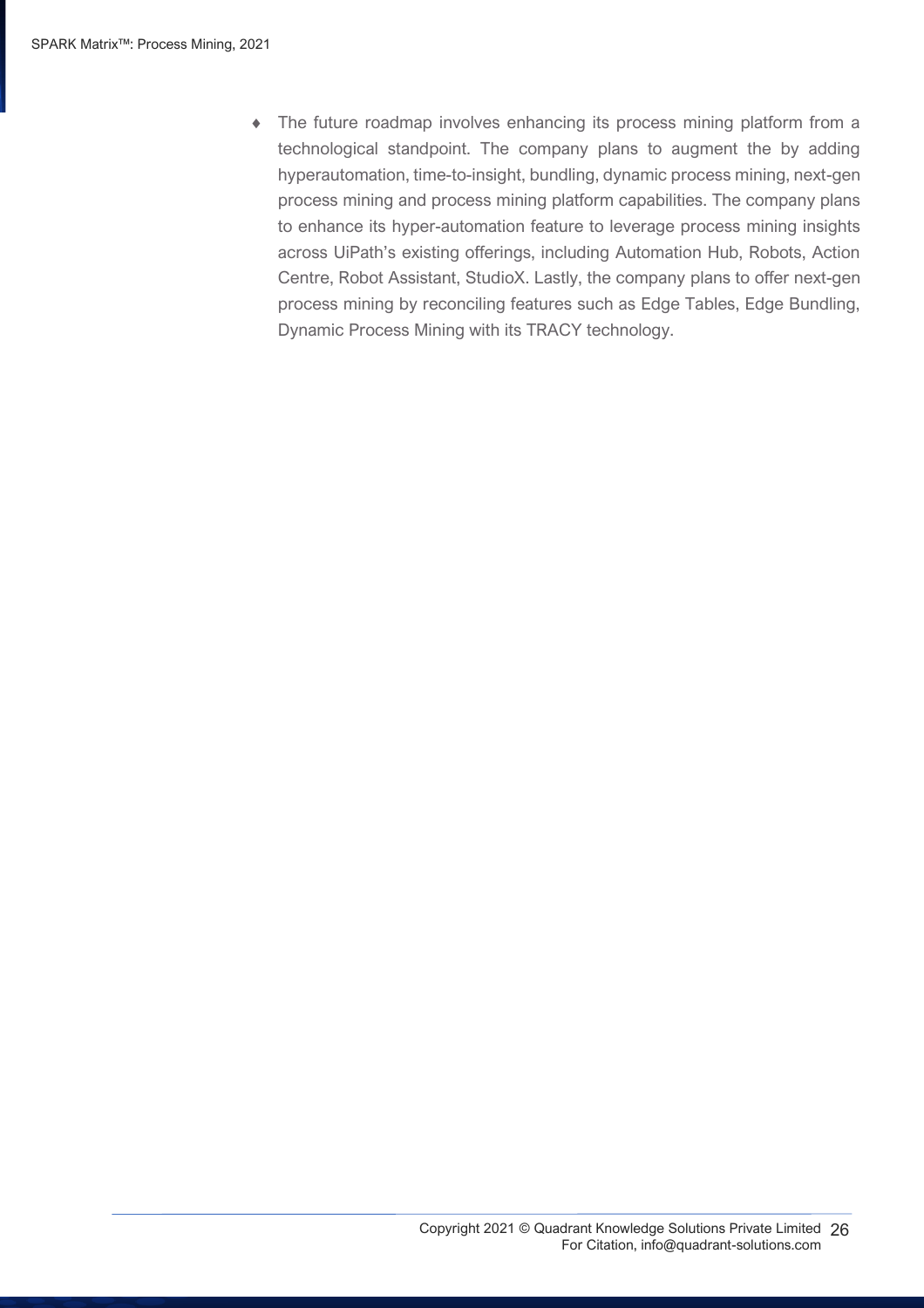## **Software AG**

#### **URL**: https://www.softwareag.com

Founded in 1969 and headquartered in Darmstadt, Germany, Software AG offers business process management, enterprise integration and IoT, enterprise transaction systems, data management products, and consulting services. The company provides a process mining solution named ARIS. It enables users to gain holistic visibility into business processes to uncover possible process improvement opportunities and make informed decisions. The company offers ARIS Process Mining in three editions: ARIS Process Mining Elements, ARIS Process Mining Advanced, and ARIS Process Mining Enterprise. The platform provides comprehensive process mining capabilities like process discovery, process analysis, process improvement, process monitoring, build process mining apps, and process snapshots.

The ARIS platform offers process discovery capability that leverages the process data and automatically reconstructs the ' 'organization's real processes. It offers fact-based visibility and insights, enabling users to analyze the entire process. It also provides clarity into any deviations that occurred at each process level.

The ARIS platform's process analysis capability enables users to analyze and assess organizational processes from all aspects. It provides compelling visual components and selection options to examine process KPIs. The platform's in-built artificial intelligence capabilities discover vulnerabilities and patterns impacting the process KPIs. The built-in analysis and dashboarding capability provide deep insights that help organizations to make decisions and act accordingly. It provides a query feature to assess the organization's repository and shares KPI-related analysis through the dashboard.

The platform's improvement capability enables organizations to spot bottlenecks. It helps organizations sync the process data and deep dive into specific cases to understand the deficiencies and possible improvement process opportunities. The platform helps organizations discover optimal ways to improve processes. Users can leverage the platform to accommodate the current process design and use it as a blueprint for process implementation. Additionally, the platform enables users to focus on a specific process component through its comprehensive features such as activity selection, attribute selection, and process-flow selection

The platform offers a drill-down approach to execute root cause analysis, enabling users to improve process performance. The platform allows users to monitor the process and business KPIs. It allows users to understand both the overall and levelwise performance of each process. It also enables users to spot fluctuations in the process performance. Both help the users meet and maintain operational excellence across their organizations. The ARIS process mining elements enable organizations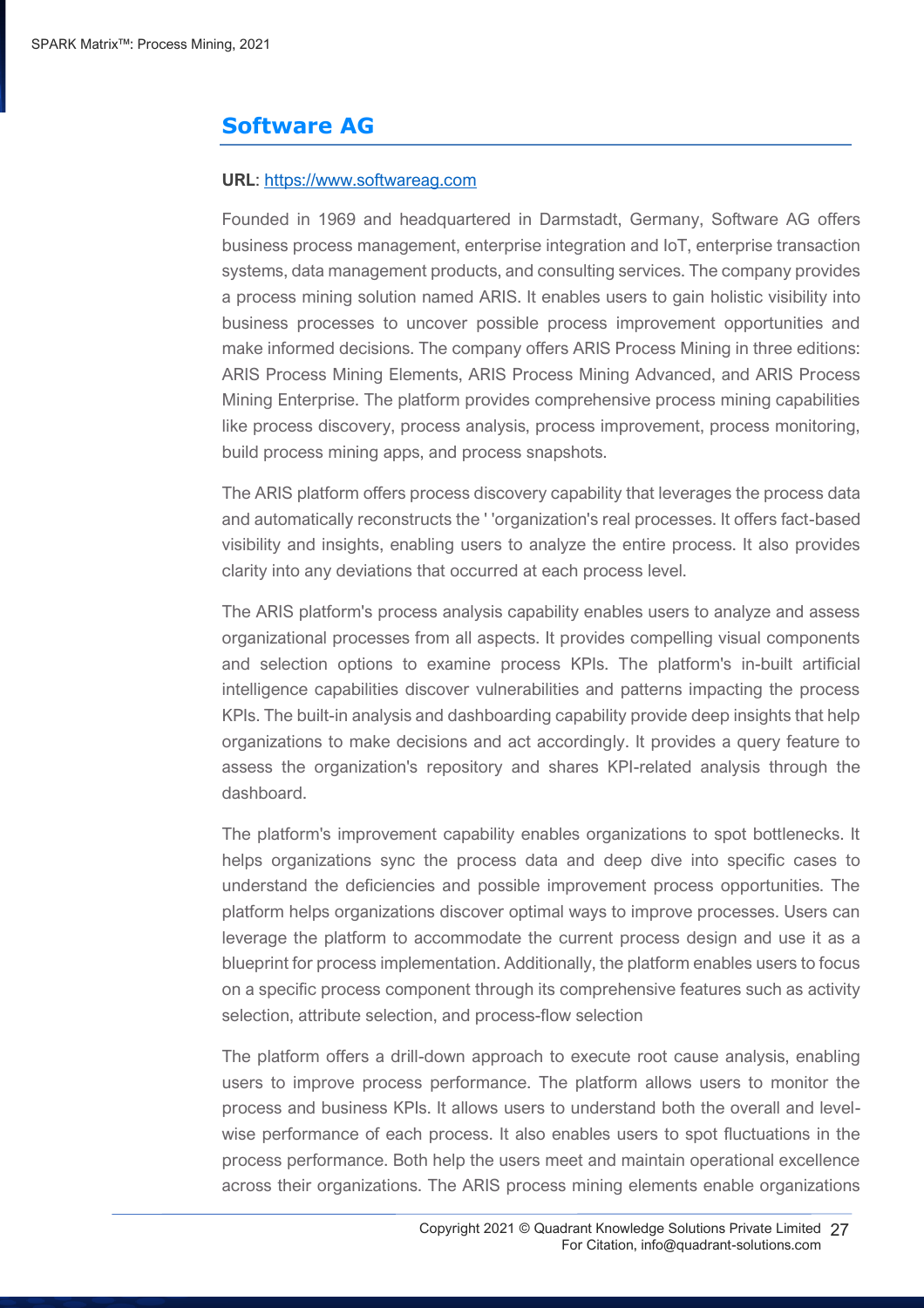to develop process mining applications with built-in components. These applications can be analyzed through an intuitive visual editor without any need for programming skills. The apps can be customized depending on 'users' requirements and desired outcomes. The Software AG platform also provides a swift process snapshot capability through the ARIS Process Mining Elements. The capability platform is embedded with the compelling visualization that enables organizations to upload the exported log files for further data assessment.

#### **Analyst Perspectives**

Following is the analysis of Software AG's capabilities in the global process mining market:

- Software AG's robust process mining solution enables organizations to identify the frequently occurring process deviations and comprehensively understand the implications on the business critical KPIs. The Software AG's 'platform's key technological differentiators include business documentation capabilities, 360-degree view, seamless integration & collaboration feature, and process mapping and reporting. Software AG has a strong global partner ecosystem to drive product and service innovation. The company offers comprehensive RPA capabilities by partnering with third-party vendors, enabling organizations to improve the automated process from API to UI level automation.
- Software AG offers out-of-the-box connectors for integrating with various enterprise-level applications. The AI-enabled process mining platform automatically helps organizations determine the root cause of process deviation through its root-cause miner. The platform enables organizations to efficiently perform multi-level process mining.
- Software AG has a significant geographical presence in North America, followed by Europe, the Middle East and Africa, Asia Pacific, and Latin America. The company holds a strong customer base, including some leading brands across industry verticals such as healthcare and pharmaceutical, manufacturing, high-tech and telecom, travel, and logistics, govt and public sector, CPG and retail, manufacturing, and banking, financial services, and insurance.
- Software 'AG's primary challenges include the growing competition from emerging vendors offering integrated or complementary process mining capabilities. The company may focus on catering to enterprise needs and supporting more use cases. With its sophisticated technology platform and comprehensive functional capabilities, Software AG is well-positioned to expand its market share in the global process mining market.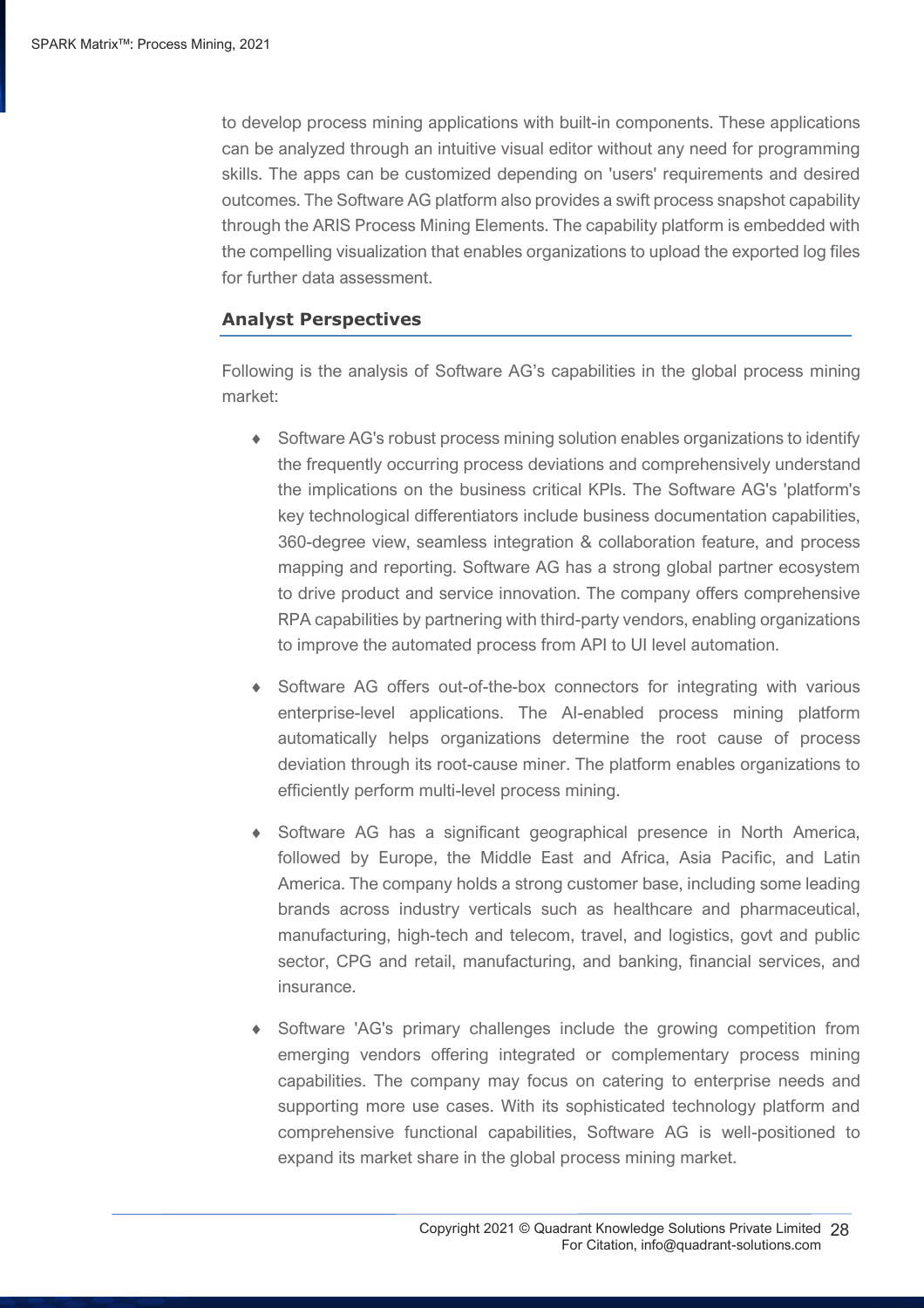## **Signavio**

#### **URL**: https://www.signavio.com/

Founded in 2009 and headquartered in Berlin, Germany, Signavio was acquired by SAP in March 2021. Signavio offers SaaS-based all-in-one SAP Signavio Process Transformation Suite which helps organizations optimize their business processes and drive intelligent business transformations. Signavio offers SAP Signavio Process Intelligence, SAP Signavio Collaboration Hub, SAP Signavio Process Manager, SAP Journey Modeler and SAP Signavio Process Governance solutions as part of its process transformation suite.

SAP Signavio Process Intelligence is an intuitive process mining solution that helps organizations to comprehensively analyze their business processes. The solution provides a clear understanding of the real process execution, highlighting inefficiencies and problems hitting top and bottom line and providing a fast way to discover root causes and triggering process improvements for the whole company.

It offers native connectivity capabilities including API, standard connectors and ETL capabilities, as well as process and variant discovery, graphical process conformance, a metrics library, collaborative analysis consumption, journey to process analytics, process simulation and task mining (via integration with FortressIQ). As part of the whole SAP Signavio Process Transformation Suite customers also profit from process modeling, journey modeling, process comparison, operational live insights, and actionable insights capabilities with customizable workflows.

SAP Signavio Process Intelligence supports data onboarding through several data sources and IT systems. The platform allows business users to execute file uploading and column mapping through flat-file upload and REST API. The platform provides a wide range of built-in connectors to directly connect with various data sources seamlessly. To reduce time to insight it makes use of out-of-the-box functionalities such as standard ETL connectors, templated transformations, and metrics for the most common business processes.

The metrics library contains templated metrics and KPIs for common processes and creates a knowledge hub for customers where they can select process-specific and process-agnostic metrics, and by utilizing these, users can start a process mining initiative. The solution's automated process discovery capability provides users with visibility and understanding of actual business operations and processes. It applies advanced process mining algorithms to offer a clear understanding of process variants in end-to-end business processes and also provides graphical process representation from the happy path to the full spaghetti view to better understand existing process variants.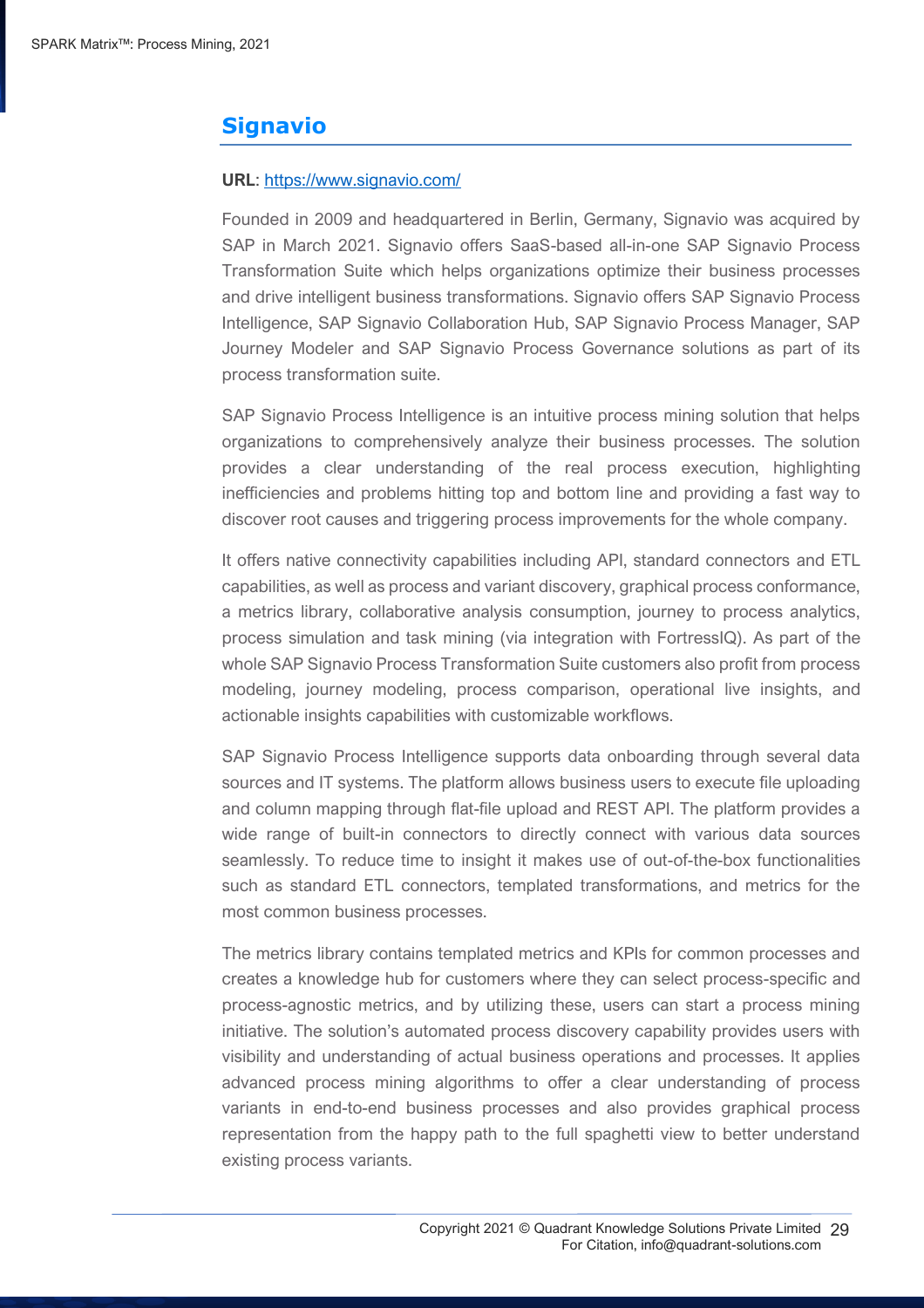SAP Signavio Process Intelligence, as part of the whole SAP Signavio Process Transformation Suite, is integrated to the SAP Signavio Collaboration Hub, which allows teams and decision-makers to collaborate and share process related information, insights, and actions in one single collaborative environment for the whole organization, providing complete transparency.

The integration with SAP Signavio Process Manager provides process modeling capabilities with multiple notations. It supports modeling conventions check, previews, revisions management, and risk & controls. The solution is equipped with operational live insights that enable users to access full process analyses and selected widgets, as well as journey models which merge process and experience data.

Journey modeling capabilities are available with SAP Signavio Journey Modeler, enabling the connection of operations, experiences, and customer journeys. Journey to process analytics, supported by SAP Signavio Process Intelligence, connects the experience and operations data to understand, improve and transform the customer, employee or supplier experience and eliminates the risk of implementing siloed experience and process excellence initiatives.

SAP Signavio Process Intelligence offers intuitive and customizable dashboards to track down relevant information about the overall business process and workflows and process investigations with integrated analytics. The solution also translates insights into actionable plans by creating customizable governance workflows with SAP Signavio Process Governance. Process comparison helps users to compare different process models and allows them to highlight variations and changes in the process. Additionally, the solution provides Signavio Analytics Language (SiGNAL), a querying framework to build tailored process-centric views using built-in formulas, which allows customers to perform faster calculations, and accelerate business outcomes.

The process simulation capabilities allow users to simulate their process models by leveraging pre-defined scenarios and understanding implications on cost, resources, and time. SAP Signavio Process Intelligence also offers task mining capabilities with the integration of FortressIQ. This integration enables the combination of processlevel analysis with task-level information recorded directly from user screens.

#### **Analyst Perspectives**

Following is the analysis of Signavio's capabilities in the global process mining market:

 Signavio enables organizations to curate customized processes as per their specifications for automating their workflow processes. Its single-vendor solution approach with integrated discovery, modeling, analysis, and monitoring capabilities helps users seamlessly manage their complex processes across the organization.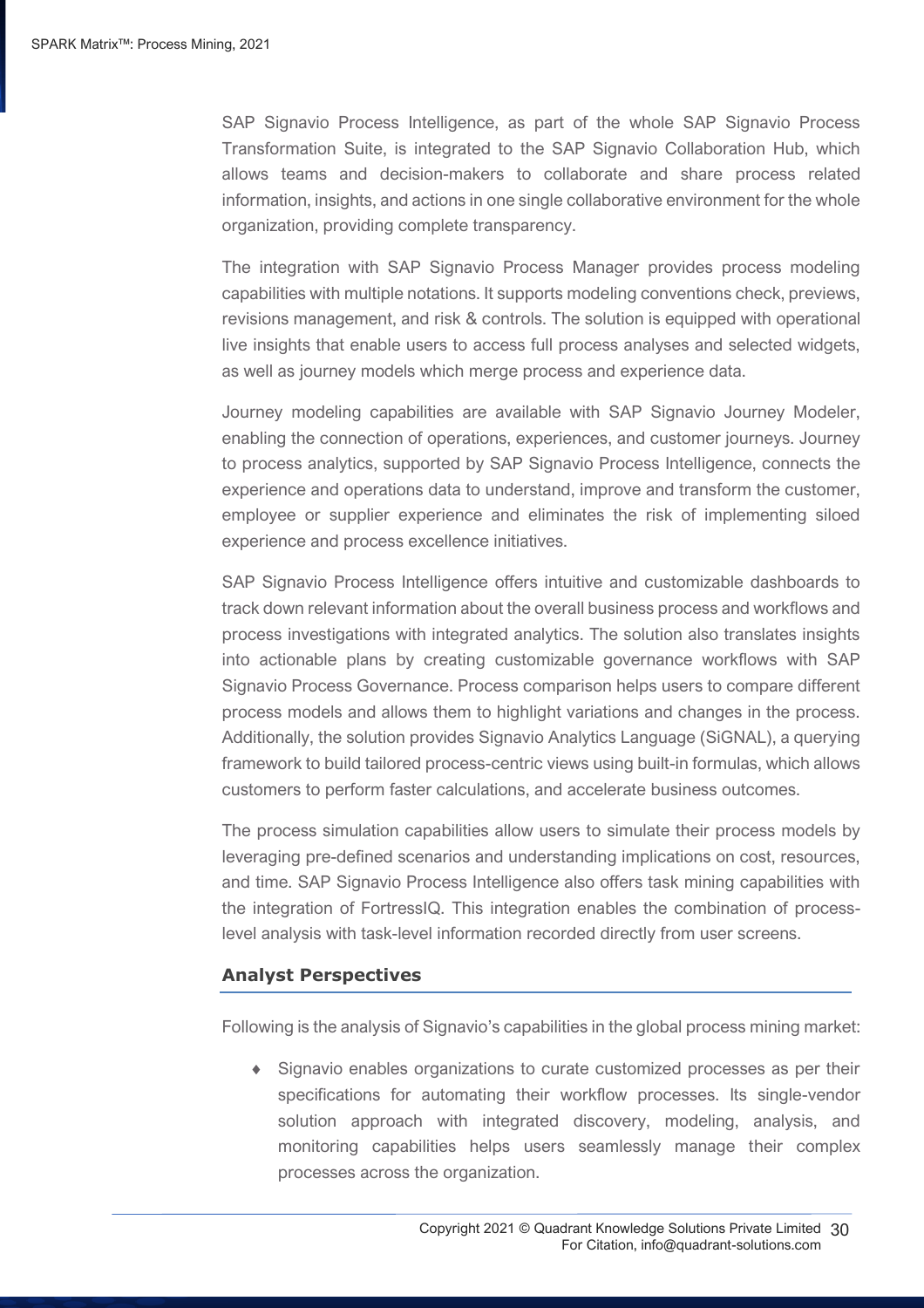- The platform's technological differentiators include operationalizing customer experience by enabling organizations to incorporate the outside-in perspective of customers to the analysis of internal business process activities. It helps users to find inefficiencies and customer pain points across all customer touchpoints and journeys by mining internal business process operations and external customer journeys. By employing the experience-driven process mining capabilities, users may transform, optimize, and construct an integrated customer experience with actionable insights and recommendations.
- Operational Live Insights enables users to better understand and correlate activities and event sequences by merging system data with modeling aspects of processes. This allows users to quickly uncover the truth about how processes are functioning. With the help of Live Insights, users can add dynamic elements to their models that inform, guide, and warn about problems in real-time.
- This real-time business intelligence establishes end-to-end process orientation, allowing organizations to immediately identify processes and improvement opportunities while also increasing transparency. The simulation capability uses RPA to enable users to conduct "what-if" scenarios. SAP Signavio Process Intelligence allows users to approach process analysis and gain important insights without requiring deep analytical knowledge.
- In terms of geographical presence, Signavio has a significant presence in Europe, followed by the USA, Asia Pacific, Canada, the Middle East & Africa, and Latin America. The company holds a strong customer base including some of the leading brands across industry verticals such as banking & financial services, IT & telecom, retail & e-commerce, manufacturing, government & public sectors, energy & utilities, travel & hospitality, healthcare & life sciences, media & entertainment, and education.
- Signavio's process mining solution caters to a variety of use cases, including S/4HANA transformation, customer excellence, operational excellence, automation-driven transformation (via RPA, low code, and workflow), audit & compliance, and process improvement for single processes.
- The primary challenges for Signavio include competition from relatively wellestablished vendors as well as emerging process mining vendors. The company may also face challenges in executing its market growth strategies to expand in the rapidly growing markets of North America and the Asia Pacific region. However, with its sophisticated technology platform, advanced analytics, strong customer value proposition, and comprehensive roadmap and vision, Signavio is well-positioned to expand its share in the global process mining market. Signavio's strategic roadmap for the next few years includes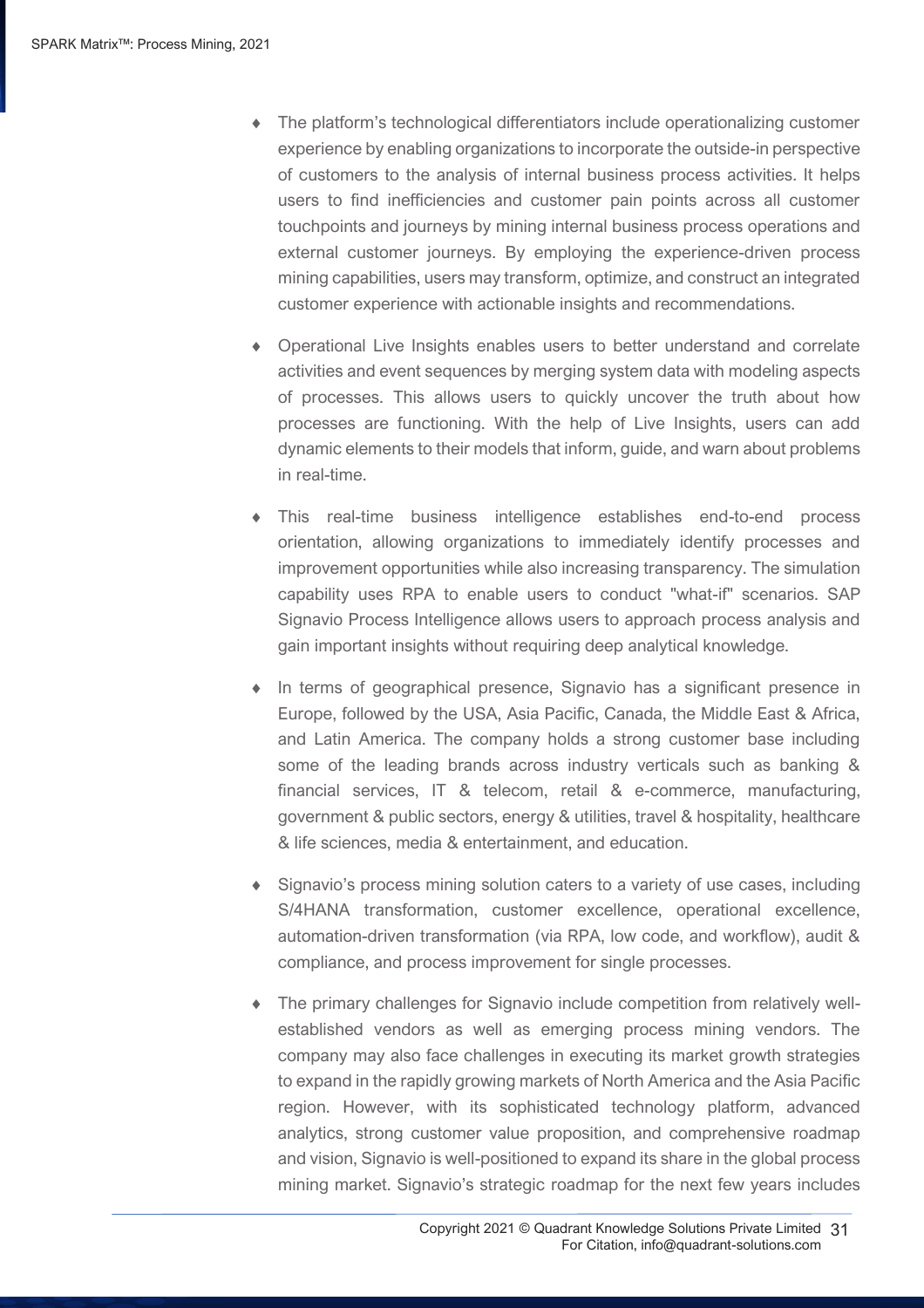investments to improve the process mining capabilities of its Process Intelligence platform.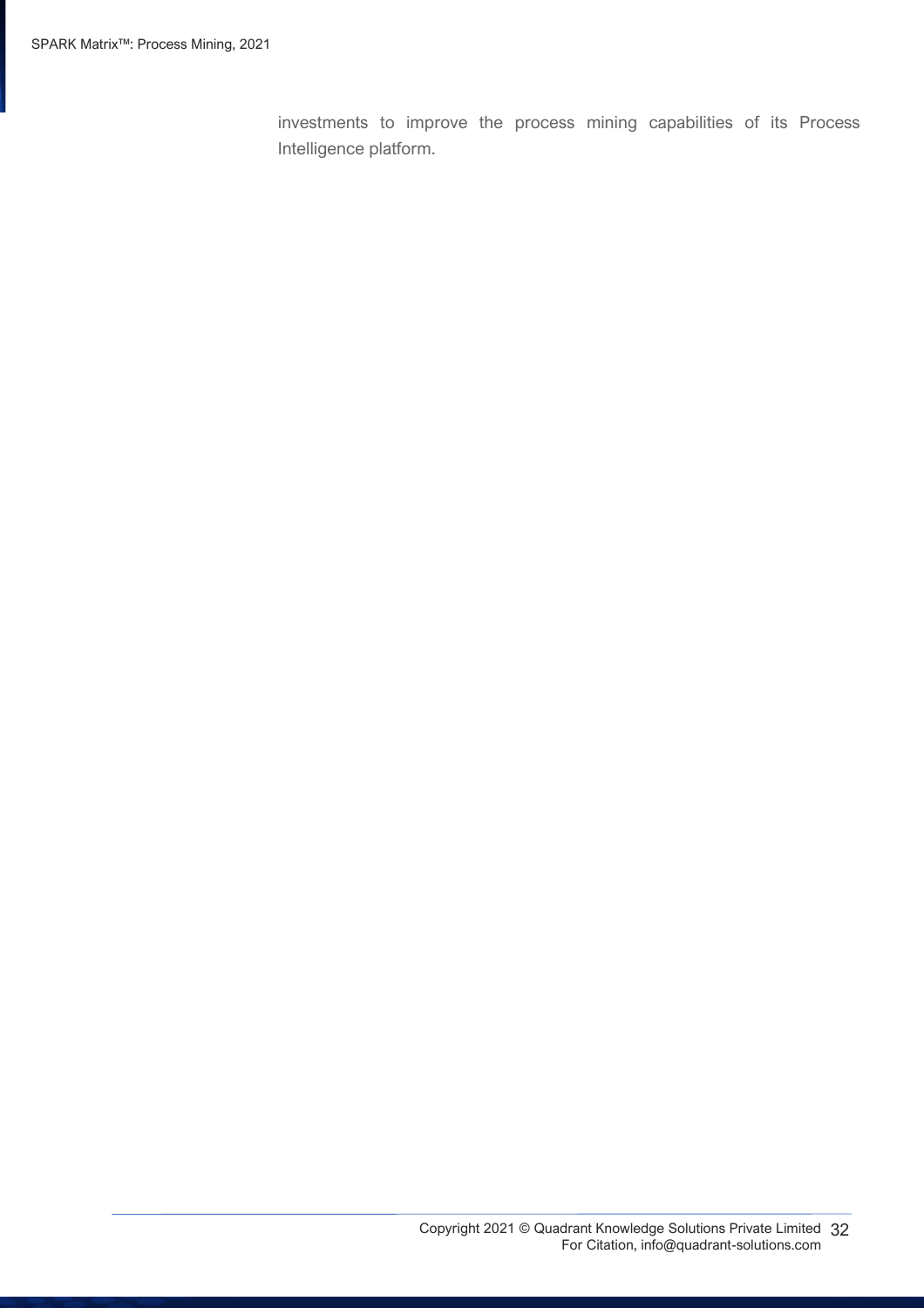## **IBM**

#### **URL**: https://www.ibm.com/cloud/cloud-pak-for-business-automation/process-mining

Founded in 1911 and headquartered in Armonk, New York, IBM is a leading provider of hardware, software, infrastructure, and hosting services. IBM offers a range of products and solutions in the fields/domains of artificial intelligence (AI), blockchain, business operations, cloud computing, data & analytics, hybrid cloud, IT infrastructure, security, and supply chain. The key features and functionalities offered by the IBM process mining platform include process discovery, advanced analytics, business process analysis (BPA), conformance checking, activity map and social network analysis (SNA), business processes, process animation, automation insights, predictive analytics, simulation engine, task mining, rules miner and root cause analysis, continuous process monitoring and RPA integration.

With the process discovery feature, users get a holistic view of the processes. It presents frequency, fit, reworks, automation level, performances, costs, KPI alignment, main variants, roles, and resources. It also offers a point-and-click interface that allows the user to interact with the model. Advanced analytics feature enables users to create advanced dashboards and monitor process mining-specific actions, contextual data correlations, and dependencies using no-code or low-code SQL-like queries.

BPA allows users to define company landscapes and use them as reference models for process mining analysis with simulation and conformance checks. It is the process repository that stores the process change history. It serves as a link between the model and the digital twin's process information (business rules, activities, and expenses) and business process reengineering directives. The process mining platform offers a conformance checking feature, allows organizations to integrate manual activities, run simulations and what-if analysis, and compare the generated process with the reference model to detect non-conformances, deviations, and root cause analysis.

The feature activity map and SNA are the vital tools used for analyzing the strengths, weaknesses, risks, and compliance of an organization. With the help of these features, the users can recognize key resources, check segregation of duties and behavioral risks. The activity map enables users to view the suitable resource, examines the role involved in the activities, and performs in-depth analysis on the specific resources. The SNA tools are used to identify and analyze the relationships formed within a process.

Process animation allows users to replay the process behavior. It visually represents the path followed by each instance, highlighting bottlenecks and KPI alignments. The automation insights capability helps users identify the automation opportunities in the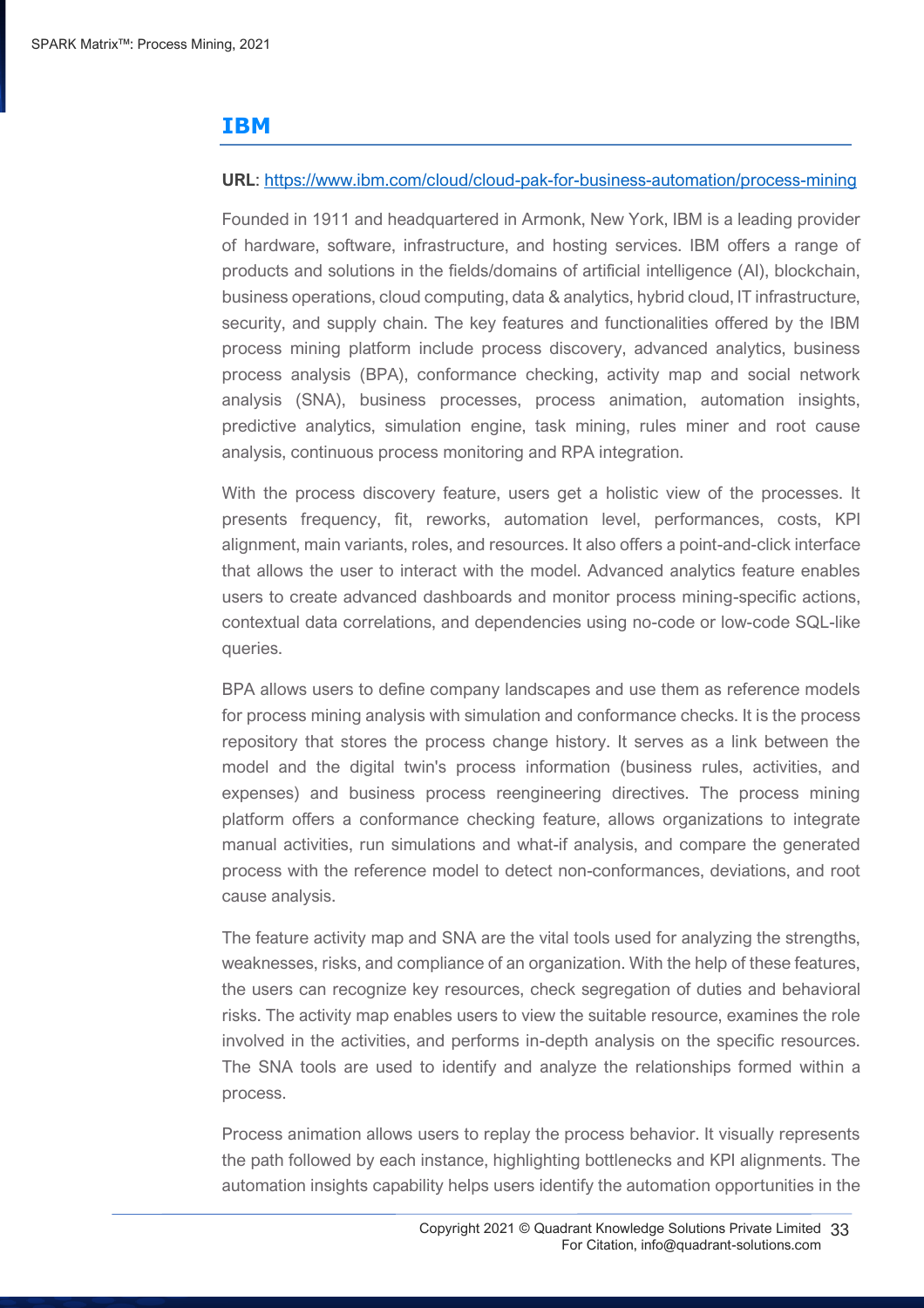processes. The platform offers predictive analytics on running processes and extends its predictive capabilities by implementing ML platform through embedding several predictive models Further, the simulation engine feature allows users to examine the impact and ROI of a model.

IBM process mining platform provides useful information on the business processes that are most likely to give the best results when automated. It allows users to map several derived processes into a single comprehensive model. Additionally, it delivers end-to-end visibility into complicated multi-level processes. The business rules miner and root cause analysis feature help users to derive decision rules from the data and adds them directly to the business process model and notation (BPMN) model and decision model and notation (DMN) tables.

The interconnected task mining feature records the interaction of the user by installing agents on the user machine. These agents record all the screen activity of the user and simultaneously collects the screen information. This allows organizations to view business processes from both, business level and the task level. The continuous process monitoring feature allows to monitor KPIs and user-specified behaviors. The RPA integration feature allows users to analyze and identify activities used for enhancing the end-to-end processes.

#### **Analyst Perspectives**

Following is the analysis of IBM's capabilities in the global process mining market:

- IBM provides a cloud platform for its variety of products. IBM process mining provides a set of integrated software that helps organizations to automate operational processes. Some of the differentiators for IBM's process mining capability include simulation of future processes, uncovering clear root causes, multi-level process mining, task-mining, and RPA automatic assessment. IBM process mining offers a simulation engine which can be used to perform a what-if-analysis to evaluate the improvements in terms of lead time and cost, generated by resource allocation, task robotization, and step elimination. This stimulation engine helps the organization to examine the data that can be imported into the IBM process mining platform through utilizing the simulated data and by comparing it directly with the observed data. The simulation engine is used to verify the impact of automation on the overall process.
- The multi-level process mining provides the modeling for both flat-and multilevel processes. The task mining capability allows the organization to the record the user interactions by installing an agent on the desktop/machine of the user. This agent records the actions (click, keystrokes, applications) and collect application screenshots and data. This collected data is then combined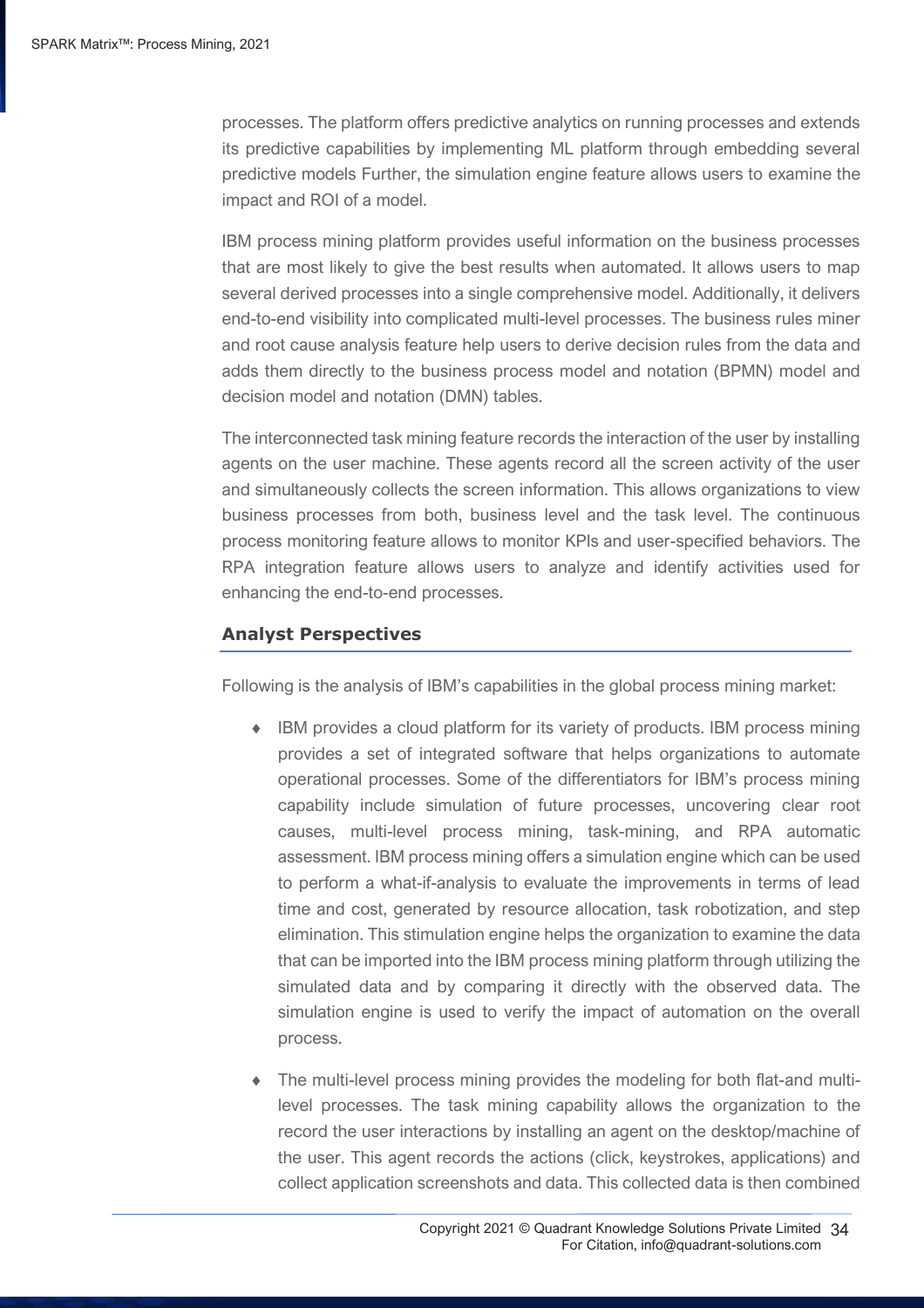with process mining to provide insights on business and task-level views of the business processes. The RPA candidates feature combines process mining, task mining, business rules, and simulation to automatically assess the activities, task candidates, and expected ROI.

- IBM has a significant geographical presence in European Union, the USA, and APAC. The company holds a strong customer base including, the leading brands across industry verticals such as banking & financial services, energy & utilities, retail & e-commerce, healthcare & lifesciences, automotive, manufacturing, and IT & telecom.
- The use cases for IBM's process mining include procure-to-pay, order-to-cash, back-office operations, IT system ticketing, customer care, and after-sales operations. These use cases help organizations to standardize the bankingrelated back-office processes and automatically analyzes P2P & O2C for SAP and Oracle EBS.
- IBM's primary challenges include the growing competition from wellestablished and emerging vendors. The company may focus on catering to mid-market to small enterprise needs and supporting more use cases. With its sophisticated technology platform and comprehensive functional capabilities, IBM is well-positioned to expand its market share in the global process mining market, in the near future.
- IBM's strategic roadmap for the next few years includes continuous investment in technology, namely AI, ML, and RPA, for enhancing its existing process mining capability. The company is also looking at delivering third-party accelerators. The company is also enhancing its insights into action capability, which will automatically identify and execute the actions needed for ensuring process compliance and KPI alignment. IBM also plans to deliver AI-powered automation to identify the automation skills that can be used.
- IBM is also focusing on improving its drag & drop query-by-example (QBE) for AI-driven data ingestion, migration tools for intelligent automation, automated process improvement, and virtual process advisor/assistant. Lastly, IBM plans to deliver an extended digital twin of an organization (DTO) that moves from process analysis to a organizational holistic analysis. This will not only help the organization to automate and improve at a single process level as well as at the organization level to drive the strategic transformations.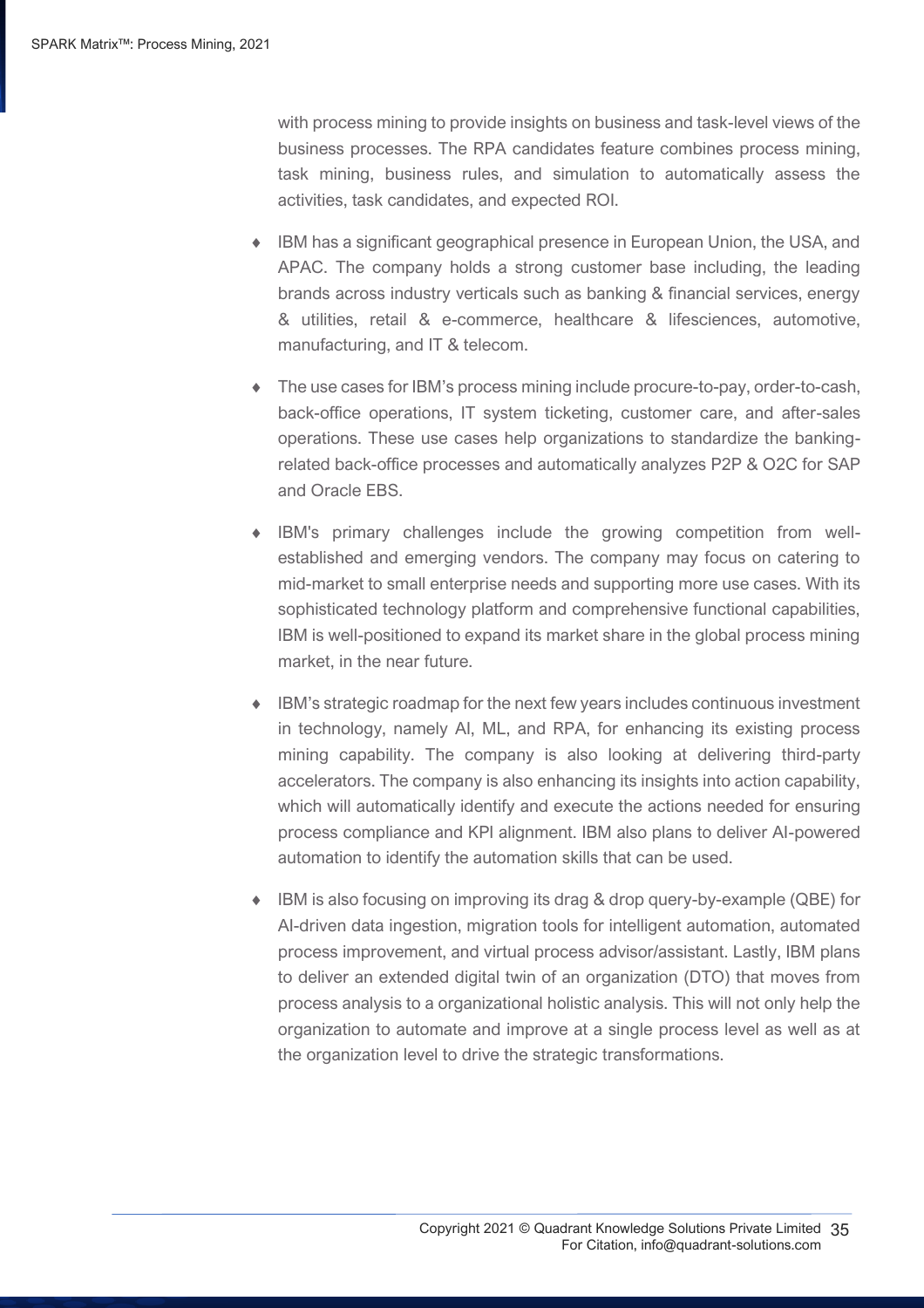## **Minit**

#### **URL**: https://www.minit.io/

Founded in 2013 and headquartered in Amsterdam, Netherlands, Minit is one of the leading providers of process mining solutions. The company offers Minit Analyst and Minit Business products for process mining. Minit offers robust functionality combined with the best-in-class user experience democratizing process mining for every business user eager to understand their processes, automate and continuously improve them. The features and functionalities offered by Minit for process mining include variant analysis, compliance checking and gap analysis, AI-powered route cause analysis, custom metrics, business rules monitoring, hierarchical process mining, simulations, rework analysis, filtering capabilities, collaboration, dashboards, and social chart.

The platform offers variant analysis to highlight variants in the process map and variant DNA for process standardization analysis. The compliance checking and gap analysis help users visualize multi-layered process comparison on different process map views and detailed comparison on activity and edge level. Additionally, the root cause analysis capability of the platform helps in identifying what causes problems in the processes and why are they happening.

Business rules monitoring (BR) enables users to define and evaluate different process compliance issues as well as get notifications. BR helps users to continuously monitor processes in the enterprise. In simple terms, BR can be defined as KPIs or a combination of different attribute criteria, process behavior, and KPI values more complex.

Hierarchical Process Mining of Minit is a patent-pending technology. This capability helps analyze complex processes at various hierarchical levels, including value chainprocess-subprocess mining, organizational structure mining, user interface interaction recording, bot execution monitoring for end-to-end process overview, and bottleneck shift identification. Users can focus on all essential portions of processes using the drill-down capability in combination with aggregated analytics.

The simulation module of the platform enables users to modify the analyze process model, its configuration and depict a parallel process reality. By this, they will be able to examine all the what-if questions and scenarios. Users can validate improvement ideas generated by process mining analysis before they are implemented. It enables them to save expenses while also lowering the chance of failure.

The platform is equipped with a real-time intuitive dashboard that provides process mining insights to the users under a single window. The dashboard is powered by Minit process mining capabilities complemented with BI analytics by Qlik's Sense, it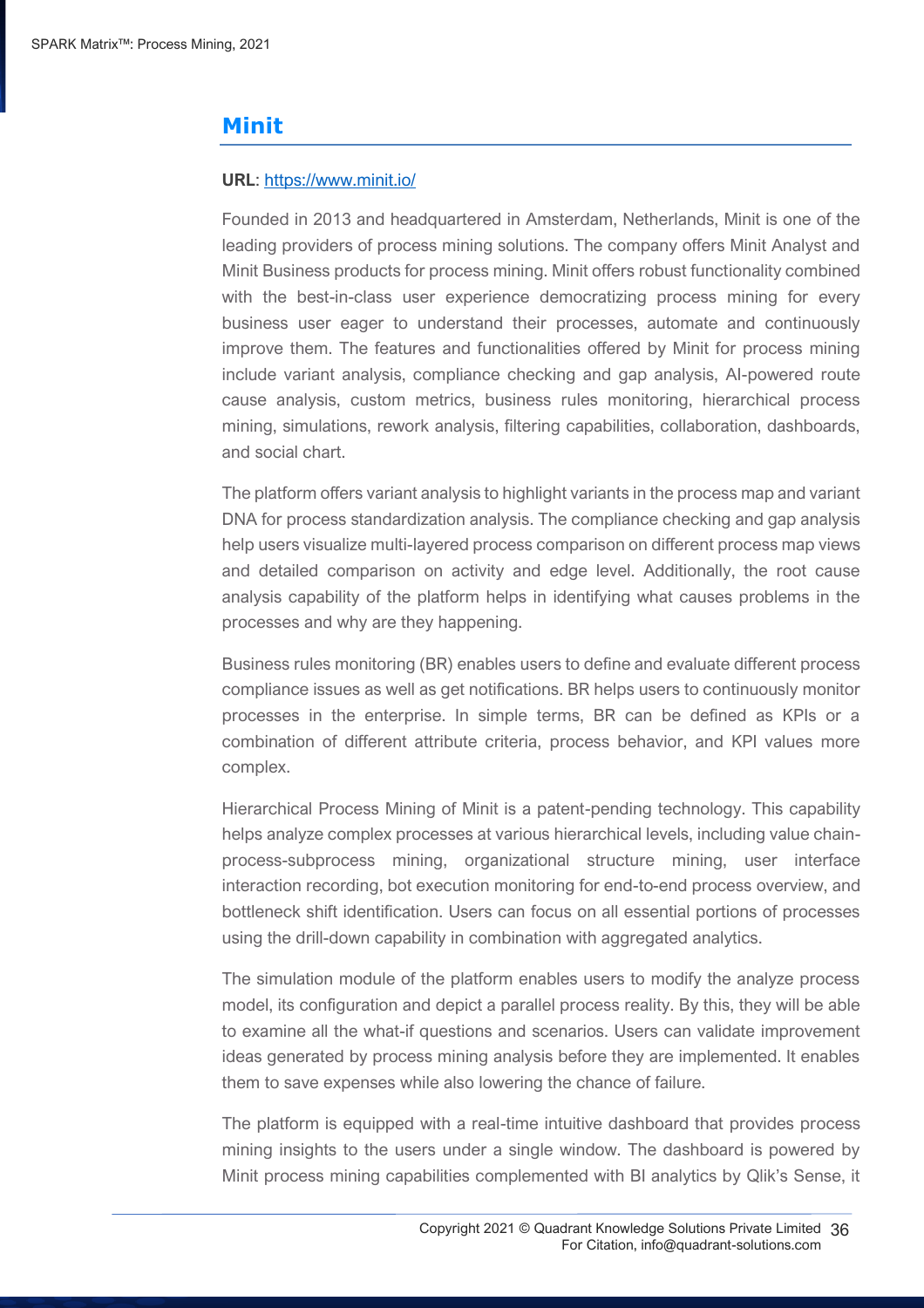offers built-in drill-down capabilities that compare two or more processes and gain insights into complex datasets. Its simple dashboard design allows users to depict information through charts, graphs, process variants, and map. It will enable users to selectively focus on a specific issue to identify the root cause. Users can easily customize the dashboard through the drag and drop method.

The rework analysis helps organizations to understand the amount of rework needed within the same or multiple activities. It quickly identifies starting and ending activities flow, it allows the user figure out the repeated activities initiation point. In addition, rework analysis provides complete process transparency by providing a single source of truth and effectively improving the process performance.

#### **Analyst Perspectives**

Following is the analysis of Minit's capabilities in the global process mining market:

- Minit process mining platform helps organizations enhance their operational efficiencies by underlining process improvement opportunities and determining their root cause. Minit offers a robust technology value proposition with comprehensive capabilities for intuitive interface, hierarchical process mining, business rules monitoring, Minit dashboards, rework analysis, and simulations module. The company also offers an advanced dashboard to leverage process mining visualization and analytics capabilities for contextaware recommendations.
- The platform's technological differentiators include AI-based Root Cause Analysis, advanced dashboards, Hierarchical Process Mining as a patentpending technology, and Business Rules Monitoring . The AI-based Root Cause Analysis helps organizations with an automatic evaluation of possible bottleneck root causes based on available data using machine learning algorithms with the possibility to drill down to detailed metrics and statistics and the ability to analyze further by automatic filter application.
- Minit Dashboards combine powerful interactive dashboarding with process mining visualization and analytics capabilities. Powered by the top Minit process mining engine with the top BI computational engine created by Qlik, Minit Dashboards allow users to create interactive dashboards with built-in drill-down capabilities, providing them with flexibility up to the level of selfservice process intelligence. Additionally, users can combine inter-connected visualization both from process mining and business intelligence.
- Minit analyzes complex processes based on different hierarchical levels, such as value chain-process-subprocess mining, organizational structure mining, UI interaction recording, bot execution monitoring for end-to-end process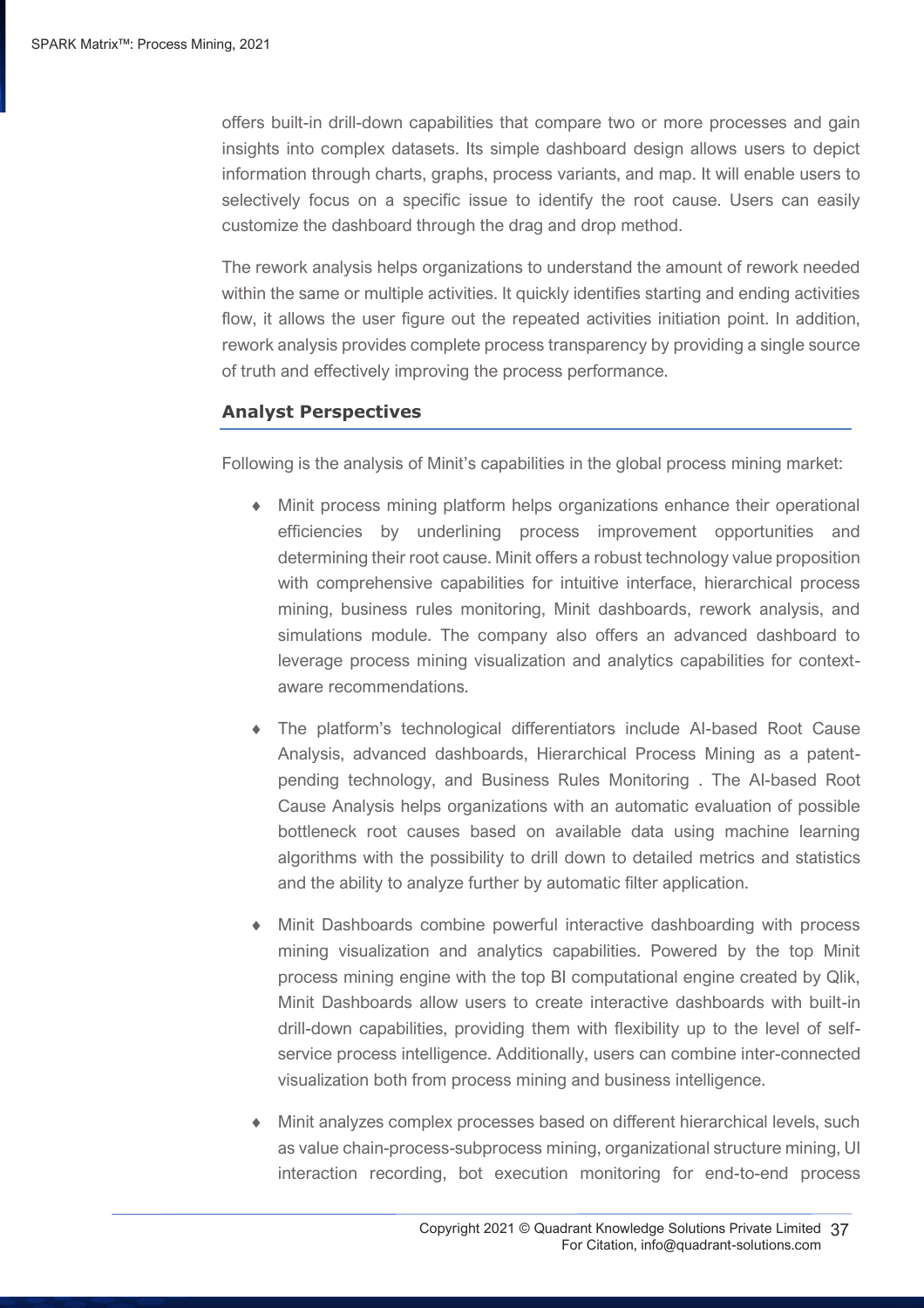overview, and bottleneck shift identification. The drill-down feature combined with aggregated metrics helps users focus on all the relevant parts of processes. Additionally, business rules monitoring (BR) allow organizations to define, evaluate, and get notified about different process compliance issues. BR can be defined as simple KPIs but also on a more complex level – as a combination of varying attribute criteria, process behavior, and KPI values.

- Minit has a significant geographical presence in Europe, the Americas, Middle East & Africa, and the Asia Pacific. The company holds a strong customer base including the leading brands across industry verticals such as manufacturing, IT & telecom, retail & e-commerce, energy & utilities, banking & financial services, govt & public sectors, healthcare & life sciences, travel & hospitality, education, and media & entertainment.
- Minit's process mining platform caters to various use cases, including Procure2Pay, Order2Cash, Order2Activation, Process Audit, Service management, and RPA. Primary challenges include the growing competition from well-established and emerging vendors. With its sophisticated technology platform and comprehensive functional capabilities and offerings, Minit is poised to expand its market share in the global process mining market.
- The future roadmap involves actionable business alerts, AI-powered simulations, releasing in December 2021 and AI-powered predictive analytics releasing in 2022. The actionable business alerts will automatically inform organizations on what is happening in the business process and react to deviations by triggering corrective actions. The AI-powered simulations will learn from the past and automatically adjust how they simulate the alternative future as precisely as possible. Additionally, AI-powered predictive analytics will predict outcomes and KPIs and proactively minimize negative impact.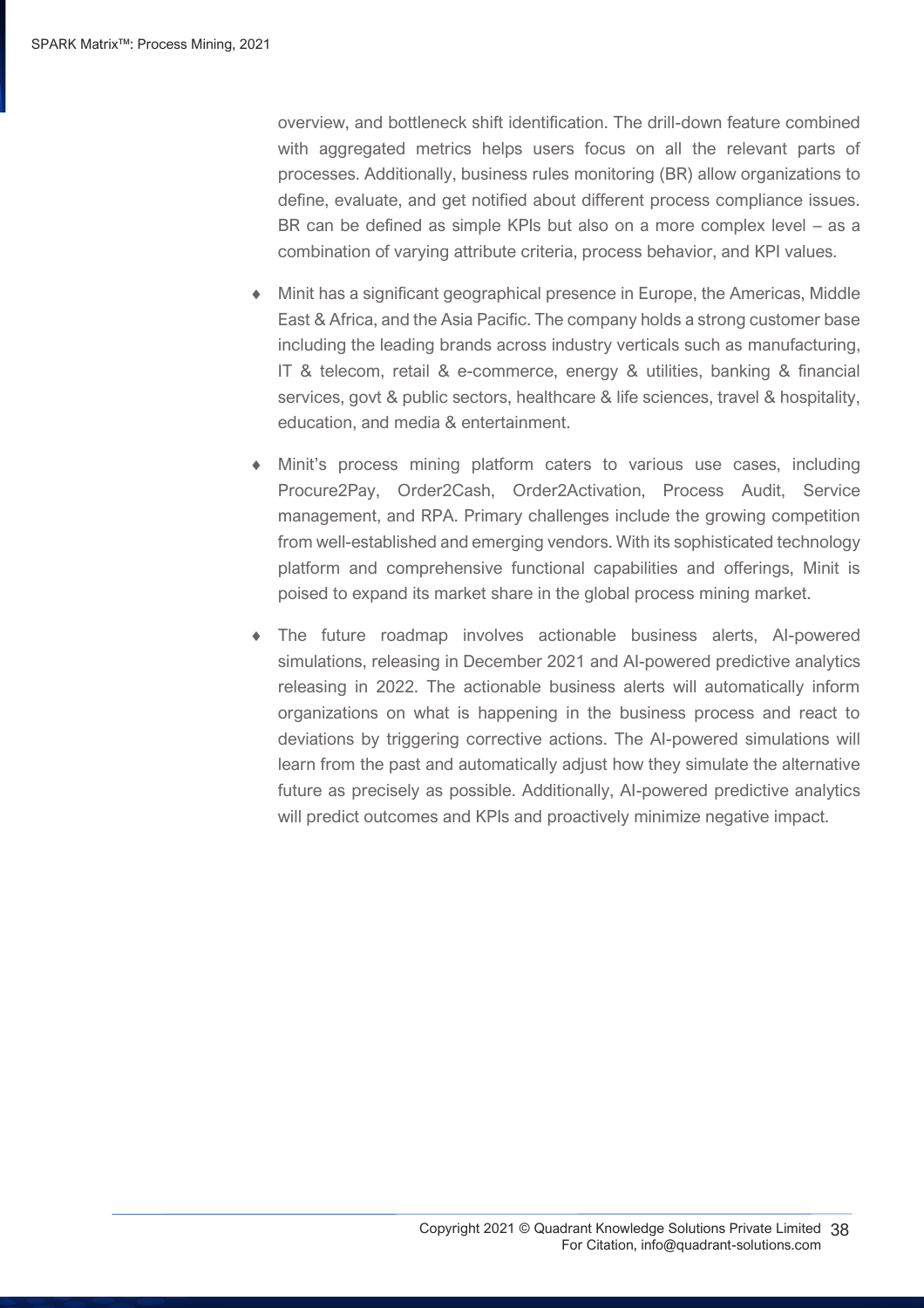## **ABBYY**

#### **URL**: https://www.abbyy.com/

Founded in 1989 and headquartered in Milpitas, California, US. ABBYY is a digital intelligence company. It aims to drive digital transformation within organizations by enabling users to understand and control business processes and the data that drives them. The company offers digital intelligence solutions to the users for visualizing and getting a complete understanding of business processes that help them to rapidly grow. automating the customer experience and increasing operational productivity. ABBYY offers a process mining platform named ABBYY Timeline.

ABBYY Timeline is a process intelligence platform with advanced task and process mining technology. It uses artificial intelligence (AI) that enables organizations to create an interactive digital twin for their processes, evaluate them in real-time to find bottlenecks, and help them to predict future results. The platform integrates deeprooted analysis, predictive classification, and search capabilities with granular monitoring and alerts.

ABBYY Timeline offers task mining, desktop recording, and desktop analysis capability where users can analyze desktop user interaction. These user interactions can be linked with process data for connecting the dots between people, processes, and content. It offers a single location to users to visualize and evaluate all the end-toend business processes.

#### **Analyst Perspectives**

Following is the analysis of ABBYY's capabilities in the global process mining market:

- ABBYY Timeline allows organizations to improve operational efficiency, customer experience by utilizing its task mining capabilities, where it analyzes desktop user interaction data and links this data with the process details mined from system event data.
- ABBYY has a significant geographical presence in Europe, North America, Asia Pacific, Latin America, the Middle East, and Africa. The company holds a strong customer base, including the leading brands across industry verticals such as banking & financial services, govt & public sectors, transportation and logistics, life sciences & healthcare, manufacturing, and IT & telecom.
- Top use cases for ABBYY in process mining include robotic process automation (RPA) to identify, design, implement and monitor RPA initiatives, banking, and financial services healthcare for improving patient experience, and optimizing multiple connected steps in the claims cycle in insurance.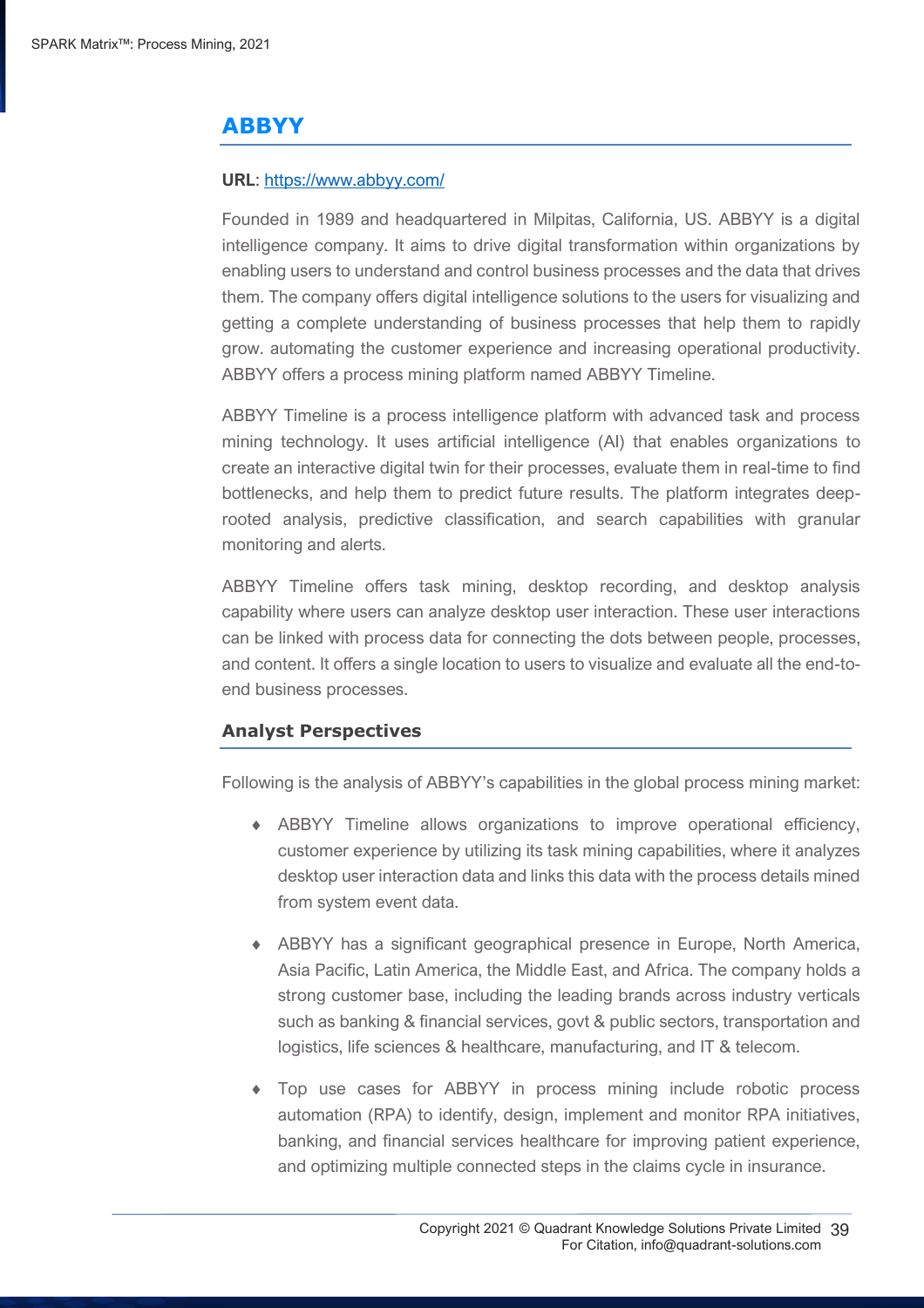ABBYY's primary challenges include the growing competition from wellestablished and emerging vendors offering integrated or complementary process mining capabilities. The company may focus on catering to enterprise needs and supporting more use cases. With its sophisticated technology platform and comprehensive functional capabilities, ABBYY is well-positioned to expand its market share in the global process mining market in the near future. ABBYY's strategic roadmap for the next few years includes continuous investment in emerging technologies and enhancing its existing process mining capabilities.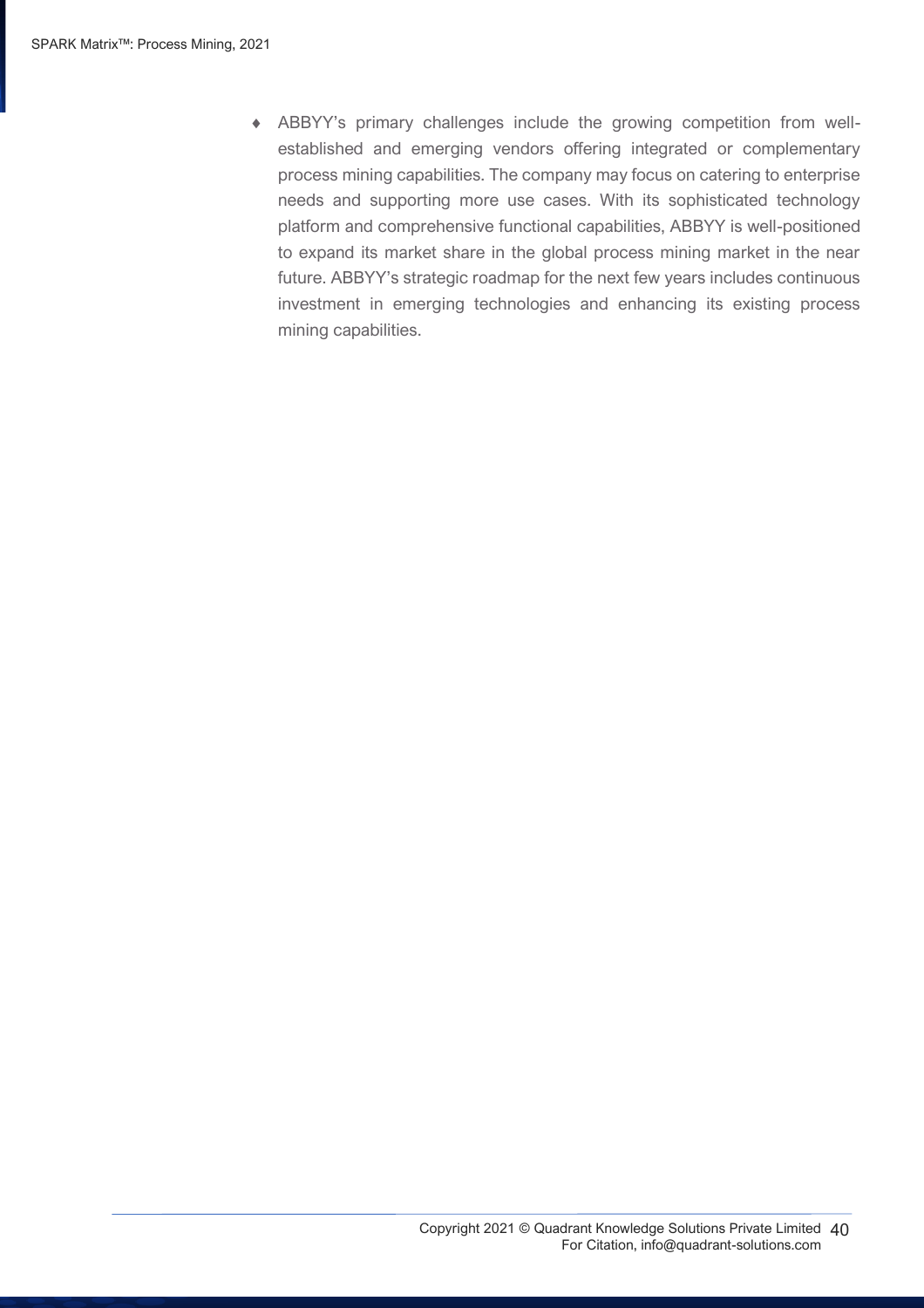## **QPR Software**

#### **URL**: https://www.qpr.com/

Founded in 1991 and headquartered in Finland, QPR Software Plc offers robust solutions for strategy execution, performance and process management, process mining, and enterprise architecture. QPR's product portfolio includes QPR ProcessAnalyzer, QPR EnterpriseArchitect, QPR Metrics, QPR ProcessDesigner, QPR Connectors, and QPR Cloud. QPR ProcessAnalyzer, a process mining solution that enables users to easily connect to all data sources using a broad range of connectors and combine sourced data to build valuable process, and mining models. The solution offers comprehensive capabilities including discovering, investigating, measuring, and orchestrating.

QPR ProcessAnalyzer offers automated process discovery capability that helps organizations to gather data from various data sources and discover the current state of processes. The platform's investigation feature runs automated root cause analysis that enables process benchmarking to identify root causes regarding process flow. This feature enables users to develop custom analysis with a no-code analysis wizard. Additionally, the platform offers a drill-down approach that allows users to focus on specific issues and identify the root cause.

The platform's measure capability evaluates business performance by utilizing intuitive dynamic dashboards for process analysis. This helps users to clearly understand process issues through various custom charts and filtering options to make better decisions for improving process performance. The platform provides a wide variety of customizable chart pre-sets which are applicable for various use cases. It also offers flowchart and duration analysis that help organizations to analyze processes. The analysis provides a dynamic visualization of repetitive steps, process loops, path deviations, path flows, durations, and cost of each step in the process. This helps the organization to drill down to the issue and identify long-lead time, reworks, delays, and bottlenecks in specific processes.

## **Analyst Perspectives**

Following is the analysis of QPR Software's capabilities in the global process mining market:

 The QPR ProcessAnalyzer helps organizations to find deviations and automate the entire business process or parts of the business process. QPR offers a robust technology proposition with comprehensive process mining capabilities for AI-powered out-of-the-box process mining analyses, clustering analysis and process predictions, advanced and ready-to-use root cause analysis, case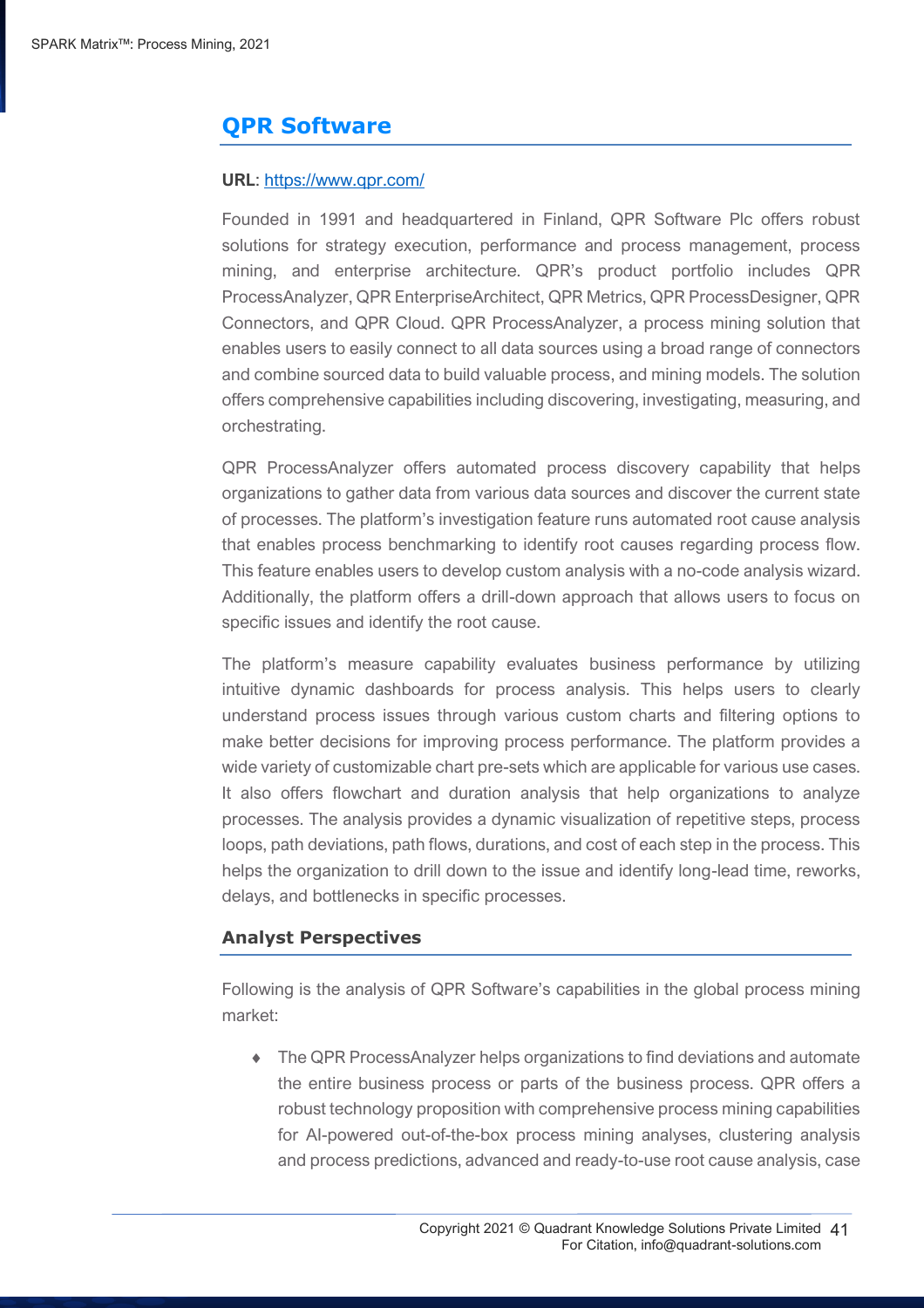attributes, conformance checking dashboard to identify root causes, root causes for long lead times, and root causes for process changes.

- QPR ProcessAnalyzer offers access to a wide range of pre-built packaged connectors for a variety of industry-specific source systems. The solutions are equipped with a robust user administration and user interface that helps individuals with varying skill levels to seamlessly execute specific business activities.
- Some of the key differentiators of QPR's process mining solution include its no-code wizard that allows users to analyze and modify wizard expressions on code-level, next-gen process mining via predict & act capability, ability to operate on top of any data lakes and databases including AWS Redshift and Snowflake, and comprehensive set of out-of-the-box analysis including unique 'one click' root cause analysis.
- In terms of geographical presence, QPR Software has a significant presence in the European region. The company holds a strong customer base including some of the leading brands across industry verticals such as manufacturing, IT & telecom, healthcare & life sciences, banking & financial services, energy & utilities, media & entertainment, retail & e-commerce, govt & public sectors, education, and travel & hospitality.
- QPR's platform supports various use cases such as process improvement, process automation, process monitoring, digital transformation, IT support, and auditing & compliance. QPR Software's strategic roadmap for the next few years includes continuous investment in emerging technologies and enhancing its existing capabilities. During 2022, the vendor is planning to extend QPR ProcessAnalyzer's capabilities by task mining functionality.
- QPR Software's primary challenges include the growing competition from emerging vendors offering integrated or complementary process mining capabilities. The company may focus on catering to mid-market to small enterprise needs and supporting more use cases to accelerate its growth beyond the European Union region. With its sophisticated technology platform and comprehensive functional capabilities, QPR Software is well-positioned to expand its share in the global process mining market.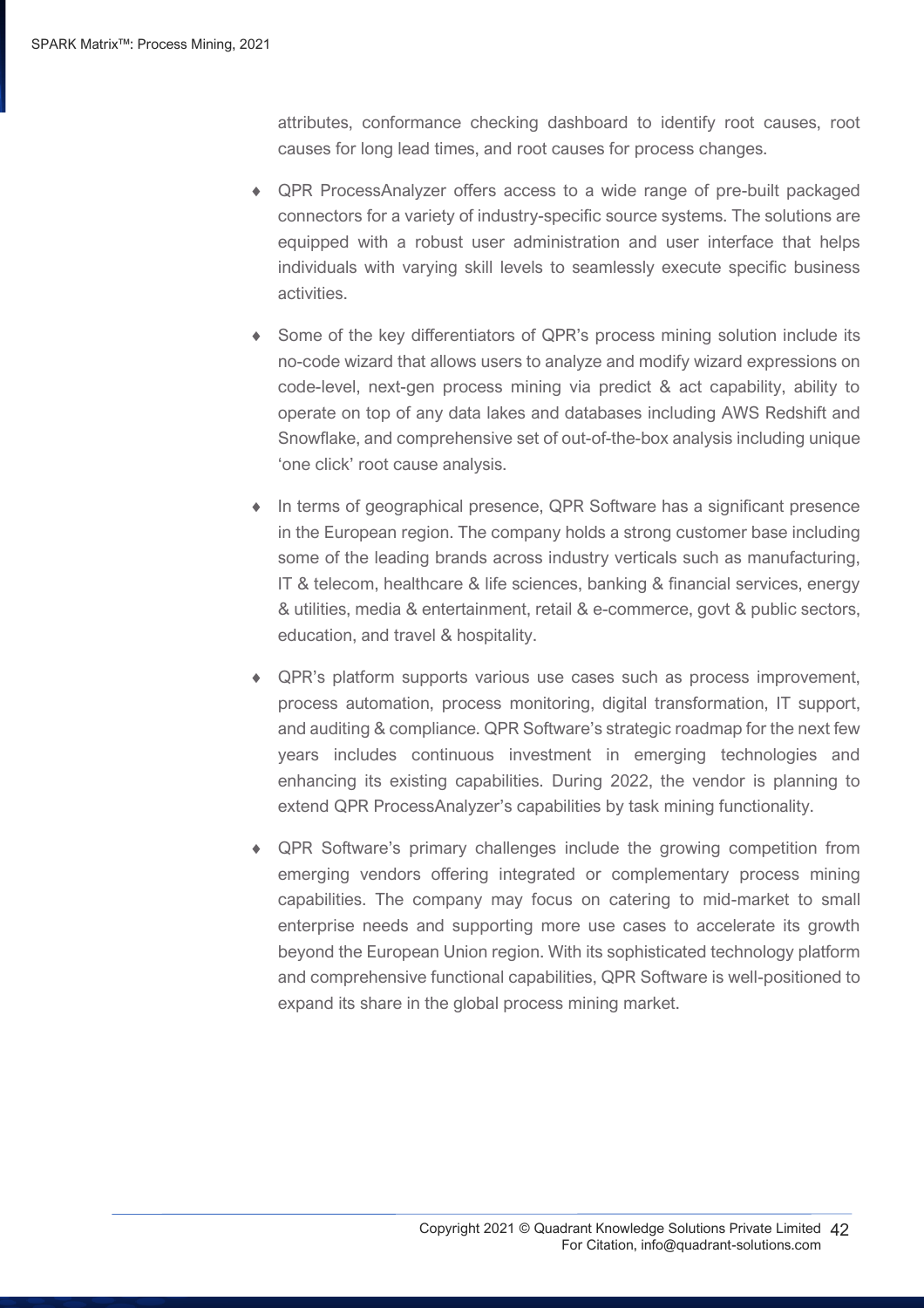## **MEHRWERK GmBH**

#### **URL**: https://mpm-processmining.com/en/enterprise-performance-intelligence/

Founded in 2008 and headquartered in Karlsruhe, Germany, MEHRWERK offers a process mining solution called MEHRWERK Process Mining (MPM). MPM is based on the Qlik Sense platform, equipped with comprehensive analytics and data governance for data-driven process optimization. The robust MPM platform is defined as the association of intuitive self-service BI with lean process mining algorithms.

MEHRWERK offers low code/no-code app configuration and deployment that enables users, even non-technical users, to deploy their process mining analysis application. As well MEHRWERK offers in standard a seamlessly integrated low code/no code Automation Platform called Application Automation. Within their MPM eXecution framework MEHRWERK offers off the shelf automations for Alerting/Notification and external triggering of actions into 3rd party tools. Such as for example SAP, Jira, Salesforce, Microsoft Stack, etc. The unique template approach of the process mining platform allows users to receive valuable insights for every type of process. The platform offers a combination of process mining with data governance that helps users to create visualizations through validated master elements (dimensions, fields, KPIs, and PPIs) in a governed environment to ensure correct dashboards.

The object-centric process mining feature enables users to untangle processes into single process objects which allows more detailed and realistic insights into the process as it solves the m x n connection problem. Simple example: One order holds several line items and is shipped within more than one package. Only with OCPM this can be visualized correctly. Within the "normal" approach you will have to deal with duplications. The platform also offers seamless integration of Task Mining Log information into the EventLog information. For executing the root cause analysis and process predictions, the platform is well integrated with machine learning platforms such as Python, R, DataRobot, Big Squid, and Hugging Face. Additionally, it offers integration with business process model and notation (BPMN) tools. It supports more than 250+ connectors.

#### **Analyst Perspectives**

Following is the analysis of MEHRWERK GmBH's capabilities in the global process mining market:

 MEHRWERK's process mining solution leverages the self-service business intelligence capabilities of the Qlik platform for comprehensive process visualization. It is embedded with native in-memory technology that provides visibility of all business-related data and processes. Some of the key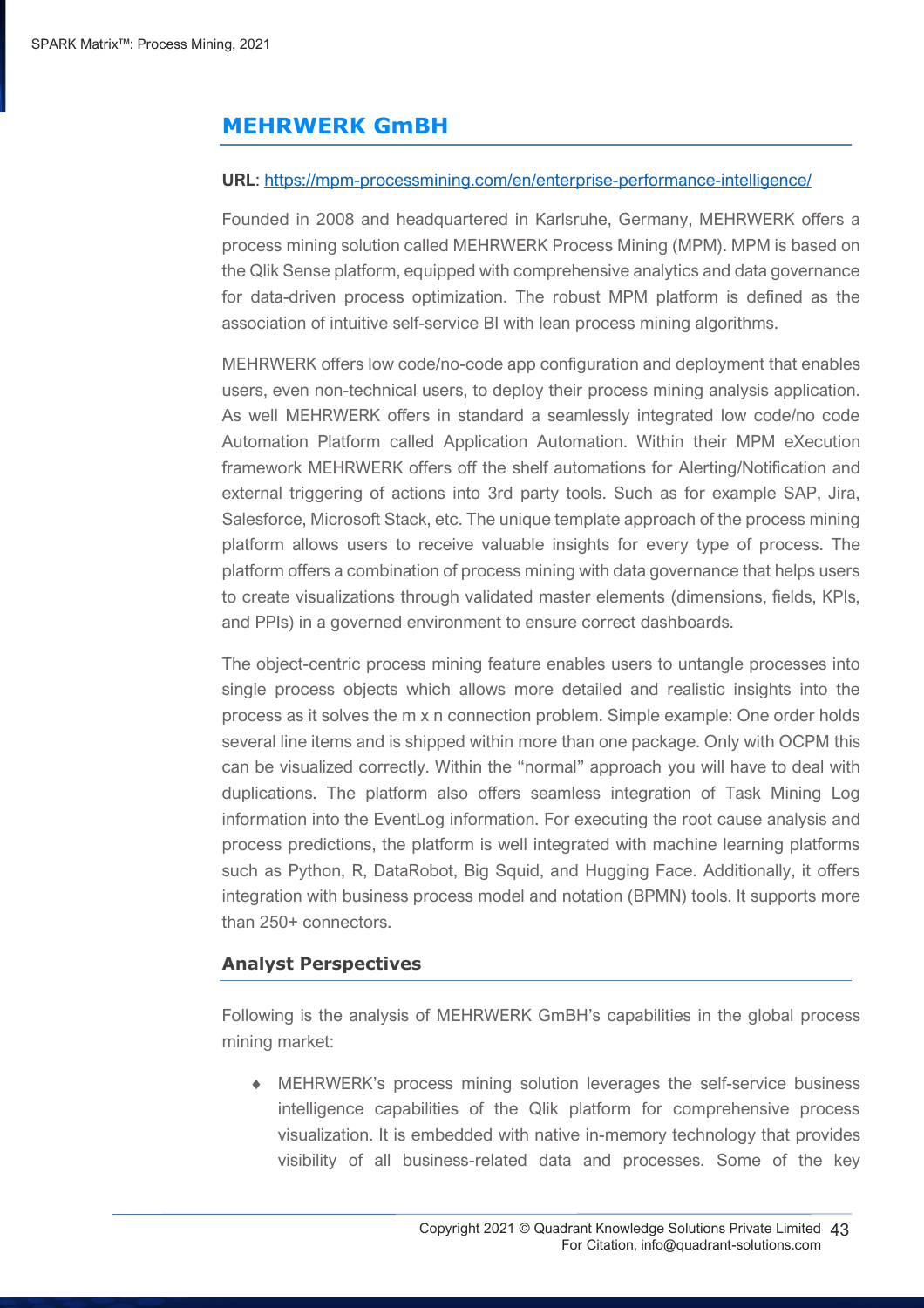differentiators of MEHRWERK GmbH are customizability, self-service process mining, data governance, security concept, scalability, customer-specific deployment method, seamless integration with existing business intelligence, no-code/low-code IPaaS platform, object centric process mining, and associative analytics beyond pre-defined cube data structures enables intuitive analysis for the end users.

- MEHRWERK GmbH has a significant geographical presence in Europe, followed by the USA, the Middle East & Africa, and Asia Pacific. The company holds a strong customer base including some of the leading brands across industry verticals such as manufacturing, energy & utilities, automotive, electronics & semiconductor, logistics & transportation, insurance, healthcare & life sciences, IT & telecom, retail & eCommerce, banking & financial services, media & entertainment, and travel & hospitality.
- The top use cases of MEHRWERK GmbH in process mining include value stream mapping analysis in logistics process by utilizing big data to improve shop floor performance, activation of process intelligence to trigger actions automatically to back-end-systems, immediate DSO reduction and detection of late invoices in O2C, analysis of IoT data for human to machine interaction to improve the product engineering process, and auditing & fraud detection in purchase to pay process.
- MEHRWERK GmbH's key challenges include the growing competition from emerging vendors with innovative technology offerings. These vendors are successful in gaining a strong market position with increased penetration amongst small to mid-market enterprises and are among the primary targets for mergers and acquisitions. However, MEHRWERK GmbH, with its comprehensive functional capabilities, compelling customer references, and robust customer value proposition, is well-positioned to maintain and grow its market share.
- MEHRWERK GmbH's strategic roadmap for the next few years includes continuous investment in technology, artificial intelligence, machine learning, and robotic process automation to further automate and advance its process mining capability. The company also focuses on seamlessly integrated no code/low code automated machine learning platform, extended no code/low code business content, and object-centric process mining (OCPM) templates.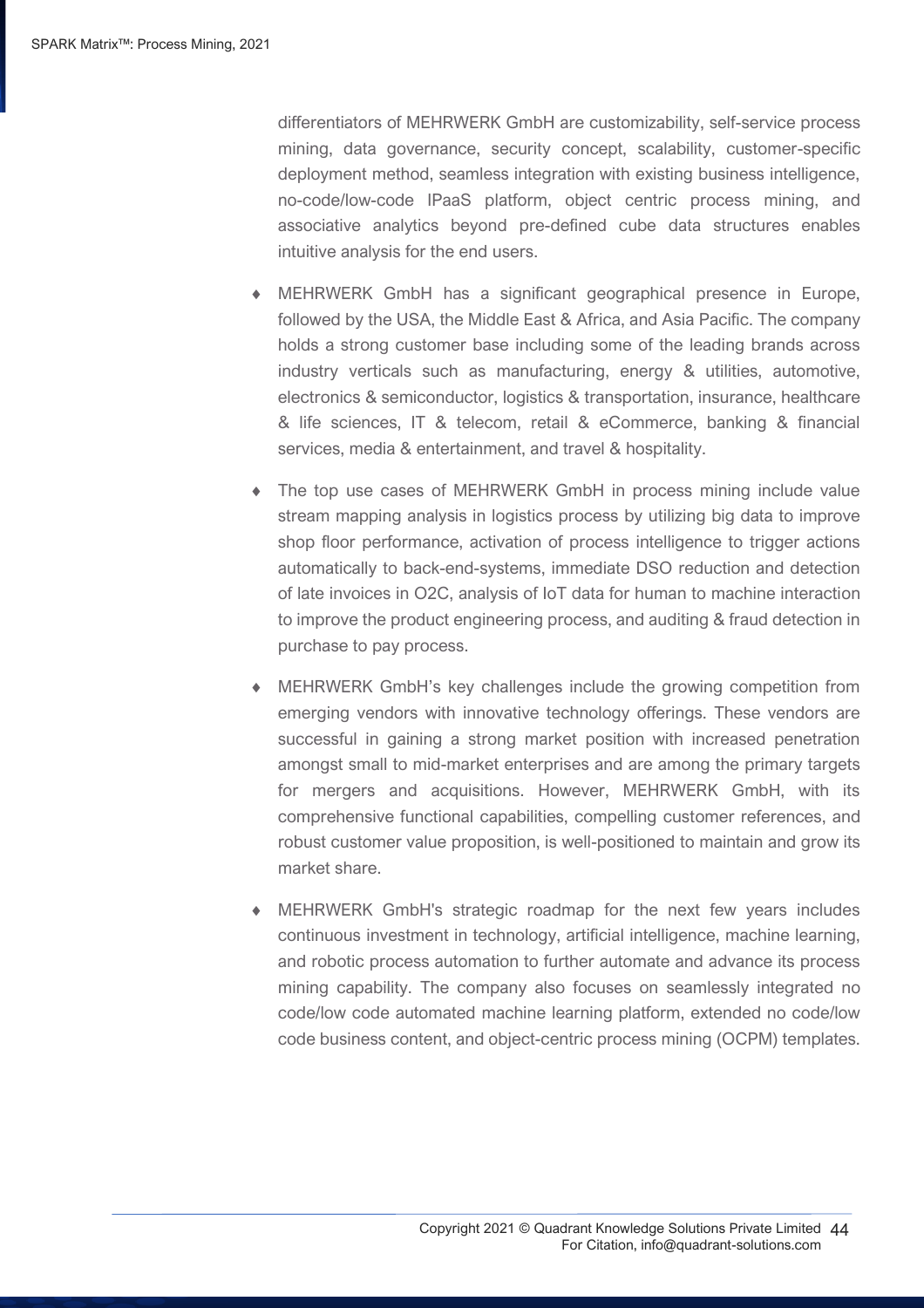## **Process Analytics Factory (PAFnow)**

#### **URL**: https://pafnow.com/

Founded in 2014 and headquartered in Darmstadt, Hessen, Process Analytics Factory is a provider of process mining solutions. The company's PAFnow solution is built on the Microsoft Power BI and has tight integration with Microsoft's Power Platform. This integration allows users to leverage Microsoft Power Automate and the Power Platform for process optimization and automation. The PAFnow process mining solution provides various features and functionalities include advanced process discovery, auto conformance check, artificial intelligence & machine learning (AI & ML), security & compliance, prebuilt intelligence, and corrective action enablement.

PAFnow is equipped with Power BI-specific process mining algorithms as well as 11 process mining-specific custom , including FlowChart, DocumentFlow, Swimlanes, and CaseViewer inside Power BI to provide a process-centric view of data. Users can also utilize the Power BI visualization capabilities such as basic bar or doughnut charts, maps, matrices, ribbon charts, scatter and bubble charts, Q&A visuals or even R script visuals, Python visuals, or box plot visuals for a visual representation of statistical summaries of datasets.

PAFnow auto conformance check eliminates the need of importing and manually adjusting complex Business Process Model and Notation (BPMN) process model as an input. The data-driven conformance check provides users with a ready-to-use target model as well as conformance scores. PAFnow utilizes AI & ML technologies to execute predictive analytics and help users identify and highlight any KPI breaches. Additionally, users can use Azure ML, Sentiment Analysis, AI Visualizations, Python Integration, Explore predictions, Key Phrase extraction, Natural language, and a variety of other ML languages to reduce time to insights.

## **Analyst Perspectives**

Following is the analysis of PAFnow's capabilities in the global process mining market:

 Process Analytics Factory is empowering its clients by Process Mining. The company is focusing on making data-intensive tasks simpler, humane, efficient, and up to date. The solution's technological differentiators include integration of Power BI, integration of process mining capabilities inside existing Power BI dashboards & reports, faster ramp-up and rapid deployment of the process mining solution, interoperability & continuous integration that eliminates the need of sharing data across different platforms and lower TCO where PAFnow can be deployed inside Microsoft Power Platform.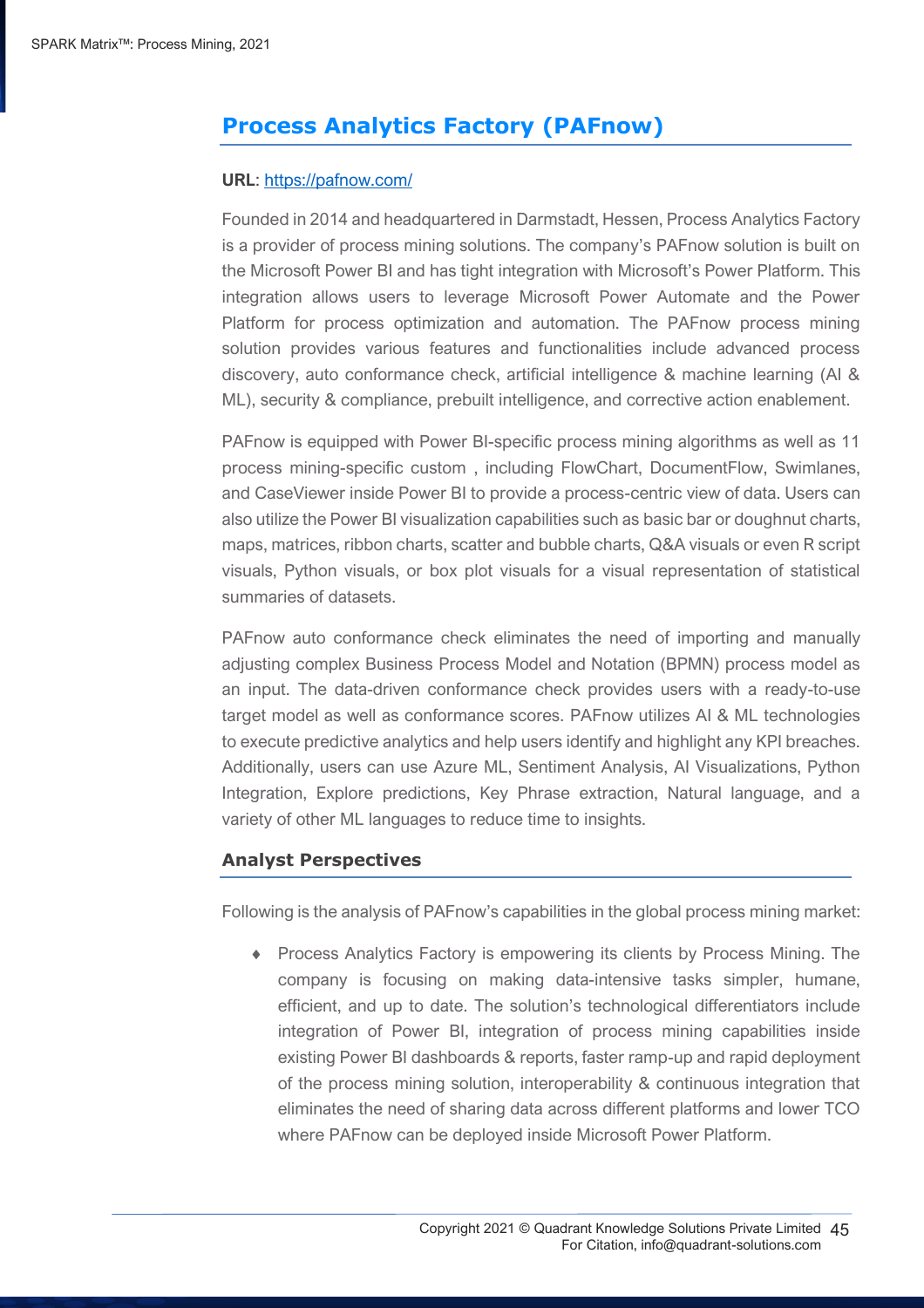- Process Analytics Factory has a significant geographical presence in Europe, followed by the U.S., Middle East & Africa, Asia Pacific, Canada, and Latin America. The company holds a strong customer base, including some of the leading brands across industry verticals such as manufacturing, education, energy & utilities, banking & financial services, travel & hospitality, retail & eCommerce, and media & entertainment.
- Process Analytics Factory's process mining solution caters to a variety of use cases, including Purchase-to-Pay content packs for specific process systems combinations such as P2P on SAP, INFOR, Microsoft Dynamics, and Coupa. Order-to-Cash content pack, audit edition that can focus on a specific department, and Operational Excellence (OPEX).
- Process Analytics Factory's primary challenges include the growing competition from well-established and emerging vendors offering integrated or complementary process mining capabilities. The company may focus on catering to mid-market to small enterprise needs and supporting more use cases to accelerate its growth beyond the European Union region. With its sophisticated technology platform and comprehensive functional capabilities, Process Analytics Factory is well-positioned to expand its market share in the global process mining market. Process Analytics Factory's future roadmap involves focusing on the next generation of process mining by utilizing PAF.ai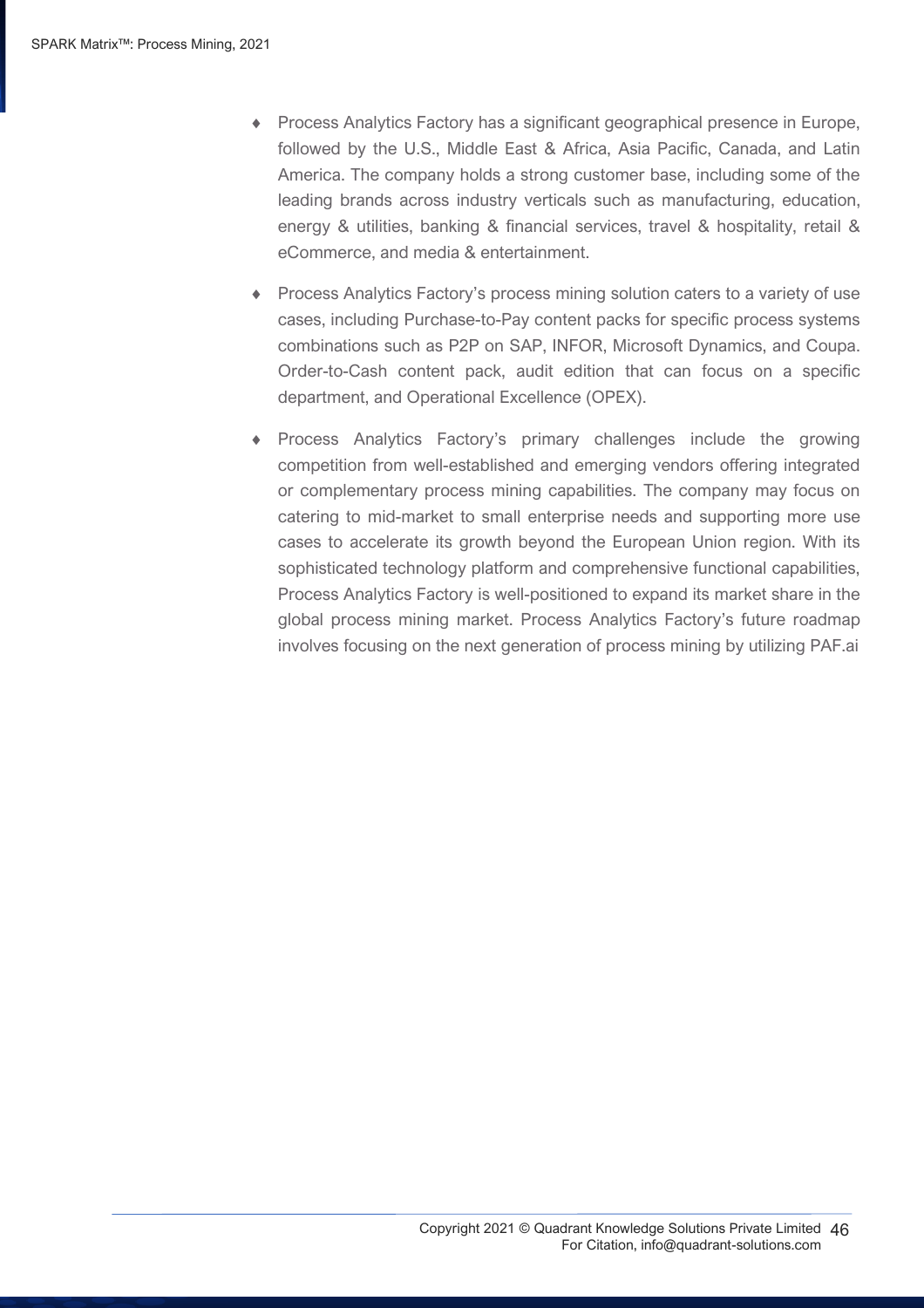## <span id="page-46-0"></span>**Research Methodologies**

Quadrant Knowledge Solutions uses a comprehensive approach to conduct global market outlook research for various technologies. Quadrant's research approach provides our analysts with the most effective framework to identify market and technology trends and helps in formulating meaningful growth strategies for our clients. All the sections of our research report are prepared with a considerable amount of time and thought process before moving on to the next step. Following is a brief description of the major sections of our research methodologies.



## **Secondary Research**

Following are the major sources of information for conducting secondary research:

## **Quadrant's Internal Database**

Quadrant Knowledge Solutions maintains a proprietary database in several technology marketplaces. This database provides our analyst with an adequate foundation to kick-start the research project. This database includes information from the following sources:

- Annual reports and other financial reports
- Industry participant lists
- Published secondary data on companies and their products
- Database of market sizes and forecast data for different market segments
- Major market and technology trends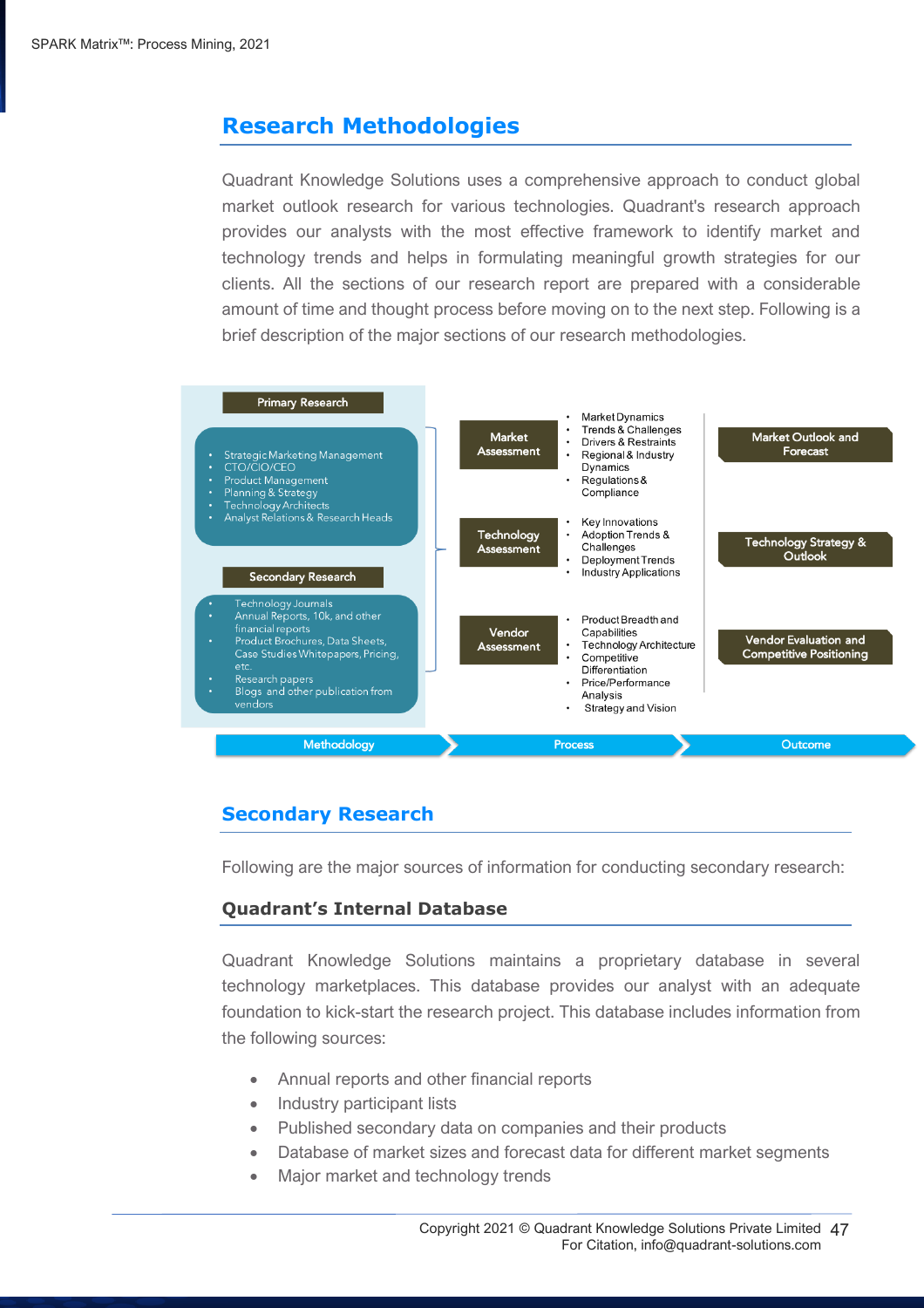## **Literature Research**

Quadrant Knowledge Solutions leverages on several magazine subscriptions and other publications that cover a wide range of subjects related to technology research. We also use the extensive library of directories and Journals on various technology domains. Our analysts use blog posts, whitepapers, case studies, and other literature published by major technology vendors, online experts, and industry news publications.

#### **Inputs from Industry Participants**

Quadrant analysts collect relevant documents such as whitepaper, brochures, case studies, price lists, datasheet, and other reports from all major industry participants.

## **Primary Research**

Quadrant analysts use a two-step process for conducting primary research that helps us in capturing meaningful and most accurate market information. Below is the twostep process of our primary research:

**Market Estimation**: Based on the top-down and bottom-up approach, our analyst analyses all industry participants to estimate their business in the technology market for various market segments. We also seek information and verification of client business performance as part of our primary research interviews or through a detailed market questionnaire. The Quadrant research team conducts a detailed analysis of the comments and inputs provided by the industry participants.

**Client Interview**: Quadrant analyst team conducts a detailed telephonic interview of all major industry participants to get their perspectives of the current and future market dynamics. Our analyst also gets their first-hand experience with the vendor's product demo to understand their technology capabilities, user experience, product features, and other aspects. Based on the requirements, Quadrant analysts interview with more than one person from each of the market participants to verify the accuracy of the information provided. We typically engage with client personnel in one of the following functions:

- Strategic Marketing Management
- Product Management
- Product Planning
- Planning & Strategy